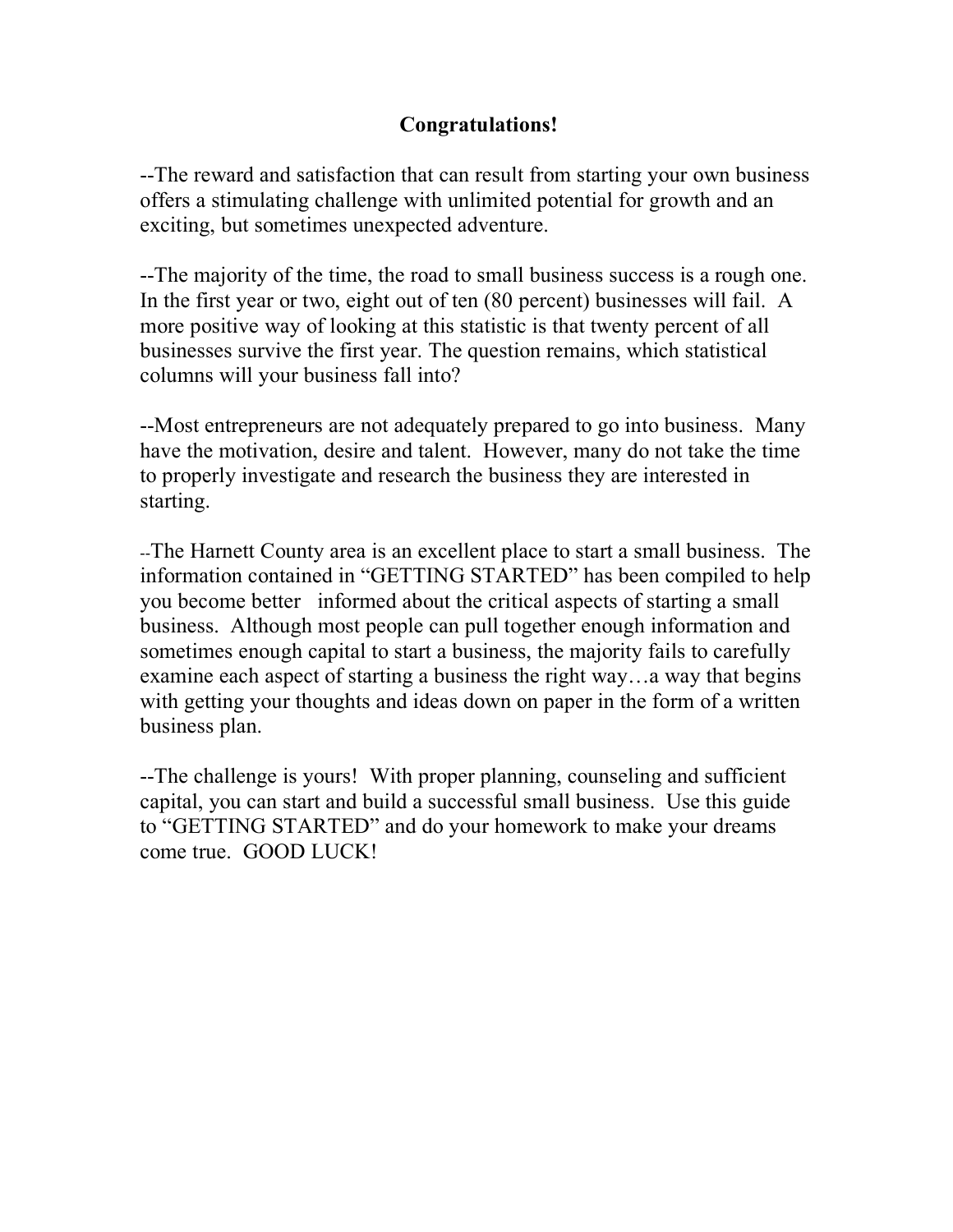# **Table of Contents**

|  | .25 |
|--|-----|
|  |     |
|  |     |

# **Appendices**

| Appendix A |
|------------|
|            |
| Appendix B |
|            |
| Appendix C |
|            |
| Appendix D |
|            |
|            |
|            |
|            |
|            |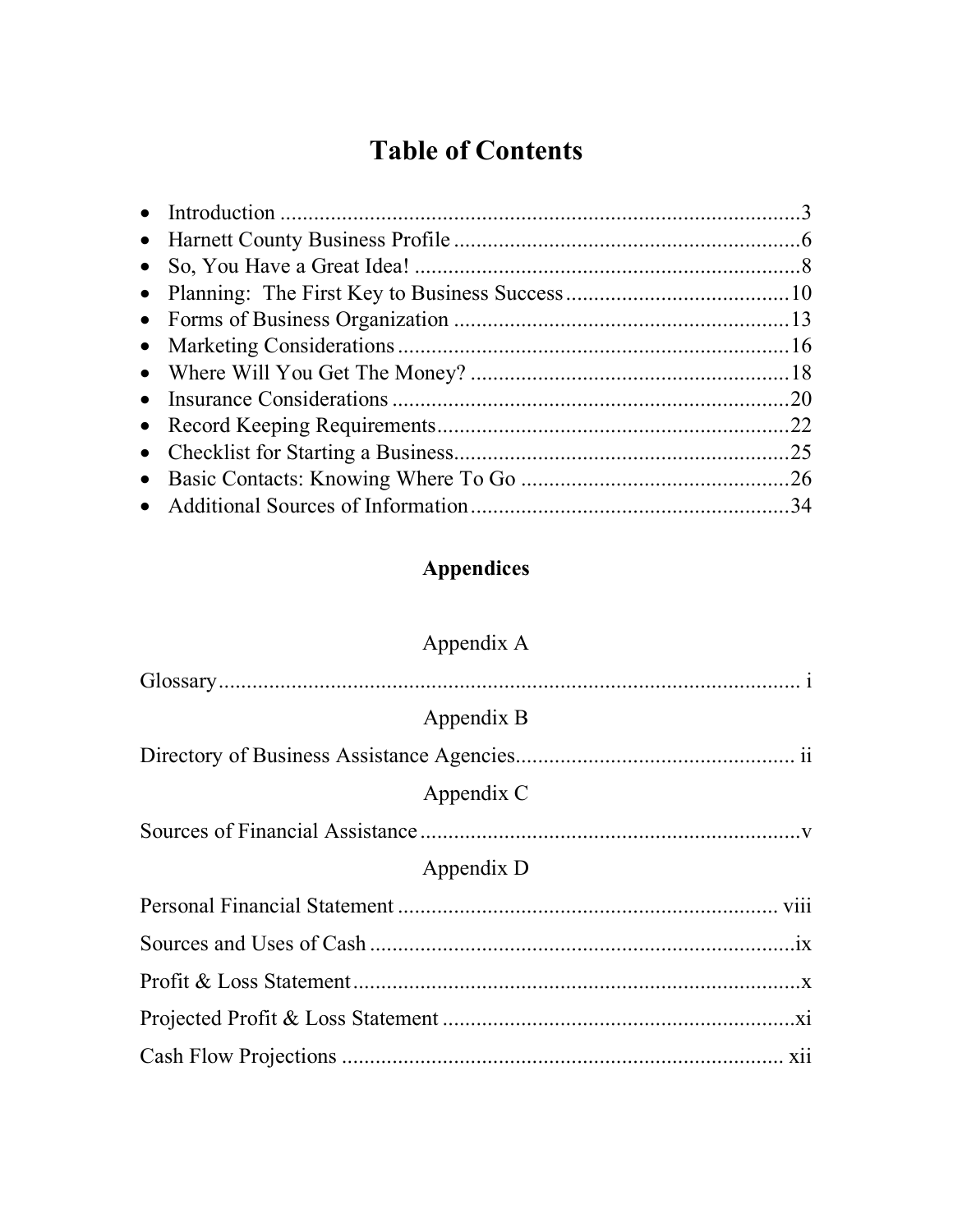# **Introduction**

"GETTING STARTED" has been developed to help you start your small business. This guide will:

- <sup>q</sup> Dramatically decrease the amount of time you might spend seeking the basic information needed to start your venture.
- $\Box$  Give you a business overview of the region.
- offer tips on business planning.
- <sup>q</sup> Introduce you to a variety of professionals who can assist you in getting started.
- <sup>q</sup> Provide information about licensure, taxes, basic start-up procedures and other step-by-step essentials.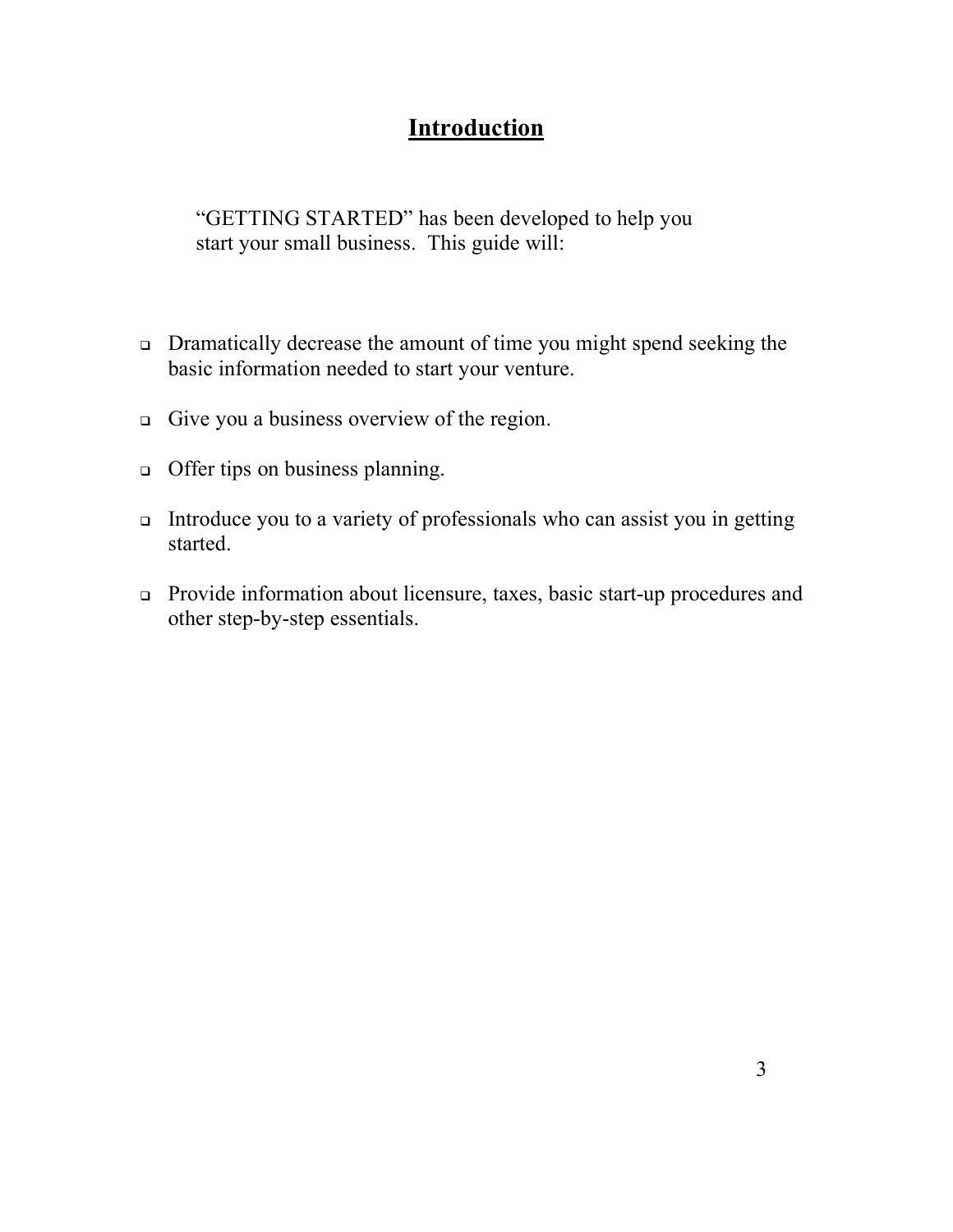# **Quiz**

#### Do You Have What It Takes?

Starting a business is risky at best, but your chances of succeeding will be improved if you understand the problems you're likely to encounter and have them worked out before you start. The first question you need to answer is about yourself: Do you have what it takes? The following questions will help you evaluate your qualifications.

- 1. Are you a self-starter?
	- —I do things on my own. Nobody has to tell me what to do
	- —If someone gets me started, I follow well enough.
	- —Easy does it. I don't put myself out until I have to.
- 2. How do you feel about other people?

—I like people and can get along with just about anyone.

- —I have plenty of friends; I don't need anyone else.
- —Most people irritate me.
- 3. Can you lead others?
	- —I can get most people to go along when I initiate something.
	- —I can give the orders if someone tells me what we should do.
	- —I let someone else get things moving, and then I take part if I feel like it.
- 4. Can you take responsibility?
	- —I like to take charge of things and see them through.
	- —I'll take over if I have to but would rather let someone else be responsible.
	- —There's always some eager beaver around wanting to show how smart he is. I say let him.
- 5. How good of an organizer are you?
	- —I like to have a plan before I start. I'm usually the organizer when the group wants to do something.
	- —I'm fine unless things get too confusing, then I quit.
	- —Something usually occurs that presents too many problems. So, I just take things as they come.
- 6. How good of a worker are you?
	- —I can stay motivated as long as I need to. I don't mind working hard for something I want.
	- —I'll work hard for a while, but when I've had enough, that's it.
	- —I can't see that hard work gets you anywhere.
- 7. Can you make decisions?
	- —I can make up my mind in a hurry if I have to. It usually turns out fine, too.
	- —If I have to make up my mind quickly, I later
	- think that I should have decided the other way.
	- —I don't like to be the one to decide things.
- 8. Can people trust you?
	- —You bet they can. I don't say things that I don't mean.
	- —I try to be on the level most of the time, but sometimes I just say what is easiest.
	- —Why bother with the truth if the other person doesn't know the difference.
- 9. Can you stick with it?
	- —If I make up my mind to do something, I don't let anything get in the way.
	- —I usually finish what I start if it goes well.
	- —If things don't go right immediately, I quit. Why beat my brains out?
- 10. How good is your health?
	- —I never run down!
	- —I have enough energy for most of the things I want to do
	- —I run out of energy sooner than most of my friends.

Total number of checks you have next to the first, second, and third answers. If most of your checks are beside the first answer, you probably have the skills needed to run a business. If not, you're likely to encounter more trouble than you can handle by yourself. It would be advisable to find a partner who is strong in the areas where you are weak. If many of your checks are beside the third answer, then a good partner will not be able to shore you up.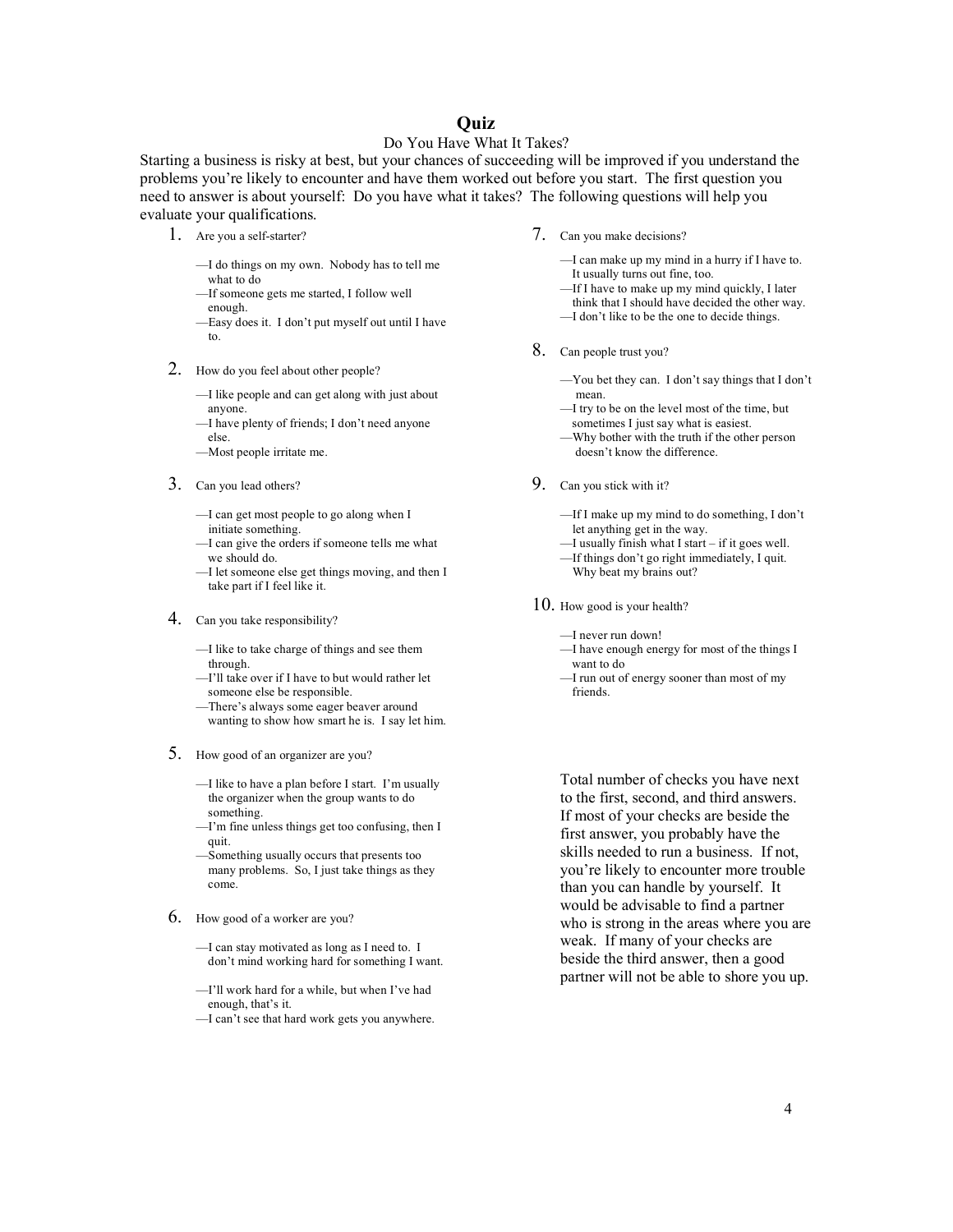# **First Stop Small Business Center**

- $\triangleright$  In 1984 the North Carolina General Assembly awarded Central Carolina Community College a grant to establish a Small Business Center to serve the counties of Chatham, Lee, and Harnett. The mission of the Small Business Center is to provide small business owners and prospective owners with information and training on how to start and operate a profitable small business.
- $\triangleright$  The center offers guidance in the formation, development, growth, expansion and survival of a small business. The major goal of the Center is to assist entrepreneurs in overcoming typical problems encountered in the day-to-day operations of a small business.
- $\triangleright$  The Small Business Center focuses on the issues and questions most important to you and your business. The Center offers at little or no cost a variety of services that include:
	- --Confidential, one-to-one counseling to help you get "real" answers to your questions.
	- --Quality seminars by professional business consultants on topics critical to starting and operating a small business.
	- --In house training for you and your employees at a reduced rate of 50 percent.
	- --Business planning, technical and managerial assistance by qualified professionals.

# **Turning a Dream into a Reality "A Place to Start and Grow Your Business"**

- The Triangle South Enterprise Center is a small business incubator that provides entrepreneurs with an opportunity to locate their business in a business like environment to test their business idea.
- Opened in 1987, Triangle South Enterprise Center provides a climate for success for new or expanding small businesses during the critical, early stages of development.
- Triangle South Enterprise Center has 18,500 square feet of office space available for lease to manufacturing, service and research and development firms. Flexible lease terms and space arrangements are available to accommodate the needs of each tenant company. Shared support services are available that include:
	- --Wired and Wireless Internet
	- --Access to copier and fax machine
	- --Computer Lab
	- --Telephone System Hook-up
	- --Conference Room Facilities
	- --Intermediary Relending Program
- The purpose of the center is to help start-up and expanding businesses flourish by providing a facility where operating costs are lowered thereby reducing the initial working capital needs of tenant companies.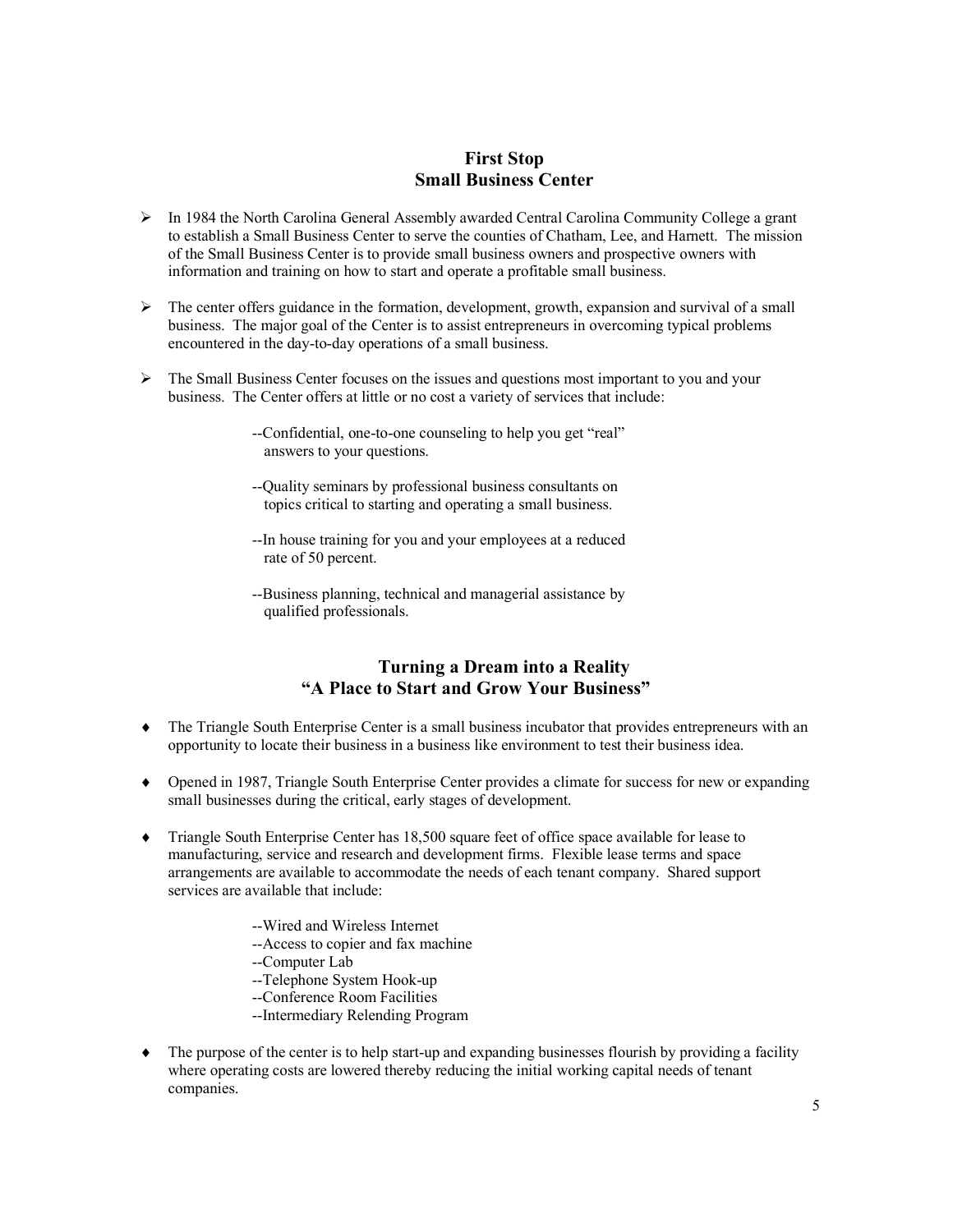• Triangle South Enterprise Center is administered by the Dunn Committee of 100, Inc., and is assisted by Central Carolina Community College and its Small Business Center. Entrepreneurs who are interested in starting or expanding a business in a nurtured environment while increasing their chances of success should contact the Center.

Contact: Triangle South Enterprise Center Mari-inetta Pavlic 600 South Magnolia Avenue Dunn, NC 28334 (910) 892-2884 telephone (910) 892-8775 fax Email: mpavlic@cccc.edu. www.trianglesouth.com website

# **Harnett County Business Profile**

- If you are considering starting a new business in the Harnett County area, you should know that you will be part of a rich and interesting business history.
- First settled 250 years ago by Scottish immigrants who pushed up the Cape Fear River on flatboats, Harnett County has long featured a diverse economy based on agriculture, manufacturing and trade – what is now called retail.
- Today, the growing industrial and business base includes product packaging and distribution, textile manufacturing, electronics, mobile home manufacturing, and publishing.
- Efforts to boost business in the Harnett County area have not been totally focused on large, industrial businesses. The county has been especially supportive of small businesses. The Dunn Area Chamber of Commerce Small Business Council, the Dunn Area Committee of 100, Inc., and Triangle South Enterprise Center (a small business incubator) are outstanding examples of small business support agencies.
- Triangle South Enterprise Center has 18,500 square feet of space available to start-up companies in manufacturing, service and research and development. The Center offers free managerial and technical assistance, office support services and below market rental rates. Normally, within an incubation period of five years or less, tenant companies graduate from the Center and become viable partners in the business community.
- Harnett County is ideally situated, with I-95, I-40, US 301, US421 and US401 providing easy access to regional and national markets. North Carolina routes 24, 27, 42, 55, 82, 87, 210 and 217 also provide direct links throughout Harnett County. The entire region is expected to attract national economic development attention.
- Transportation has always been a key factor in the business success of Harnett County. The Cape Fear River and a regional railroad were forerunners of Interstate 95 and Interstate 40. Today, the region is served by a variety of motor freight carriers. Air transportation is provided by the airports in the nearby major markets of Fayetteville and Raleigh-Durham.
- Harnett County is located at the midpoint between Florida and New York. Travel and tourism dollars flowing into the area have created many challenges and opportunities.
- Harnett County's population is 125,730, with a workforce of 48,776. Unemployment rate as of September 2015 was 6.7%. Major employers include Harnett County Public Schools, Campbell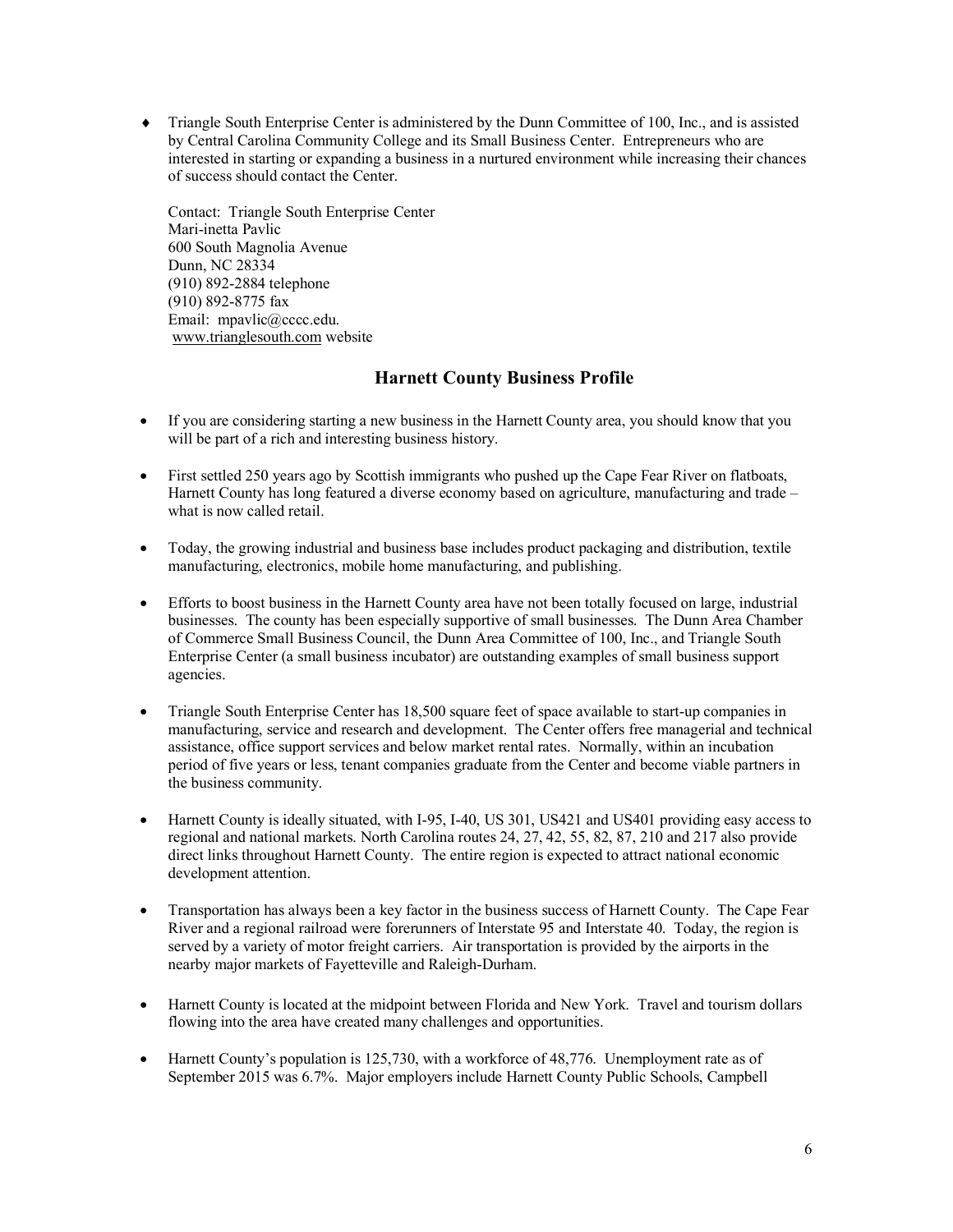University, Harnett County Government, Food Lion Distribution Center, Betsy Johnson Regional

- Hospital and Wal-Mart. Other employers have from 135 to 360 employees on their payrolls. The diversity of the manufacturing base is a strong point for the county.
- Currently, over 2,000 businesses are operating in the county and the vast majority are small businesses. This corresponds to the profile of the state: 97% of the businesses in North Carolina employ fewer than 100 people and 80% have fewer than 20 employees.
- The financial needs of the region are served by some of the state's major financial institutions and a number of regional banks.
- When seeking sources of financing, entrepreneurs have a number of options. Banks, private investors, the Small Business Administration, Dunn Area Committee of 100, Inc., Harnett Forward Together Committee and other federal and state programs can be used as sources of funding. Contact the Small Business Center for details about the variety of funding options available (see Appendix D).
- The Harnett County area is centrally located between two strong media markets: the Triangle (Raleigh/Durham/Chapel Hill) and Fayetteville. A wide variety of print and electronic media serve the area. Local newspapers such as *The Daily Record* (Dunn), *Angier Independent* (Angier) *The Harnett County News* (Lillington) and Four Oaks Benson *News Review* (Benson) provide news and local advertising print media. The two largest newspapers in the region, Raleigh's *News and Observer* and the *Fayetteville Observer-Times* target the area for sales and news.
- Many of the more powerful radio stations in central and eastern North Carolina broadcast into the area. Local radio options include WCKB (Dunn), WLLN (Lillington), and WPYB (Benson).).
- Television coverage comes from the three major networks and local cable. Advertising sales people from the Triangle and Fayetteville television stations target Harnett County as part of their sales markets. Also, some local cable channels have access time for commercials from local businesses.
- The individual townships and the county have their own systems of government. In most cases city governments are based on mayors, city councils, and city managers. County government is based on county commissioners and a county manger. The process of obtaining business licenses, tax numbers, permits and proof of accreditation usually begins by contacting a government agency. The resource section of this guide lists the necessary contacts for city, county, state, and federal governments.
- A variety of resources and programs are available to help the small business owner. The Small Business Center of Central Carolina Community College (CCCC) is the key small business resource of the county. The Center's local office is located in the Triangle South Enterprise Center on Magnolia Avenue in Dunn.
- Local Chambers of commerce in Lillington, Coats, Erwin, Angier and Dunn, and local and regional economic development agencies listed in this workbook serve as centers of information about economic development, commercial development, and travel and tourism. Information needed to contact these groups is located in this guide.
- Employment needs in the region are often met by the local office of the Employment Security Commission in Dunn. The office can supply advice about developing a job description, interviewing, and candidate selection. The office is also the local source for potential employee candidates who have listed for employment with ESC. However, before selecting new employees, it is wise to contact the Small Business Center for information about personnel management and the legal and tax considerations of hiring employees.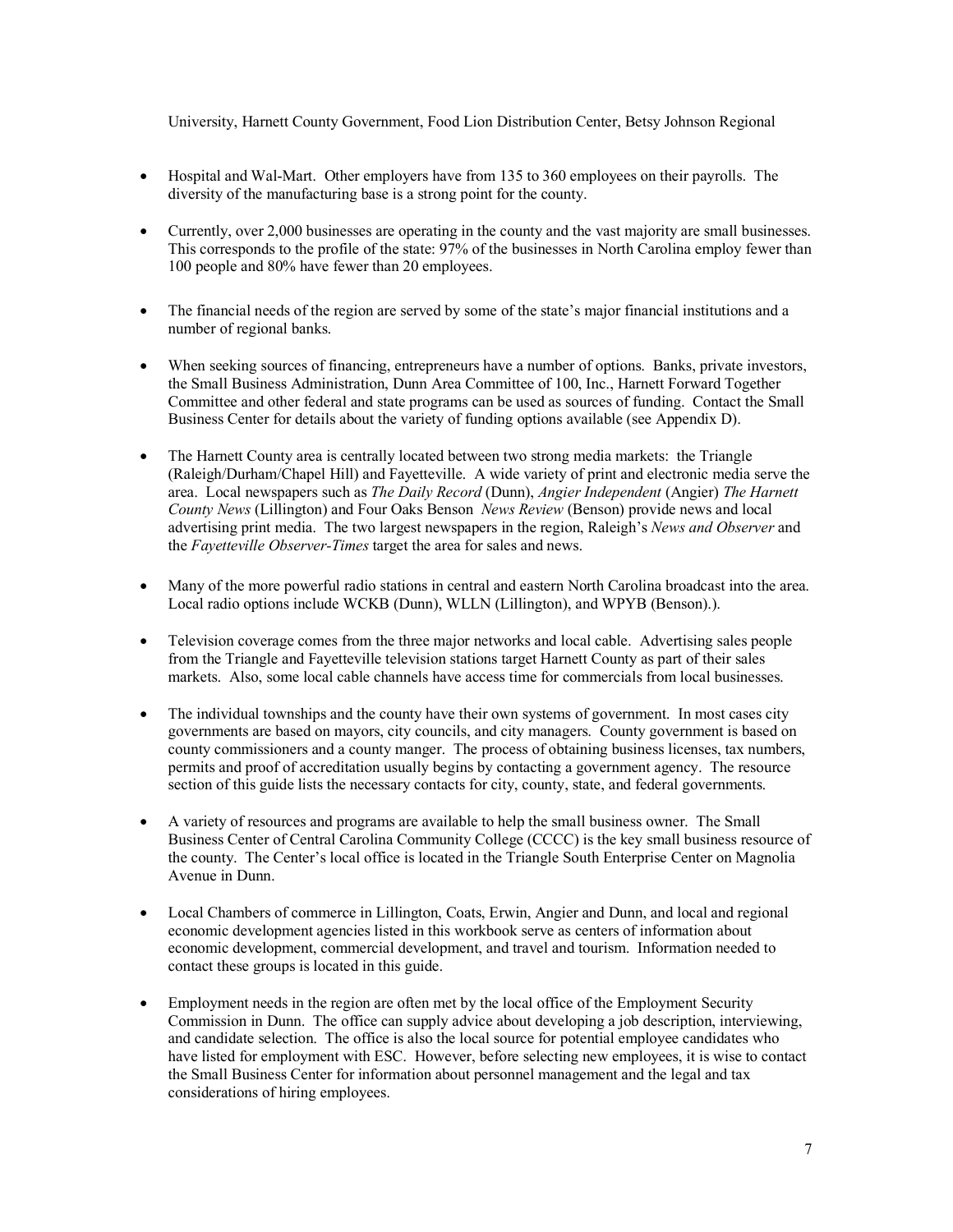- A major consideration for starting any business will be "Where will I work?" The Harnett County area offers a variety of offices, retail locations, shopping centers and manufacturing sites for all types and sizes of business. Entrepreneurs who are planning to build a business facility may turn to real estate consultants, city planners and developers for assistance. If you will be working from your home, contact your local planning and zoning office about necessary permits and regulations. If you are starting or expanding a manufacturing, service, or research and development business, you may want to consider locating your business in the Triangle South Enterprise Center.
- The dramatic level of growth in the Harnett County area during the last three decades has created a wide variety of opportunities for opening and operating small businesses. Entrepreneurs often contact the Small Business Center, local chambers of commerce, and economic development agencies with questions about starting and operating businesses in Harnett County. Your questions and ideas are welcome.
	- $\Box$  Good luck with your new venture.

# **So You Have A Great Idea?**

- $\Box$  There are three kinds of ideas:
	- --An idea that addresses an existing need that has previously gone unsatisfied.
	- --An idea that addresses an existing need that is better than the alternatives.
	- --An idea that is so revolutionary that it creates its own need.
- $\Box$  If you believe you have a great idea, into which category does it fall? Depending on the category, there will be unique opportunities, advantages and challenges to consider.
- $\Box$  However, the one question you should ask yourself over and over again is: "How good is my idea?" This requires a careful evaluation on the part of you, the entrepreneur, before investing time, money and energy in developing a business. Often a "good idea" fails in the marketplace because there were glitches or snags that were overlooked in the early stages of planning. A basic evaluation of an idea or concept can help identify potential problems before they occur and save you from committing resources to something that won't work.
- $\Box$  Once you have formulated your idea, take time to review each component of your idea before attempting to develop it into a marketable product/service. This review process will help you identify the feasibility of the idea, thus providing insight on what will or should happen if the idea is developed into a business. Failure to do this will no doubt increase your chances of failure.
- $\Box$  When evaluating your idea, you should be able to classify it in one of three categories:
	- --Simple: An idea that you could implement now without much expense or delay.
	- --Moderate: An idea that could probably be realized in six to twelve months, with some outlay of capital.
	- --Difficult: An idea that would take a year or more to develop into a viable business. Often venture capitalists or partners are needed to supply adequate financial support.
- $\Box$  Knowing what level your idea falls into will help you determine how much time and research you must spend prior to developing your idea into a business.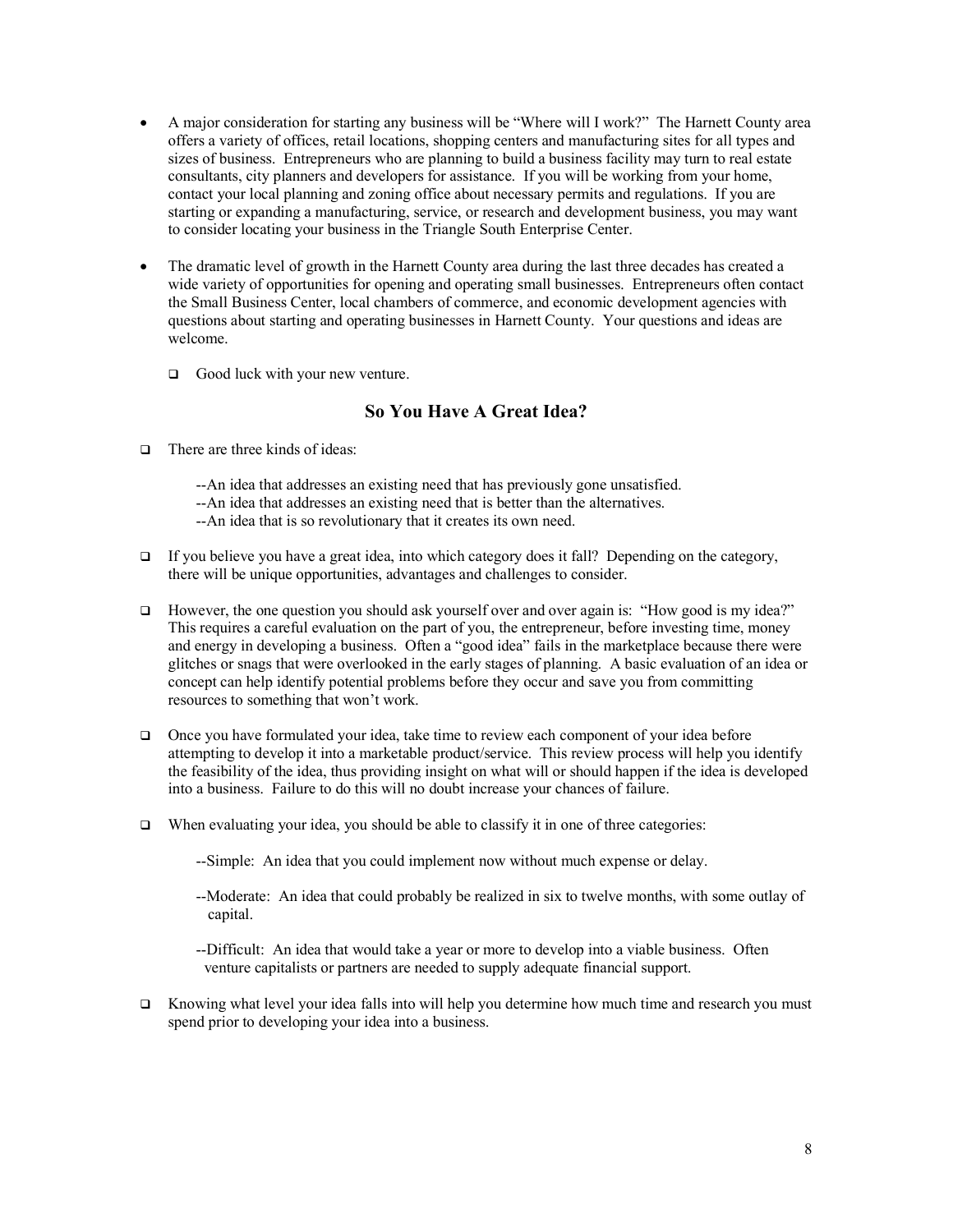# **Checklist for evaluating ideas**

- --Is there a real need to support your idea? What are the advantages or benefits of the idea?
- --What problems will your idea solve? How will the idea enhance a situation?
- --Is our idea new and original or an adaptation/revision of a previously tried experience?
- --What benefits will the idea generate? What limitations or restrictions does the idea present?
- --What are the economic implications if this idea is implemented? How much will it cost to bring the idea to fruition? What personnel will be needed?
- --Are there variations of this idea that can be implemented? If so, what are they and how much will it cost?
- --Does the idea have a natural sales appeal? Is the market ready for it? Can customers afford it? Why should they buy it?
- --Is there competition? If so, how will you compete?
- --Does your idea fill a real need or does the need have to be created through advertising?
- --How long will it take to develop this idea? What areas do you need help in developing your idea? What resources are available locally, etc.?
- $\Box$  The great thing about ideas is that they are available to anyone. Almost any reasonably intelligent person who is aware of what is going on in their society, community and industry and is willing to immerse themselves in study, thought, research and creativity can make an assessment of their idea. Thus, they can determine with reasonable accuracy the feasibility of the idea before they make an investment of capital.

# **Note: Determine if there is a large enough market to support your idea 365 days a year!**

# **10 Questions: Before Playing the Game**

- **1. Is your product or service different from others already in your marketing area?**
- **2. Do you have the right kind of business experience?**
- **3. Can you prepare a detailed, credible business plan for the first three years?**
- **4. Do you readily take responsibility?**
- **5. Are you a good organizer?**
- **6. Are you ready to put in long hours?**
- **7. Will you stick to it even during the rough times?**
- **8. Do you have your immediate family's support?**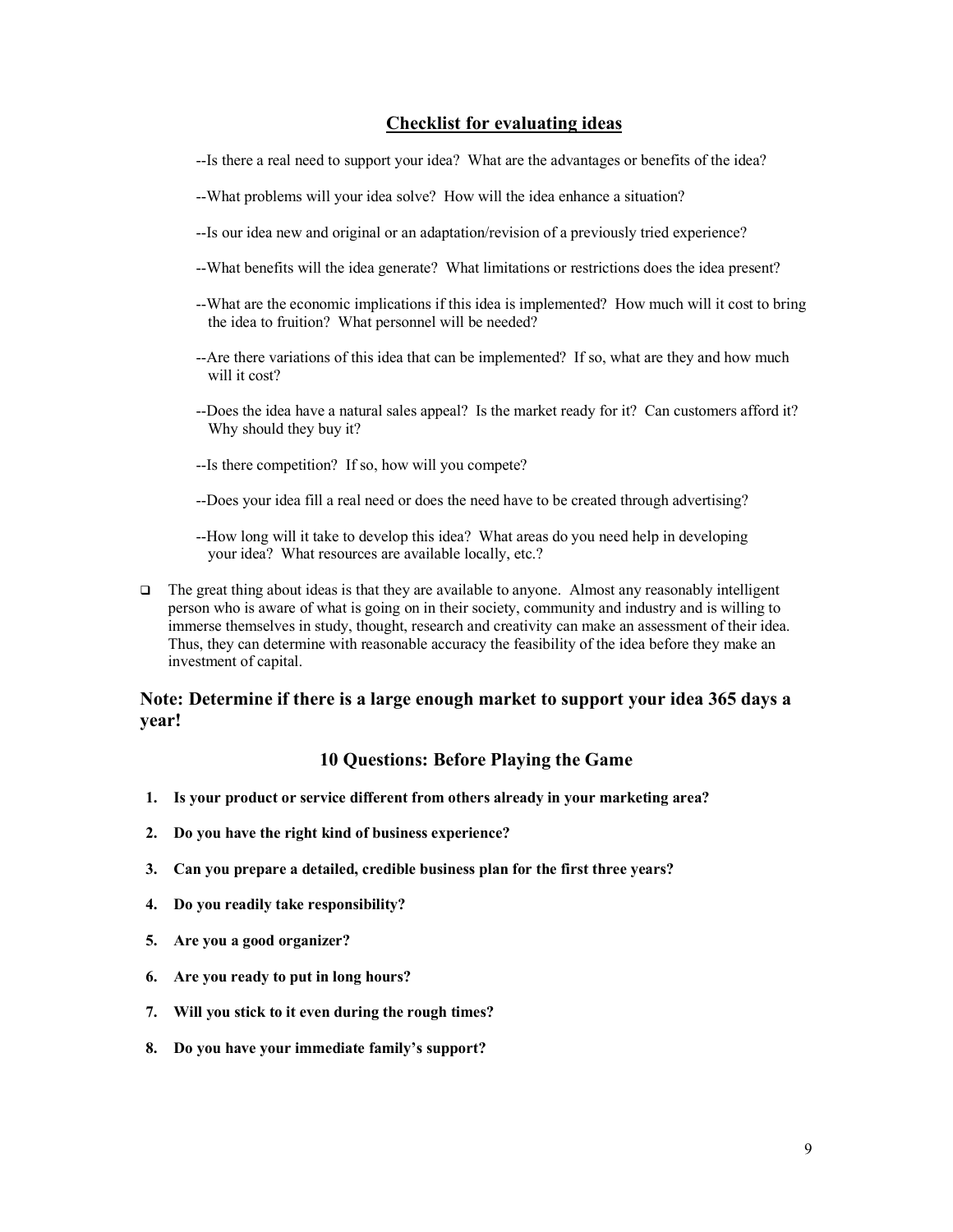**9. Are your resources and credit adequate, or preferably, more than adequate?**

#### **10. Is your health up to the tasks ahead?**

# **Planning: The First Key to Business Success**

- It is well known that small businesses have a high rate of failure, especially within the first three years of existence. Dun and Bradstreet, Inc., reports that nine out of ten business failures are attributed to a lack of management expertise. This was evident by such things as:
	- -Inadequate sales -Competitive weakness -Heavy operating expenses -Receivable difficulties -Inventory difficulties -Excessive fixed expenses -Poor location -Under capitalization
- $\Box$  Many of the problems encountered by small business owners are surprises. Entrepreneurs usually have no idea – or a vague idea at best – that difficulties might arise.
- Whether you are a business novice or highly trained in your area of expertise, careful planning and anticipating needs and potential difficulties is a sure way to improve your chances of success. In fact, taking a venture is not a viable idea after all.
- □ Note: Planning is simply knowing where you want to go and how you will get there.
- $\Box$  The following section on "Business Planning" will help you make important decisions and gather information to develop a business plan. As you read the material try to ask the question, "What if?" As in, "What if sales double in the first six months? How will I meet demand, manpower and financial needs?" However, it is more realistic to ask, "What if sales are half what I projected for the first three months of the first year? Where will I get funds and marketing support to keep going?" Asking "What if?" Questions, especially the negative ones, will provide a more realistic outlook for your planning.
- q **Note: A carefully planned, well thought out business begins with the entrepreneurs asking questions and getting the answers before making an investment.**

# **Evaluating Prospective Sites**

--When choosing a location for your business, having a method of evaluating the weaknesses of each potential site is crucial. Below is a basic checklist to help you in this process. First, read through the criteria and weigh them on a scale of 1 to 5 according to their importance to the success of your venture (1 is low, 5 is high). Then make a copy of this list with the weights filled in for each site you are evaluating. Go through the criteria again and grade them on a scale of 1 to 10. Multiply the grade times the weight to determine your site's points on each factor. Add up the points to get a total score. Repeat this process for each site. The one with the highest number of points, better meets the most important requirements for a good location. Happy hunting!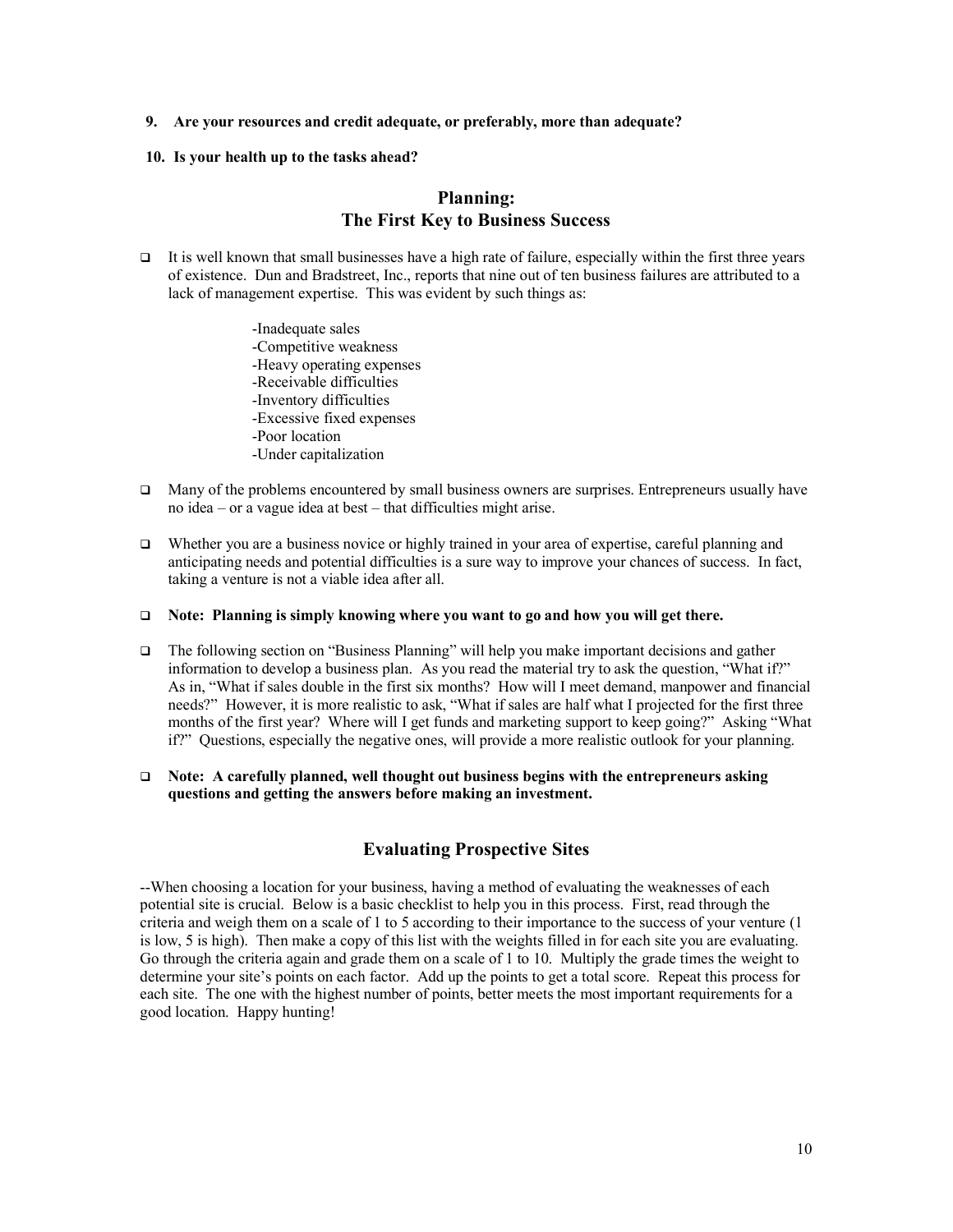| <b>FACTORS</b>                                              | <b>GRADE</b> |   | <b>WEIGHT</b>      |                   | <b>POINTS</b> |
|-------------------------------------------------------------|--------------|---|--------------------|-------------------|---------------|
| 1. Visibility of site to passerby                           |              | x |                    | $\qquad \qquad =$ |               |
| 2. Vehicular & pedestrian traffic                           |              | x |                    | $=$               |               |
| 3. Parking availability                                     |              | x |                    | $=$               |               |
| 4. Overall customer convenience                             |              | x |                    | $=$               |               |
| 5. Centrally located to my market                           |              | x |                    | $=$               |               |
| 6. Raw materials readily available                          |              | x |                    | $=$               |               |
| 7. Availability of qualified employees                      |              | x |                    | $=$               |               |
| 8. Labor rates of pay                                       |              | x |                    | $=$               |               |
| 9. Transportation accessibility                             |              | x |                    | $=$               |               |
| 10. Supplier proximity                                      |              | x |                    | $=$               |               |
| 11. Health of local business climate                        |              | x |                    | $=$               |               |
| 12. Tax burden                                              |              | x |                    | $=$               |               |
| 13. Housing availability for employees                      |              | x |                    | $=$               |               |
| 14. Compatibility of neighboring businesses                 |              | x |                    | $=$               |               |
| 15. Quality of police & fire protection                     |              | x |                    | $\equiv$          |               |
| 16. Crime/ shoplifting rates                                |              | x |                    | $=$               |               |
| 17. Adequacy of utilities (water, sewer, power, gas)        |              | x |                    | $\equiv$          |               |
| 18. Topography of site                                      |              | x |                    | $=$               |               |
| 19. Condition of premises                                   |              | x |                    | $=$               |               |
| 20. Major repairs required in near future                   |              | x |                    | $=$               |               |
| 21. Building services (security, janitorial $\&$ gardening) |              | x |                    | $\equiv$          |               |
| 22. Provision for future expansion                          |              | x |                    | $=$               |               |
| 23. Current & future zoning restriction                     |              | x |                    | $=$               |               |
| 24. Terms & cost of lease (including options)               |              | x |                    | $=$               |               |
| 25. Responsiveness of landlord                              |              | x |                    | $\equiv$          |               |
| 26. Quality of this site in relation to my major competitor |              | x |                    | $=$               |               |
| 27. Competitor proximity                                    |              | x |                    | $=$               |               |
| 28. Personal preference                                     |              | x |                    | $=$               |               |
|                                                             |              |   | <b>Total Score</b> |                   |               |

# **Developing a Business Plan**

- G Starting a venture without a business plan is like setting out to sea in a ship without a rudder. You end up going whichever way the wind blows. On the other hand, a formal business plan provides potential investors and lenders with all the information they need to make financial decisions. The business plan is a written document that clearly defines the goals of a business and outlines the methods for achieving them. A business plan describes what a business does, how it will be done, who will do it, where it will be done, why it is being done, and when it will be done.
- q **Note: A business plan is an excellent planning tool. Those who fail to plan, plan to fail.**
- However, the most important reason for putting your plan on paper is that the exercise forces you to think through your business idea. Potential stumbling blocks, weaknesses and inadequacies in your skills and knowledge will become apparent as you create your plan.
- $\Box$  Dreams and ambition are great and important. But what really counts in the business world are results. Therefore, it is important to establish realistic goals with a sound strategy for achieving them. A business plan: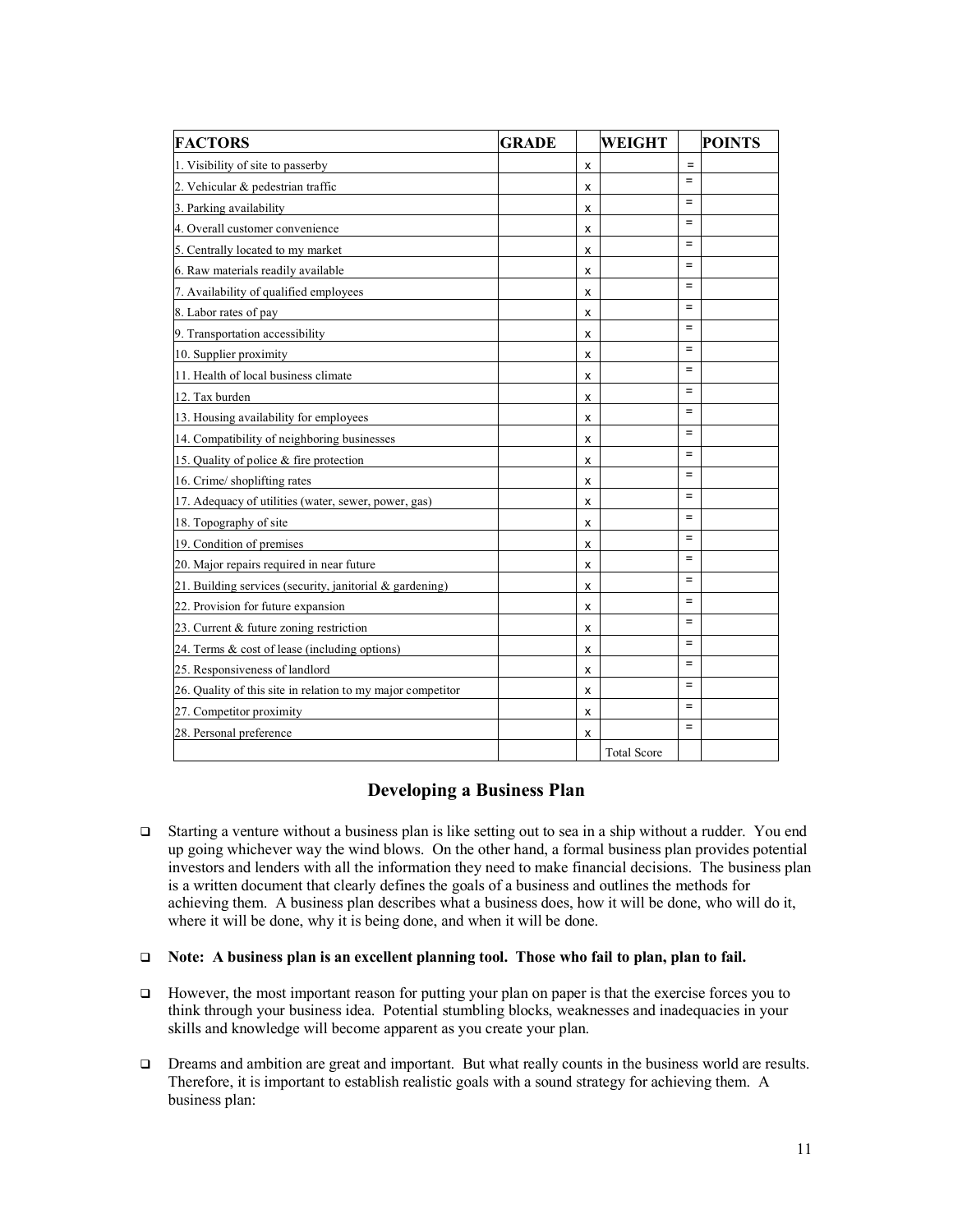--Is the management and financial "blueprint" for business start-up and profitable operation?

- --Is written by the business owner with outside help as needed?
- --Explains how the business will function and depicts its operational characteristics.
- --Details how the business will be capitalized and managed.
- $\Box$  Remember, planning is the most important part of starting and operating a successful business. It is in fact… if you don't know where you are going, you will end up somewhere else.
- q **Note: A business plan is like a road map – it tells where you are, where you want to go and how you will get there.**

### **Sources of Help with Business Planning**

- q Triangle South Enterprise Center Mari-inetta Pavlic Coordinator 600 South Magnolia Avenue Dunn, NC 28334 (910) 892-2884 E-Mail: mpavlic@cccc.edu
- □ Small Business Center Central Carolina Community College – Terri Brown, Coordinator 5910 Clyde Rhyne Drive Sanford, NC 27330 (919) 718-7544 E-Mail: Tbrow513@cccc.edu
- □ Small Business Technology Development Center (S.B.T.D.C.) at NC State University 1021 Main Campus Dr. Suite 200 CB # 7019 Raleigh, NC 27601 919-513-1500

1200 Murchison Road Fayetteville, NC 28311 910-672-1727

# **Content of a Business Plan**

|        | Cover                                  | The Market                           |
|--------|----------------------------------------|--------------------------------------|
|        | Title Page                             | Description of Products or services  |
| $\Box$ | <b>Executive Summary</b>               | Channel of Distribution              |
|        | Purpose of the Plan                    | Market Size and Trend                |
|        | <b>Business Structure</b>              | <b>Present Stage of Product</b>      |
|        | Principle Owners                       | Product Life Cycle                   |
|        | Financing Proposal – size of funds     | Copyrights                           |
|        | Required collateral, purpose of funds, | <b>Research Activities</b>           |
|        | Repayment schedule                     | Warranties                           |
|        | Keys to Success in This Venture        | Description of Target Customers      |
| □      | Table of Contents                      | <b>Expected Market Share</b>         |
|        | Description of Business                | Competitors                          |
|        | Type of Business                       | The Market – who, size, and expected |
|        |                                        | Advantages/Disadvantages             |
|        | Market share                           | <b>Marketing Strategies</b>          |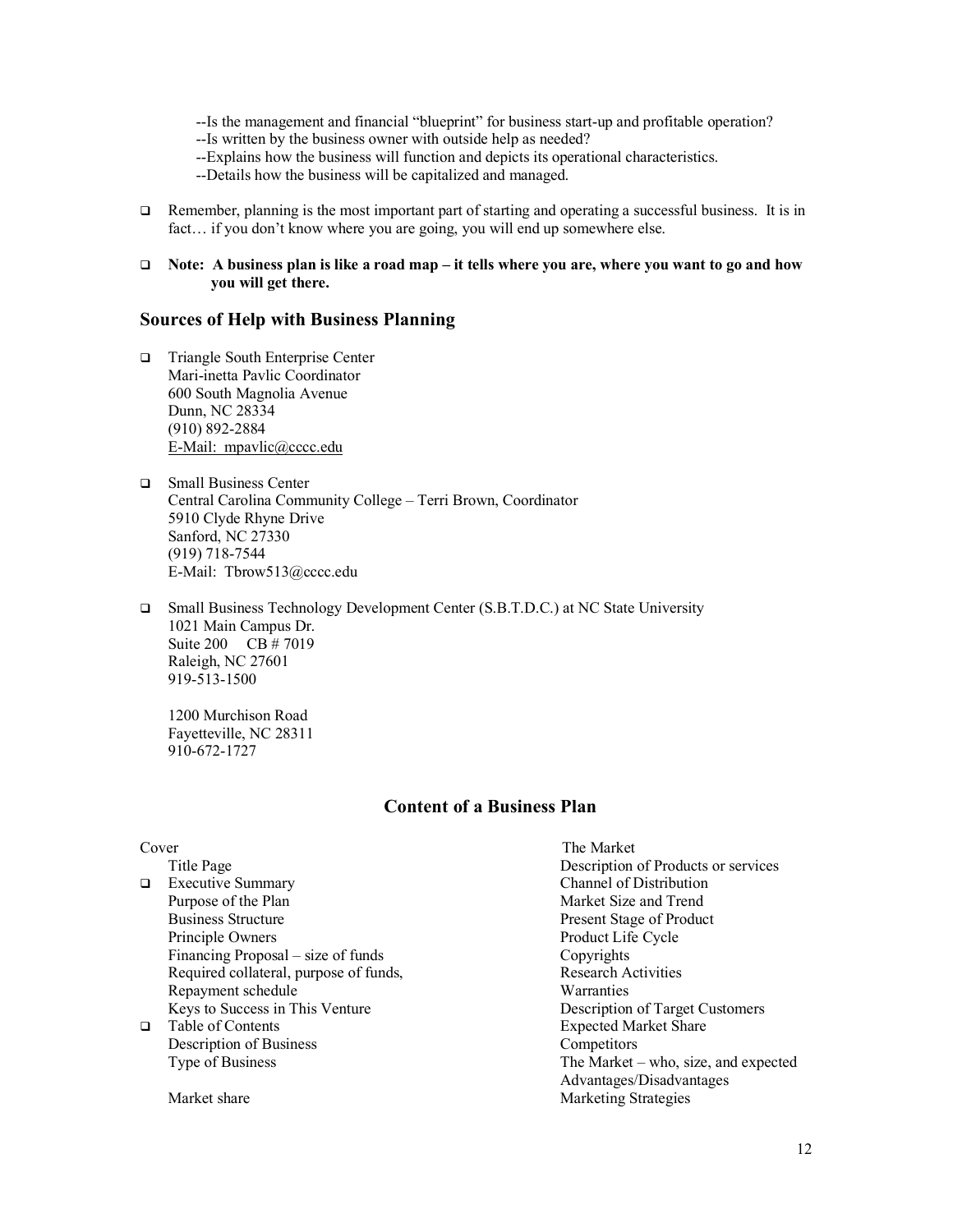Competitive Advantages

Present Status of Business ٱ Operations/Productions Trend in the Business and Industry Procedures

- q Business Location Competitive Business Address and Why This Location Advantages/Disadvantages Building – leased or rented, terms and Materials and Origin Length, any renovation Neighborhood, conditions, other businesses Future outlook – expansion, renewal of lease **I** Financial Data
- □ License and Permit Start-up Cost Registration with the BLIO<br>
Type of license and Permit Required for<br>
Type of license and Permit Required for<br>
Income Statement Type of license and Permit Required for your business Cash Flow Time Frame of License and Permit Break –even analysis Applications Concluding Narrative Affect of Zoning Regulations Business Risk and Insurance Coverage
- □ Management Personnel Profiles is a proporting Documents Management Personnel Profiles is a product of Products Picture of Products is a product of Product of Products and Profiles is a product of Product of Product of P Management Personnel Profiles Organization Chart Resumes of Managers Proposed Salaries and Wages for Letter of Reference Management Personnel Personal Financial Other Non-in-house Managerial Personnel statements Future Management Team Outlook Market Research results

**Capability** 

- Source of funding
- 

#### □ Note: The bottom line is: Will your business make a profit?

# **Forms of Business Organization**

- $\Box$  At this point, you should consider the legal form of your business organization. When starting a business, you may choose to operate as either a sole proprietorship, partnership, or corporation. Choosing a form of business organization is an important decision. Therefore, the advice of an attorney can be especially valuable.
- $\Box$  The form of organization selected should be based not only on the immediate needs of the business but what is anticipated for the future. The form of business is also important from a tax and personal liability standpoint. Generally, the three principal forms of business structure are:
	- --Sole Proprietorship --Partnership --Corporation
- $\Box$  Note: You may want to start with one form of business structure and alter your business structure as you grow (e.g., sole proprietorship to corporation); Thus it is very important to review your organizational form periodically.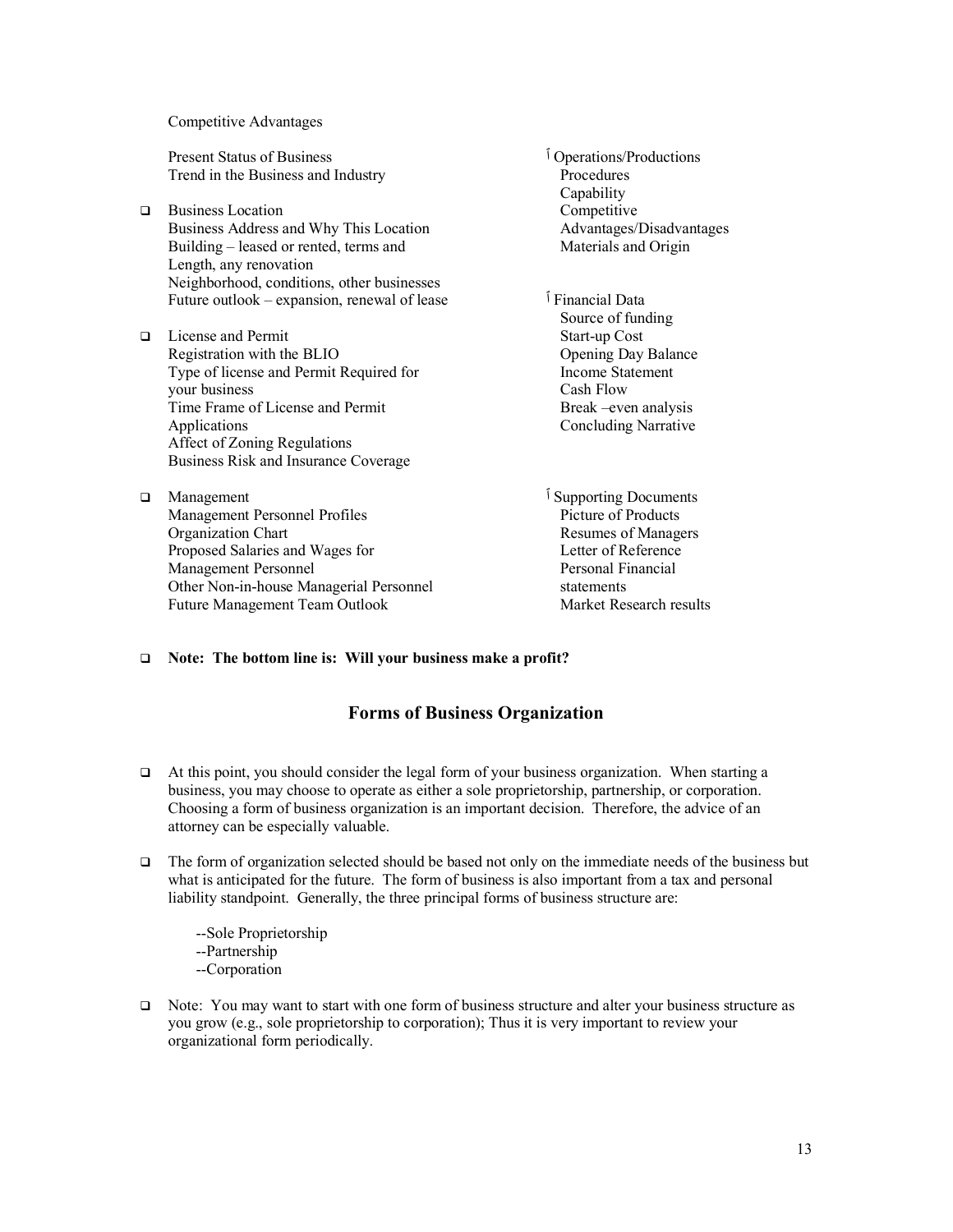#### **Sole Proprietorship**

- $\Box$  The most common form of business organization is called SOLE PROPRIETORSHIP. As the name implies, a sole proprietorship is a business owned by only one person. As the sole proprietor, you are the sole owner, enjoying all the profits and responsible for all the losses. Sole proprietorship is the easiest form of business organization and needs no government approval. Profits are taxed as personal ordinary income, with the owner liable for all debt and taxes.
- $\Box$  Many people believe incorporation is the most effective legal structure. But starting your business with the simplest structure – Sole Proprietorship – is best until you have a better idea of the legal and financial liabilities your business may incur.

| Advantages of Sole Proprietorship     | Disadvantages of Sole Proprietorship |
|---------------------------------------|--------------------------------------|
| --Easiest to get started              | --Unlimited liability                |
| --Greatest freedom of action          | --Death or illness endanger business |
| --Maximum authority                   | --Growth limited to personal         |
| --Income tax advantages in very small | energies                             |
| firms                                 | --Personal affairs easily mixed with |
| --Social Security Advantage to owner  | business                             |
| <b>Partnership</b>                    |                                      |

 $\Box$  If you decide to establish a business in which you share ownership and control with one or more person(s), you can form a GENERAL PARTNERSHIP, a JOINT VENTURE, or a LIMITED PARTNERSHIP.

--GENERAL PARTNERSHIP is a flexible and simple structure allowing the association of two or more people who share in the profits and liabilities of a business.

--LIMITED PARTNERSHIP differs from a general partnership in that it allows you to limit the liabilities of the limited partners to the amount of their investment.

--JOINT VENTURE differs from a general partnership only in that its business is of a narrower scope and duration, usually being organized to carry out a single undertaking. The laws governing general partnership apply equally to joint ventures.

However, before forming a partnership, ask yourself, "Do I really need a partner or just a good friend with whom I can talk about business problems?" Be absolutely sure the partner you choose brings something to the business – money, skills, customers, knowledge, etc. – that you do not have and cannot succeed without.

| Advantages of a Partnership:              | Disadvantages of a Partnership:        |
|-------------------------------------------|----------------------------------------|
| --Two (or more) heads are better than one | --Death, withdrawal, or bankruptcy     |
| --Additional sources of venture capital   | of one partner endanger business       |
| -- Better credit rating than corporation  | --Difficult to get rid of bad partners |
| of similar size                           | --Hazy line of authority               |
|                                           |                                        |

 $\Box$  Note: If you choose the partnership form of organization, be sure to have an attorney draw up a partnership agreement and a buy-sell agreement. Both will come in handy when a partner becomes deceased or wants out of the business.

#### **Corporation**

 $\Box$  The CORPORATE form of business organization is the most formal of the principal business structures. It is given its existence under state law and is established by the filling of "Articles of Incorporation" with the office of the Secretary of State of North Carolina.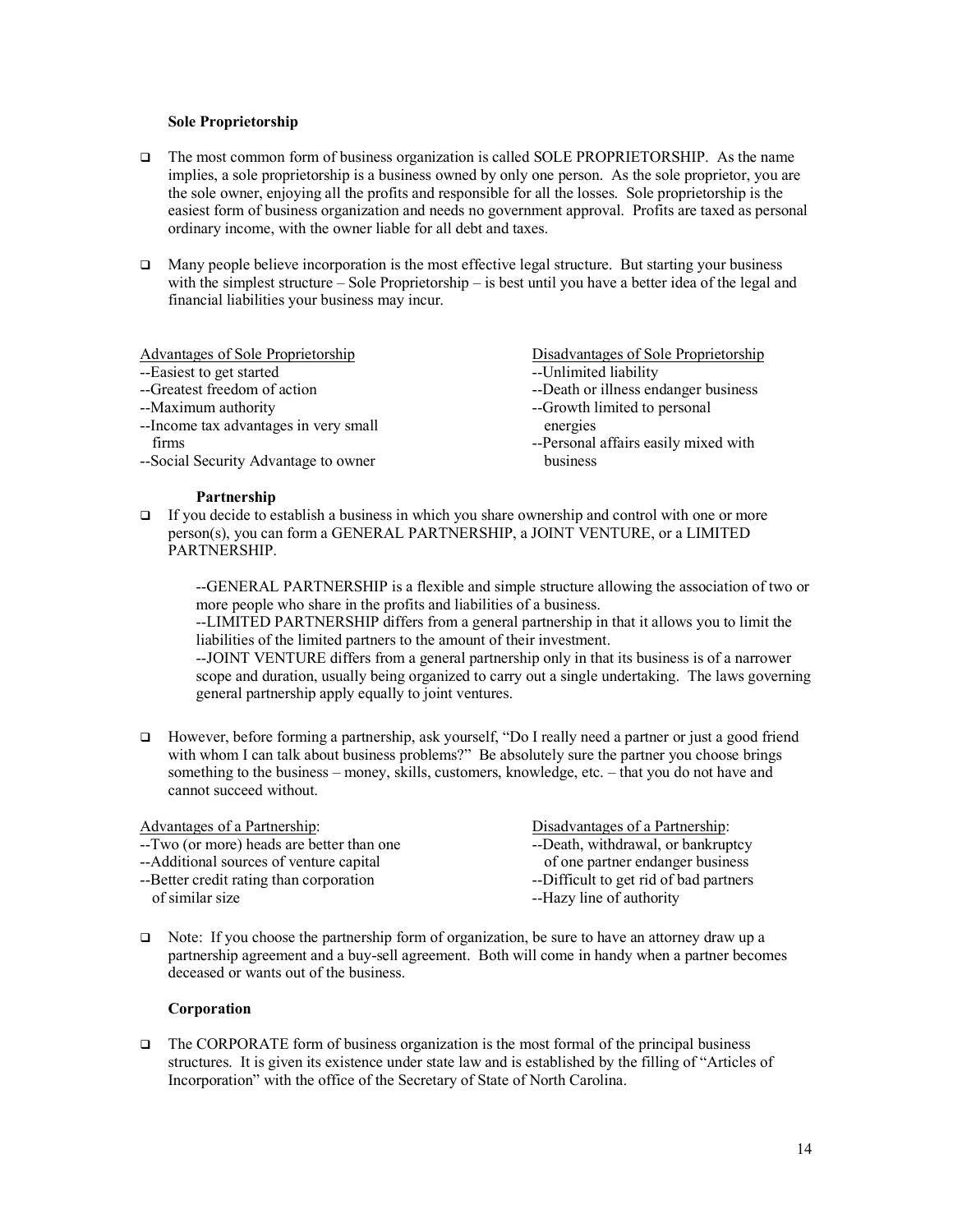- $\Box$  Although a corporation may exist, there are a variety of legal requirements and procedures that must be completed before you can begin conducting business. These procedures will depend on the industry in which you will do business and the type of firm you are starting.
- $\Box$  The major reasons for incorporating a business are the legal and financial flexibilities of operating a corporation and the limits on personal liability of the shareholders who own the business.
- q Businesses in North Carolina can now opt to declare as "Subchapter S" corporations. Subchapter S combines many of the legal benefits of operating as a corporation with the reporting and paperwork simplicity enjoyed by proprietorship.

Advantages of a Corporation:<br>
--Limited liability for stockholders<br>
--More expensive to launch and --Limited liability for stockholders --Continuity maintain --Transfer of shares example a sense of shares  $\overline{a}$ -Gives owner a false sense of --Easier to raise capital security --Possible to separate business functions --Heavier taxes into different corporations --Power limited by Charter

- 
- 
- --Less freedom of activity
- --Legal formalities

# **An Alternative Structure**

#### **Limited Liability Companies**

- q LIMITED LIABILITY COMPANIES (LLC) also provides a formal structure to a new business with the flexibility of a partnership. Control can be limited to one or more individuals, or it can be exercised by all members. LLC interests can be freely exchanged, or sale of interests can be limited. LLCs can have a time limit on their lives, or they can run on indefinitely.
- $\Box$  LLCs major advantages, however, are limited liability and partnership-like taxation. LLC income is taxed directly to the members, like a partnership, rather than to the company, like a corporation. There is no tax when the members receive cash or property. This is different from a corporation, whose shareholders are taxed when they receive cash or property from the corporation, in addition to the tax the corporation pays. The benefit of partnership taxation will soon be diminished as a dominant factor, however, because of new Internal Revenue regulations that will allow all new businesses to choose between a partnership and a corporation taxation. For now, however, partnership taxation is one of the most important benefits of LLCs.
- $\Box$  Limited liability companies are subject to regulations that partnerships do not have. Like corporations, LLCs also have filing and reporting requirements. They are also subject to fees that less formal business structures are required to pay. These negative regulatory factors are usually offset, however, by the limited liability and beneficial tax effect.
- q To receive a copy of "Guidelines for Incorporation," a free publication offered by the Secretary of State's office, contact: "Guidelines for Incorporation" Secretary of State 300 N. Salisbury St. Raleigh, NC 27603-5909 (919) 733-4201.
- $\Box$  Note: When starting a small business it is wise to keep the form of business organization as simple as possible for at least the first year.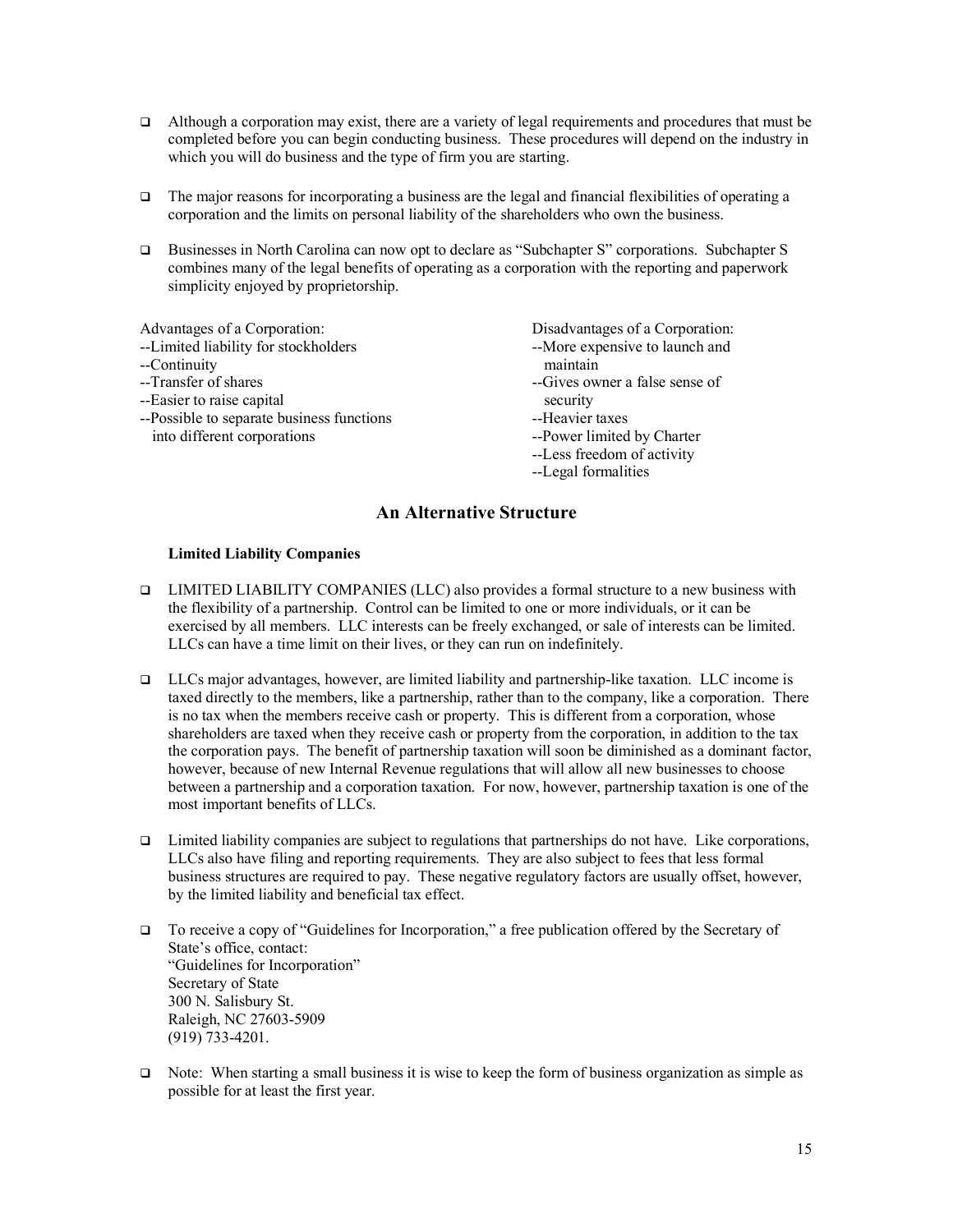#### Need Some Advice?

- $\Box$  By now you may have a clear idea of the type of legal structure your business will take, or you may be thoroughly confused. You may want to seek the advice of an attorney before making a final decision.
- $\Box$  The Lawyers Referral List refers clients to a local attorney who will grant an initial half-hour consultation for a fee of \$30. You may not get all your questions answered in the half-hour, but you should be able to get a good idea of the complexity of your particular situation.
- $\Box$  Contact the service at: Legal Services of North Carolina 224 South Dawson Street P.O. Drawer 1731 Raleigh, NC 27602 (919) 828-4647
	- **Q** NC LEAP 8000 Weston Parkway Cary, NC 27513 (919) 677-0561 1-800-662-7407 ncleap@ncbar.org
- $\Box$  Note: Most area attorneys initially grant up to a half-hour of consultation time at no charge. Check with an attorney of your choice.

# **Marketing Considerations**

- q There's an old saying, "Nothing happens until someone sells something." That is particularly true in small business. Unfortunately, marketing is often overlooked. Many entrepreneurs fail to realize that without a market for their product or service, there will be no need for the business to exist. To be successful, a small business must know its market. Marketing is simply determining the best way to reach potential customers. In basic terms, marketing means having the right product/service, at the right price, at the right place, at the right time. Effective marketing and promotion of any business, its products and/or services is critical to business success and survival.
- □ Note: Marketing is not advertising! Marketing is determining or knowing who will buy your product or service. Advertising is the message you communicate to your potential market using some form of media.
- $\Box$  Before starting a business, the following marketing questions should be given careful consideration: Market
	- --Is there a market for my product/service?
	- --How large is the potential market for my product?
	- --How large is "my" target segment of this potential market?
	- --What trends have an impact on the market?
- $\Box$  Note: Before you begin to market, you must first determine what business you are really in. Customers
	- --Who are they? What sex, age, income, occupation, etc?
	- --What are their needs and wants pertaining to my product?
	- --When do they buy?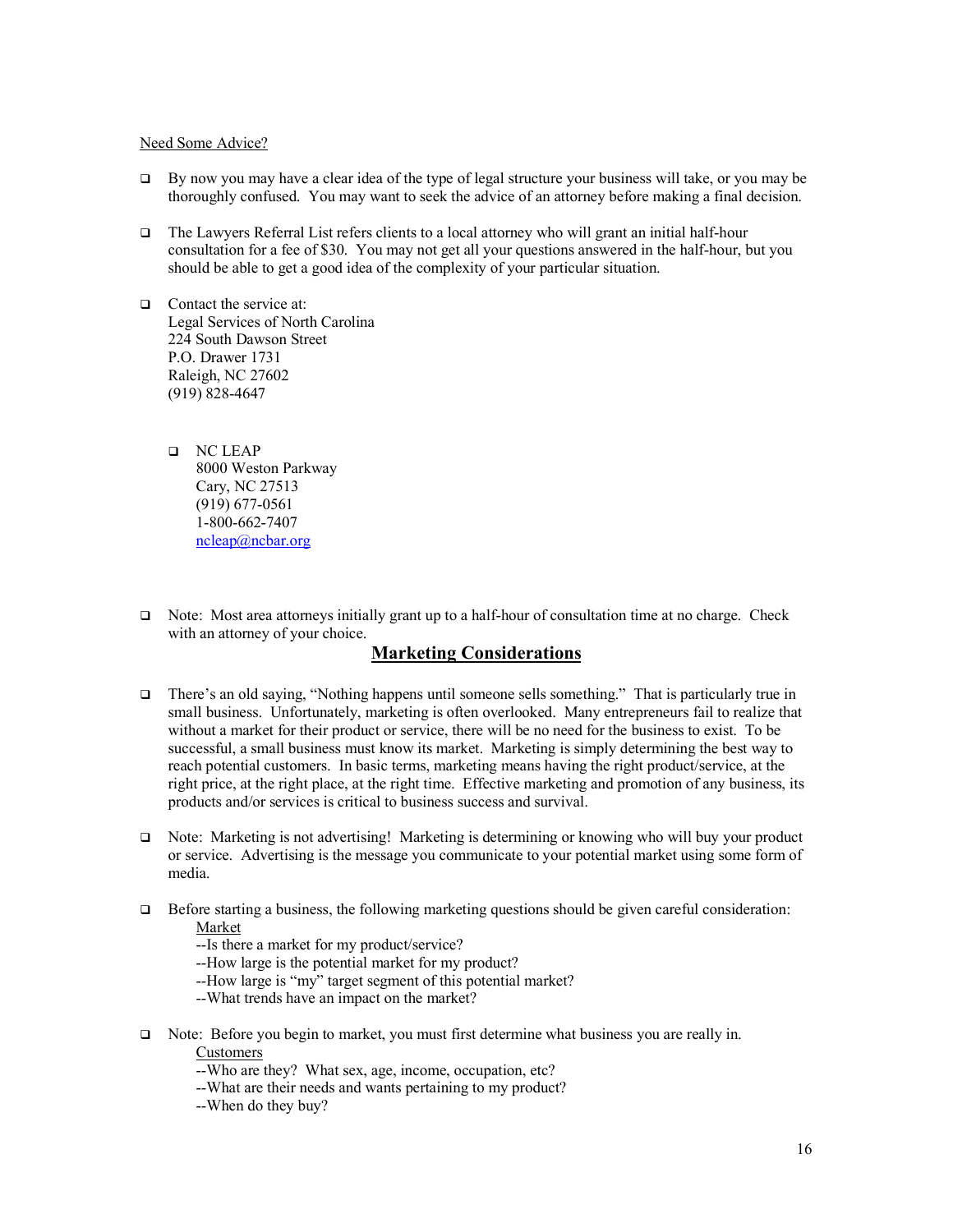- --Where are they located and where do they buy?
- --Why do they buy?
- --How much does the average customer spend in one year on my product/ service?
- --How do they spend it-- all in one place--all at one time?
- --How will I reach my customers?
- --How will my customers buy (cash, check, credit card)?

#### **Competitors**

- --How many competitors will I have?
- --Who will my competitors be and where are they located in relation to my business?
- --What types of advertising are my competitors doing?
- --Is my competitor offering services, products, payment terms, etc.,
	- that I cannot offer? How will I compete against those advantages?
- $\Box$  Note: Marketing is the single most overlooked and non-budgeted aspect of small business operations. Many businesses fail because they fail to effectively market their products and services to potential customers.

Financing a Small Business

- $\Box$  One of the most crucial stages of beginning or acquiring a business is determining your capital investment needs. Sound financial planning is a proven method for insuring a reasonable return on your initial investment. Financing can come in the form of a loan (debt financing) or in sharing the ownership of your business (equity financing).
- $\Box$  Loans (debt financing) are usually classified as follows:

--Short-term loans. This category is used to designate borrowed capital that is to be repaid in one year.

--Intermediate loans. This title is applied to borrowed capital which is to be repaid in one to five years.

--Long-term loans. This capital has repayment arranged for more than five years.

- $\Box$  The entrepreneur should determine which form of financing is the most beneficial to his/her company and then approach lenders who specialize in that form of financing. For example, a business person who is seeking money to expand inventory (short-term loan) should go to a commercial bank. Commercial banks specialize in short and immediate term loans.
- $\Box$  Finally two things should be considered when one is faced with the problem of obtaining capital assistance:

--An established concern with a good record of operations usually has better access to available sources of capital than a new firm.

--Some personal capital available for investment in the firm by the new owner is almost always essential to obtain any type of outside assistance.

- Working closely with your banker and accountant during this phase of the planning process will help you develop a realistic outlook about the financial possibilities and challenges of your venture. Financial professionals can help with accounts receivables, financing, future credit needs and retirement plans.
- $\Box$  Note: A major contributing factor to business failures is under capitalization on the part of the business owner – not enough cash to cover operation costs during start-up or lean times.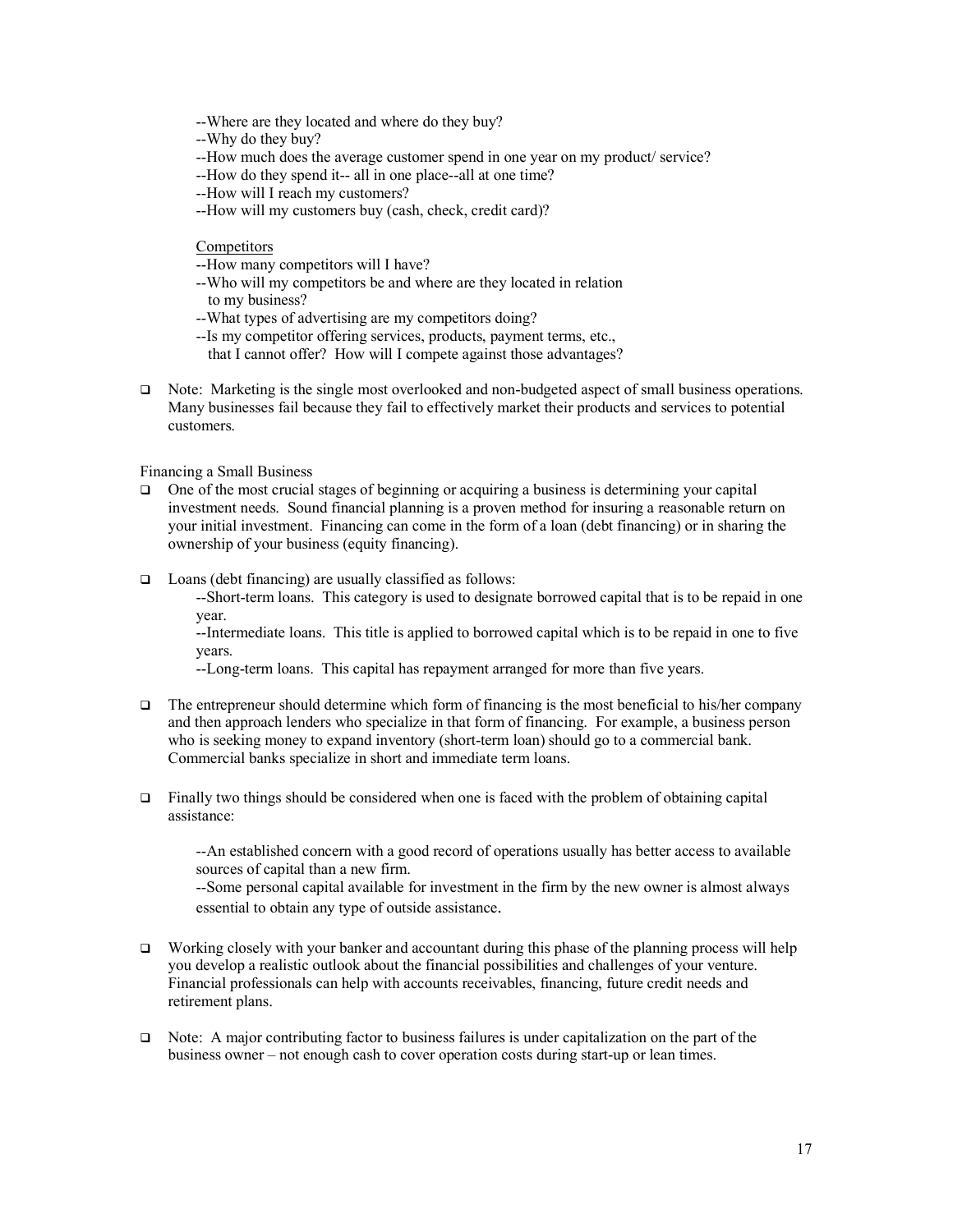# **Where Will You Get the Money?**

- $\Box$  At the end of the planning process, you should have a very good idea of how much money you will need to start and operate your business. If you are not independently wealthy, the next question is, "Where will I get the money?"
- $\Box$  Studies show that the majority of new small businesses are capitalized by their owners' savings, loans from families and friends, and loans using automobiles, homes or other assets as collateral. Some entrepreneurs are using credit cards to finance the early months of start-up, but the strategy is risky and costly due to high, credit card interest rates.
- There are some low-interest loans available for small businesses. But the competition is getting tough, and the requirements are strict. Special lending programs are available through the Small Business Administration.
- $\Box$  Note: Most traditional sources of financing will require a written business plan before appropriating funds for business start-up.

Applying For a U.S. Small Business Administration Loan

For New Businesses:

- --Describe in detail the type of businesses to be established.
- --List your business education, experience, and management capabilities.
- --Prepare an estimate of how much you or others have to invest in the business and how much you need to borrow.
- --Prepare a current personal financial statement of the owner(s).
- --Prepare a projected profit loss statement for the first year the business will operate.
- --List collateral to be offered as security for the loan. List the market value of each item.
- Take this material with you and see your banker. Ask for a direct bank loan, and if declined, ask the bank to make the loan under the SBA's loan guarantee plan. If the bank is interested in a SBA guarantee loan, ask the banker to contact SBA for discussion of your application. The SBA will deal directly with the bank for guarantee loans.
- $\Box$  If a guarantee loan is not available, send the first six (6) items, in addition to a letter from your banker, indicating the amount you requested and the reason for the decline, to the Small Business Administration, 6302 Fairview Road, Suite 300 Charlotte, NC 28210.

For Established Businesses:

- $\Box$  Prepare a currently dated, balance sheet listing all assets and all liabilities of the business do not include personal items.
- **Q** Prepare a profit and loss statement for the previous full year and for the current period to the date of the balance sheet.
- $\Box$  Prepare a current, personal financial statement of the owner(s).
- $\Box$  List collateral to be offered as security for the loan. List the market value of each item.
- $\Box$  State the amount of loan requested and explain exact purposes for which it will be used.
- q Take this material with you and see your banker. Ask for a direct bank loan, and if declined, ask the bank to make the loan under SBA's loan guarantee plan. If the bank is interested in a SBA guarantee loan, ask the banker to contact SBA for discussion of your application. In most cases for guarantee loans, SBA will deal directly with the bank.
- $\Box$  If a guarantee loan is not available, send the first five (5) items, in addition to a letter from your banker, indicating the amount you requested and the reason for decline to: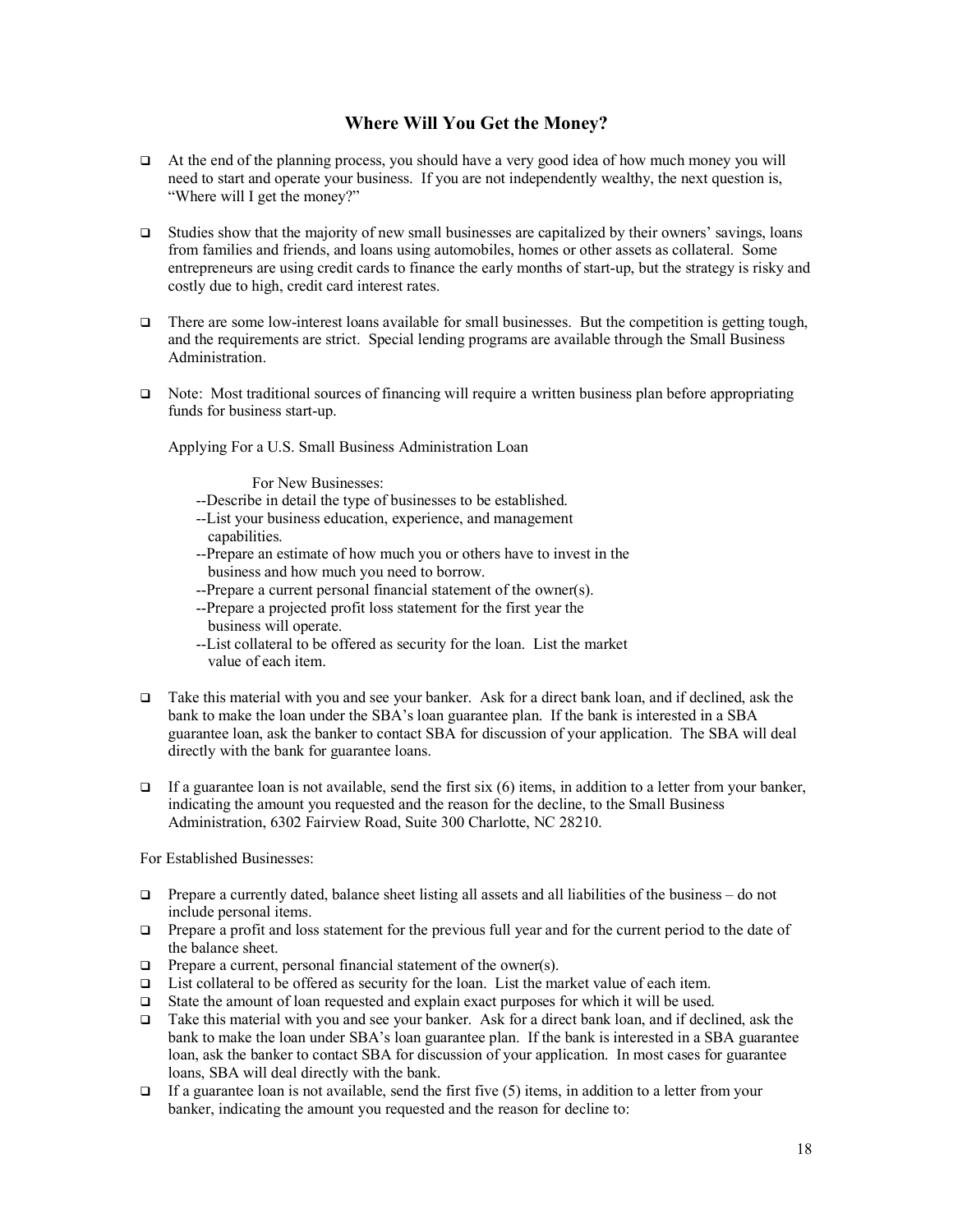Small Business Administration 6302 Fairview Road Suite 300 Charlotte, NC 28210 (704) 344-6563 www.sba.gov

# **Credit Considerations**

- Establishing and maintaining a good credit record is essential. By maintaining good credit, you will be better prepared for opportunities to invest and expand your business. Contact a local credit bureau to get a credit report about yourself. It will allow you to see yourself as lenders see you. Also you may access credit reports/beacon score via the Internet. Annualcreditreport.com will allow you one free credit report per year from Equifax, TransUnion and Experian. Credit scoring is available for a minimal charge.
- □ Some considerations are:
	- --Determining your current credit status
	- --Establishing credit with suppliers
	- --Determining your future credit needs.

Sources of Funds for Small Business

- $\Box$  The following are several sources of funds for small business. When starting a business all possible sources of funding should be evaluated.
	- --Personal Funds
	- --Loans from Relatives and Friends
	- --Home Equity Loans
	- --Commercial Bank Loans
	- --U.S. Small Business Administration
	- --Trade Credit
	- --Cash Values from Life Insurance Policies
	- --Certified Development Corporation
	- --USDA Rural Development
	- --Intermediary Relending Program
	- --Small Loan Program
	- --Center for Community Self-Help
	- --Microloan Program
	- --Industrial Revenue Bonds
	- --Microenterprise Loan Program
	- --Lines of Credit
	- --Venture Capital
	- --Selling Stock

# **How Much Money Do You Need?**

- $\Box$  To help you estimate the amount of financing you will need to get your venture off the ground, use the following checklist. Keep in mind, however, that not every category applies to all businesses.
- $\Box$  Your total amount will depend on how many months of preparation you want to allow for before actually beginning operations.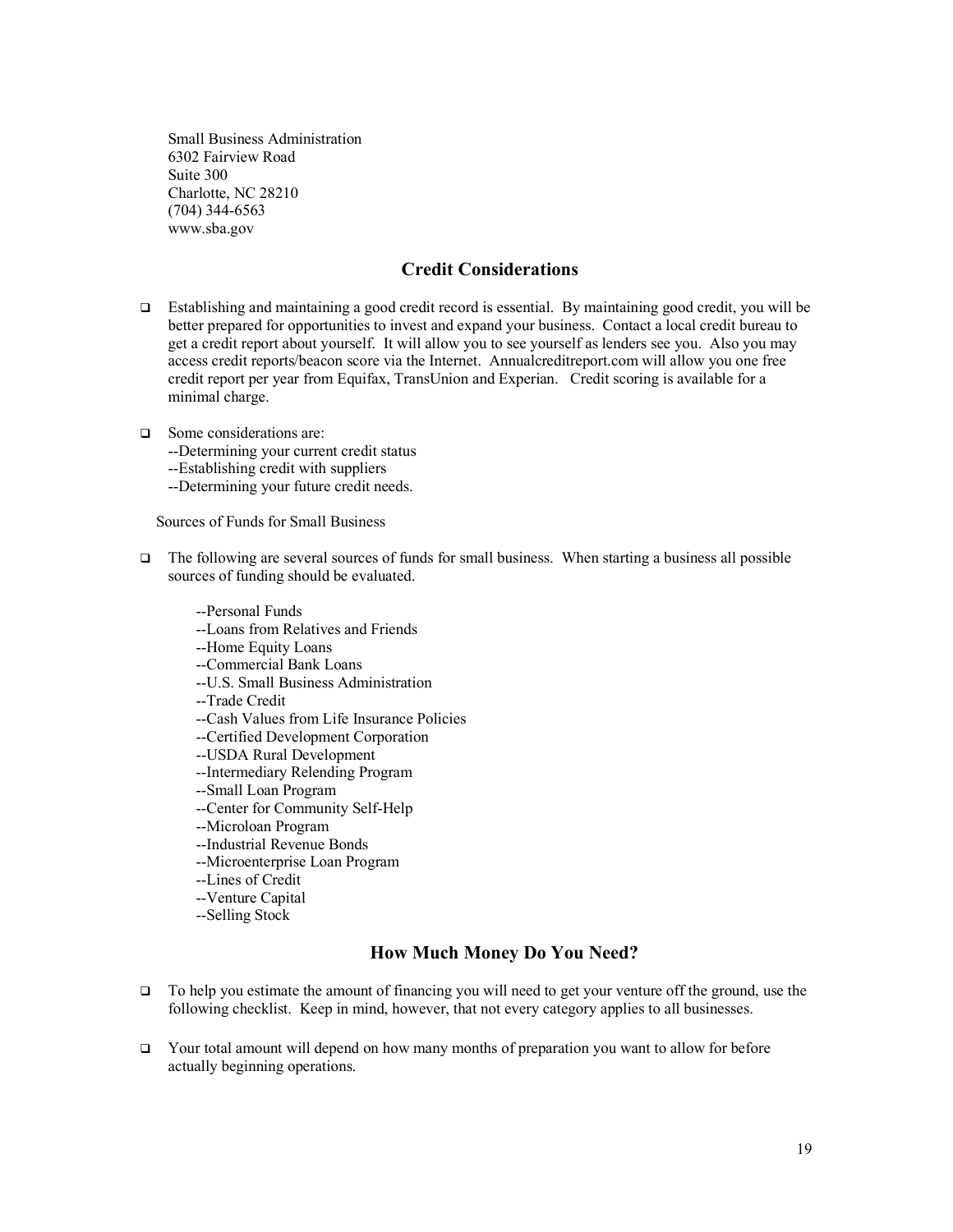# **How Much Money Do You Need?**

Use the following checklist to help you estimate the amount of financing you will need to get your venture off the ground. Keep in mind that not every category applies to every business.

Your total will depend on how many months of preparation you want to allow for before beginning operations.

| Item                             | <b>Estimated Amount (\$)</b> |
|----------------------------------|------------------------------|
| Owner Salary**                   |                              |
| Other Salaries**                 |                              |
| Fixtures, Furniture              |                              |
| Decorating, Remodeling           |                              |
| Rent Deposit                     |                              |
| Rent**                           |                              |
| <b>Installation of Equipment</b> |                              |
| <b>Starting Inventory</b>        |                              |
| Delivery                         |                              |
| Deposits for Utilities           |                              |
| Utilities **                     |                              |
| Supplies                         |                              |
| Professional Fees                |                              |
| Telephone **                     |                              |
| Licenses & Permits               |                              |
| Utilities **                     |                              |
| Advertising                      |                              |
| Insurance                        |                              |
| Accounts Receivable              |                              |
| Payroll Taxes                    |                              |
| Reserve Operating Fund           |                              |
| <b>Interest Charges</b>          |                              |
| Maintenance **                   |                              |
| Furniture Lease**                |                              |
| Automobile/Travel Exp.           |                              |
| <b>Total Estimated Start-Up</b>  |                              |

#### **Estimated Start-Up Costs Covering x Months\*\***

\*\*The estimates for salaries, rent, utilities and related expenses will all depend on the length of time you need to consider for your start-up period.

### **Insurance Considerations**

- $\Box$  The purpose of an insurance program is to protect the assets of your company from losses. Furthermore, it is to ensure that losses do not interrupt the overall objective of your company, which is to make a profit.
- $\Box$  As you set up your new business, you will acquire new assets such as automobiles, buildings, equipment, stock, customers, and employees. Each of these assets creates a possibility of a need for protection from some type of potential loss.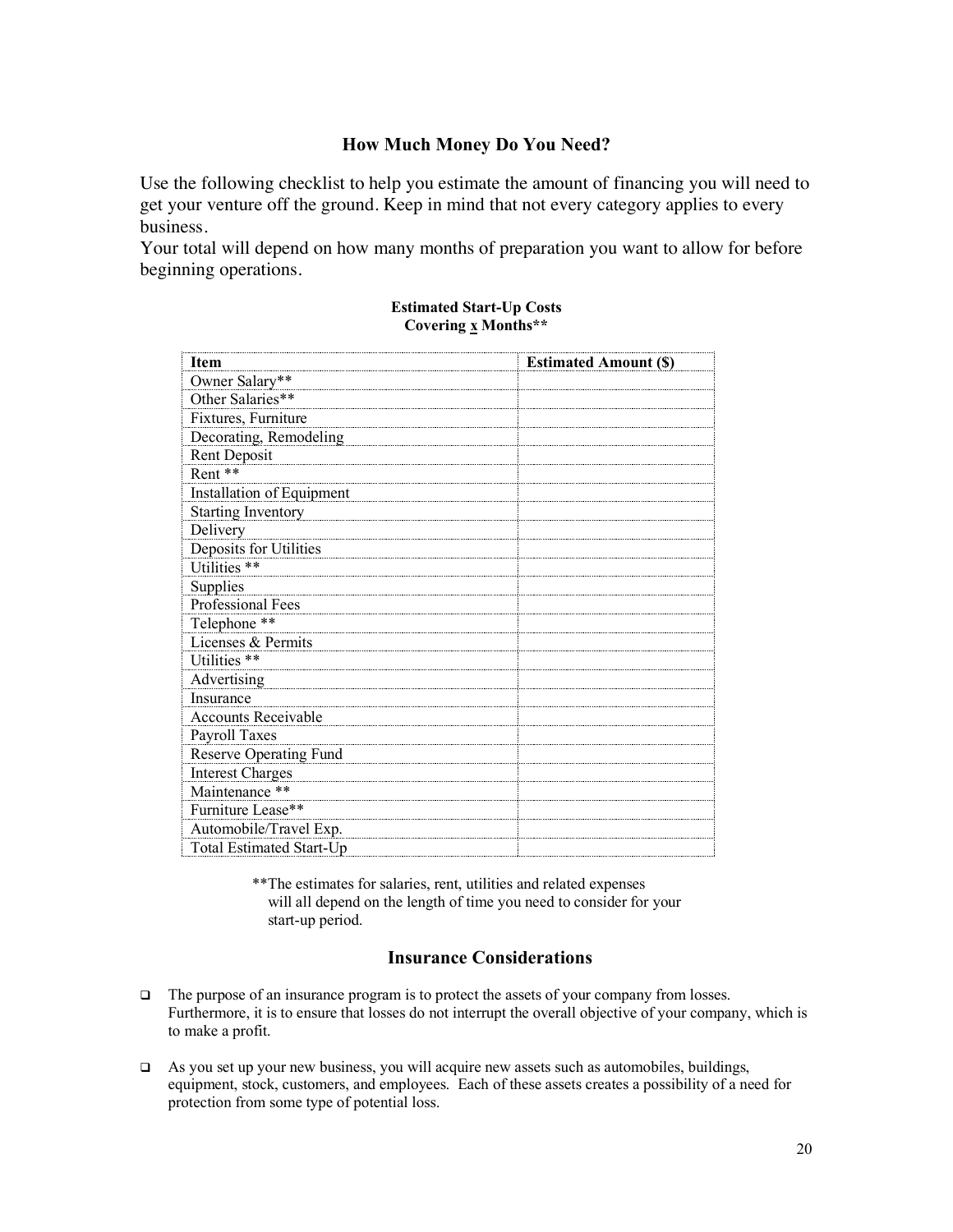- $\Box$  Although the types of coverage and the coverage amounts will vary, some insurance may be required, either by law or perhaps by a bank or other lending institution, while some are recommended because the chance of loss in those areas is great. Keep in mind; if you suffer a loss and do not have the proper insurance it could possibly put you out of business. In the long run you want an insurance program that, pre-loss, is reasonable in cost, and post-lost, provides adequate coverage.
- These Insurance products are available from a variety of sources. These include Direct Writers and Independent Agents, both stock and mutual.
- q Note: Homeowners insurance will not cover home-based businesses. Special coverage is required. This is often neglected or overlooked when starting a business from one's home. Call your agent or insurance company prior to operating a business from your home, i.e. garage, basement, etc.

# **Staffing Considerations**

- In most businesses you cannot do everything yourself. Even if you start out as a one-person enterprise, you will soon realize that you need assistance. Before bringing another person into your business, you should decide:
	- --What you want the person to do?
	- --Where they will work?
	- --How much authority to make decisions they will have?
	- --How long they will work for you?
- $\Box$  Note: Adding employees to your payroll can be expensive. You may want to utilize the services of a temporary service before adding employees to your payroll.
- q Contact the Small Business Center at Central Carolina Community College for seminars, workshops and information about hiring and human resource management. Information is also available through the local office of the N.C. Employment Security Commission.
- Deciding how long your new employee will work for you is a crucial decision. If you have a shortterm need, such as stuffing envelopes, answering the telephone during short periods of time, or even making sales presentations, you may not need to hire a full-time employee. Private contractors, temporary agency employees, students, friends, or family members may fill your needs.
- $\Box$  If you will need full-time employees, the following questions should be answered:

--Staffing Needs Number of employees, specific job titles and Descriptions, hours worked, training needs. --Salaries --Benefits -Group Health Insurance -Retirement Program -Cost of Benefits -Government Requirements -Social Security -Unemployment Compensation -Other -Vacation and Holiday Policy --Anticipated Employee Turnover --Planned Growth and Future Staffing Needs --Overtime Requirements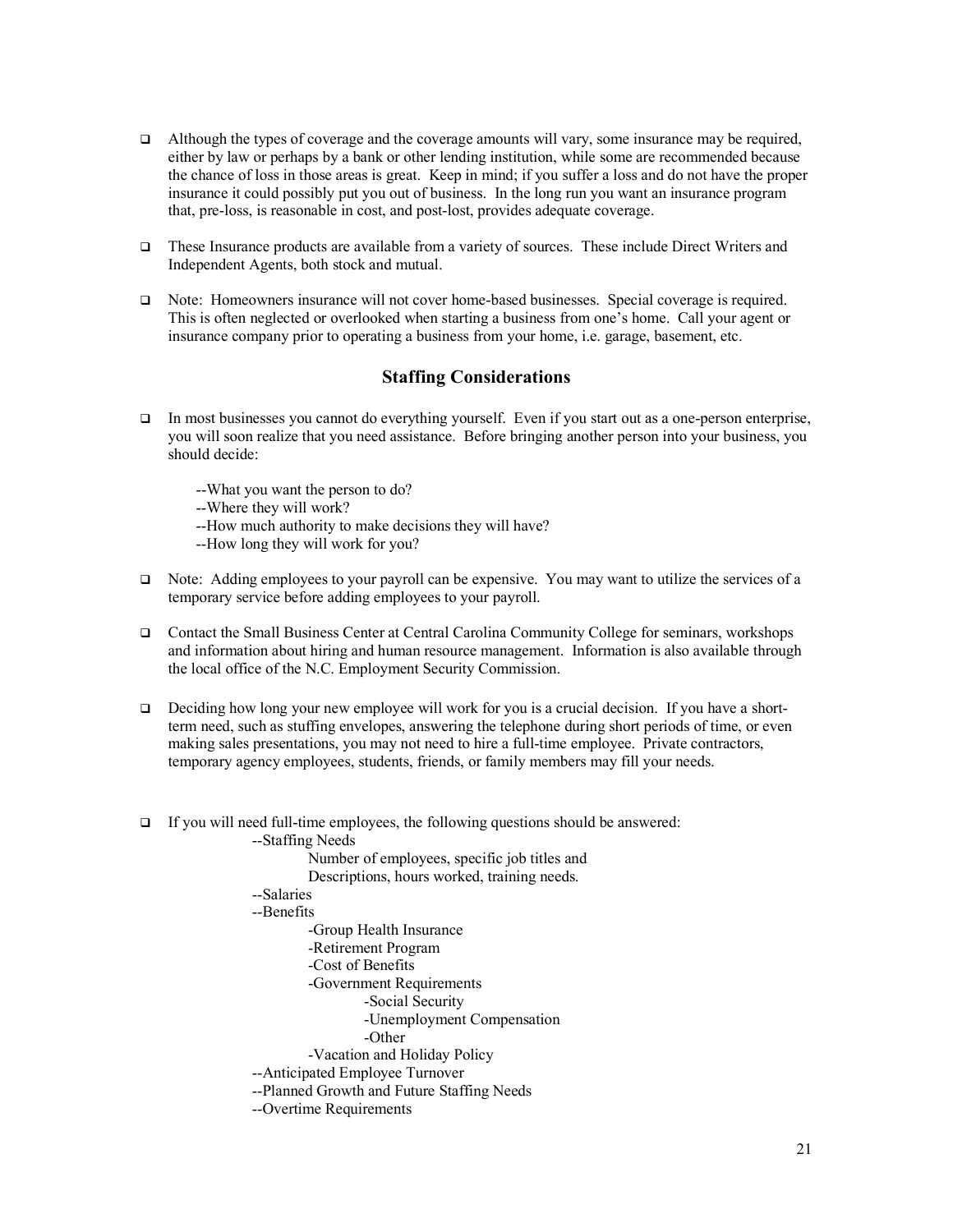--Safety Factors

--Obtain Comprehensive Job Application Forms

--Develop a Personnel Policy

 $\Box$  Note: Be careful when classifying workers as an independent contractor. Seek the help of an accountant to assist you in determining whether a worker qualifies as an independent contractor or is really an employee.

# **Record Keeping Requirements**

- $\Box$  Almost everything connected with running a small business involves creating and maintaining records: correspondence, government regulations, taxes, insurance, financial transactions, banking, etc. The list seems endless.
- $\Box$  The following is a checklist of some of the types of records that must be created and maintained:

#### **Permanent**

- Audit reports of accountants
- Capital stock and bond records
- Cash books
- Chart of accounts
- Checks (canceled, for important payments, i.e. taxes, purchases of property, special contracts, etc., checks should be filed with the papers pertaining to the underlying transaction)
- Contracts and leases still in effect
- Correspondence (legal and important matters only)
- Deeds, mortgages and bills of sale
- Depreciation schedules
- Financial statements (end-of-year trial balances)
- General ledgers (end-of-year trial balances)
- Insurance records, current accident reports, claims, policies, etc.
- Journals
- Minute books of directors and stockholders, including by-laws and charter
- Property records-including costs, depreciation reserves, depreciation schedules, blueprints and plans
- Property Appraisals
- Tax returns and worksheets, revenue agents' reports and other documents
- Trademark registrations

#### 7 Years

- Accident reports/claims (settled cases)
- Accounts payable/ Accounts receivable records
- Checks (canceled)
- Contracts and leases (expired)
- Expense analyses/ distribution schedules
- Inventories of products, materials and supplies
- Invoices to customers
- Invoices from vendors
- Notes receivable ledgers and schedules
- Option records (expired)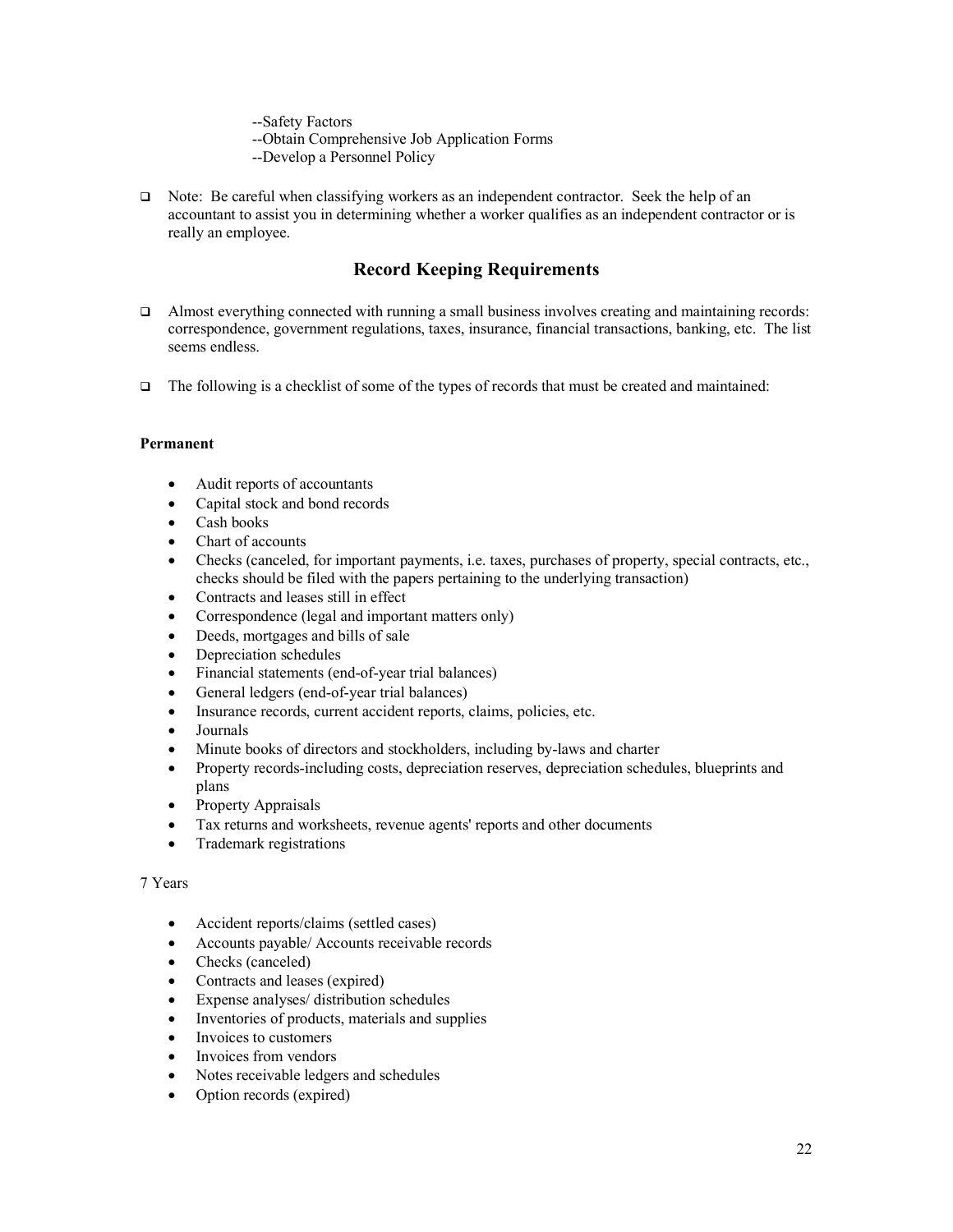- Payroll records and summaries
- Plant cost ledgers
- Purchase orders (purchasing dept. copy)
- Sales records
- Scrap and salvage records
- Stock and bond certificates (canceled)
- Subsidiary ledgers
- Time books
- Voucher registers and schedules

#### 3 Years

- Correspondence-general
- Employee personnel records (after termination)
- Employment applications
- Insurance policies (expired)
- Internal audit reports
- Petty cash vouchers
- Physical inventory tags
- Savings bond registration records of employees

#### 1 Year

- Bank reconciliations
- Duplicate deposit slips
- Receiving sheets
- Requisitions
- Stockroom withdrawal form
- --Accounting
- --Banking
- --Employee
- --Purchasing and Sales
- --Mortgages and Notes
- --Insurance
- --Tax
- --Business Organization
- --Correspondence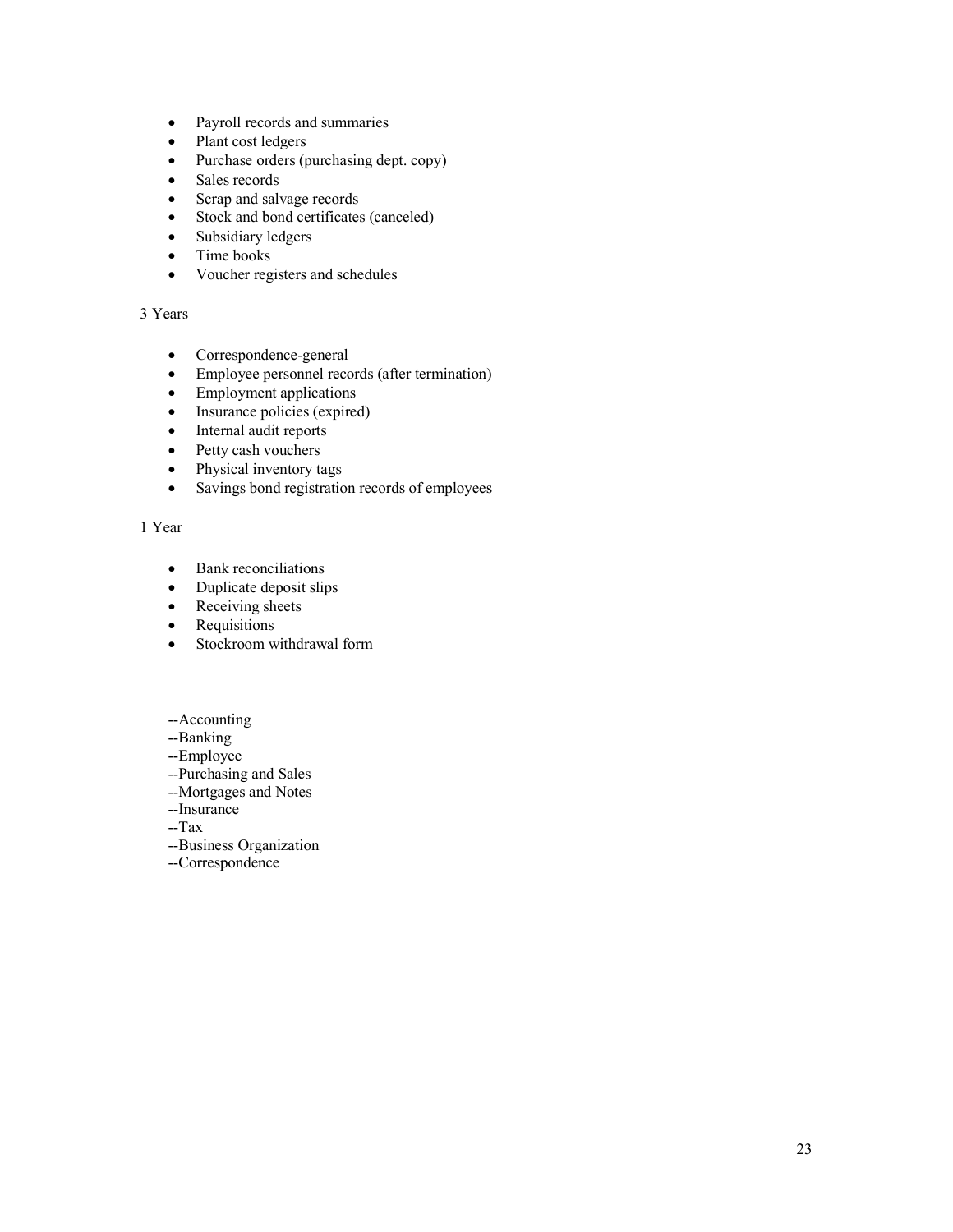$\Box$  Your accountant and/or attorney can advise you in detail concerning the specific record keeping and retention requirements for your business.

#### Small Business Financial Status Checklist

**Example 1** Keeping your financial records up to date won't be a problem if you do what is necessary on a regular basis. Though particular accounting needs may vary somewhat, the following checklist will help you understand the most common tasks required to maintain accurate accounting records.

-Record income. Enter a summary of sales and and state estimated income taxes. cash receipts in an income ledger. The state service of the state services are required, fill out a state

-Record inventory, adding any new items received. the sales, expenses and profit for that

collect from slow payers. end of the quarter.

-Review accounts payable, remembering to take advantage of discounts. Annually

address of employee, Social Security number, sales, expenses and payroll. number of exemptions, date ending the pay period,  $\blacksquare$  -Prepare income statement. hours worked, rate of pay, total wages, deductions, The summer palance sheet. net pay and check number.) -Prepare cash flow statement.

#### Monthly **Annually** Annually

-Balance checkbook. Reconcile your checking account -Send out W-2 forms records to your bank statements to ensure that both sets -Assemble tax papers. Pull together all the of records are in agreement. documentation you're going to need for

-Total all ledgers. Compute monthly totals for sales, filing your income taxes. expenses, and payroll.  $\blacksquare$ 

-Make tax deposits. Report and remit withheld employee income taxes and FICA taxes. Also file and remit any federal or state income taxes due.

-Age accounts receivable. Update your unpaid accounts, listing them by length of time on the books.

-Review inventory. Check inventory levels to see which items aren't moving so you can replace them with new stock. -Reconcile petty cash. Make sure the actual cash, plus the total of the paid-out receipts for expenses from petty cash are equal to the starting balance. Replenish if necessary.

#### Daily Ouarterly

-Total all cash on hand. The state of the estimated tax returns. File federal -Record all payments made by cash or check. sales tax report and send it in along with a -Enter deposits in your business checkbook to check for the amount you've collected. keep the balance current. This will reflect the balance current. quarter and for the year to date.

Weekly **Example 2.1** - Prepare balance sheets. This will indicate -Review accounts receivable, and take action to the financial position of the business at the

- -Prepare payroll. (Records should include name and -Total all ledgers. Compute yearly totals for
	-
	-
	-
	- -Send out 1099 forms.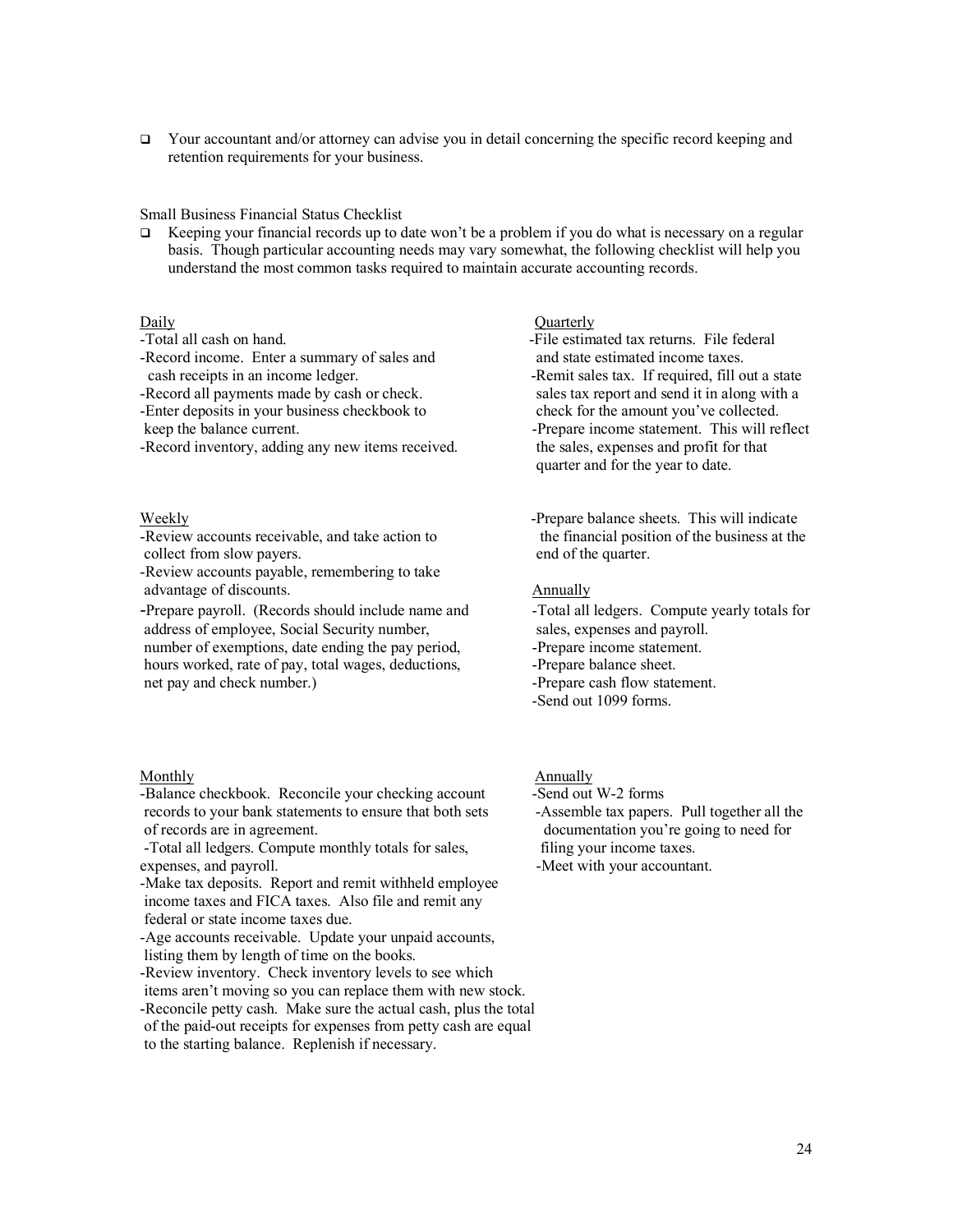# **Checklist for Starting a Business**

- $\Box$  At this point, let's assume that you have completed your business plan and are ready to go "into" business." You may now need to list yourself as a proprietorship, partnership or corporation with a number of agencies. In most cases, you will need a permit and/or license before you can present yourself as a representative of your firm and begin to promote your product or service. Some types of businesses, such as restaurants, must have a variety of inspections and permits in order before they can open.
- This section will cover the necessary checklists, fees, permits and licenses that you will need to be "in business." After reading this section, move on to "Basic Contacts" section that will take you through the local, state, and federal contacts needed to fulfill the legal requirements of your business. However, please realize that a guide such as this cannot cover every license, fee and permit for every type of business. The Business License Information Office **(1-800-228-8443)** http://www.blnc.go can help you identify and readily tell you every license required for your particular venture.
	- $\Box$  Note: Seeking the assistance of an attorney or accountant familiar with the legal and financial steps of starting a business will save time, and in the long run, may save money and prevent legal and financial problems.
- $\Box$  Checklist for Organizing a Business

-General Requirements for All Forms of Organization

-Assumed Name Certificate. If trade name is used, Contact: Register of Deeds Office.

-Open the bank accounts.

-Complete and remit all forms necessary to meet federal, state,

and local taxation, licensing and fee reporting requirements.

### **-Partnerships**

-Choose type of partnership

- -Complete Partnership agreement
- -If Limited Partnership, file Certificate with Register of Deeds

# **-Corporations**

-Contact the Secretary of State's office at the address listed in this book for a free booklet.

-Choose name

-File Articles of Incorporation with Secretary of State. If the name is allowed, proceed to the next step.

-Record Articles with Register of Deeds

-Choose Registered Agent/Office

-Elect officers and directors

-Adopt by-laws and seal

-Designate fiscal year

-Issue shares

-Complete Shareholder's agreement

# **Checklist for Taxation/Fee Requirement**

- $\Box$  Your first step in filling the appropriate forms with state and federal agencies should be obtaining two booklets. NC-30, Income Tax Withholding Tables and Instructions for Employers is the guide for filling state forms. You can obtain a copy through the local office of the NC Department of Revenue or log on to www.irs.gov for forms and publications or call 1-800-829-1040.
- $\Box$  WARNING: Tax laws are extremely complex with a variety of exceptions to the rules. Also, changes in taxes and filling procedures due to governmental action may occur without your knowledge. As noted above contacting a professional accountant – at least during the start-up phase – may provide the necessary expertise to save time and money later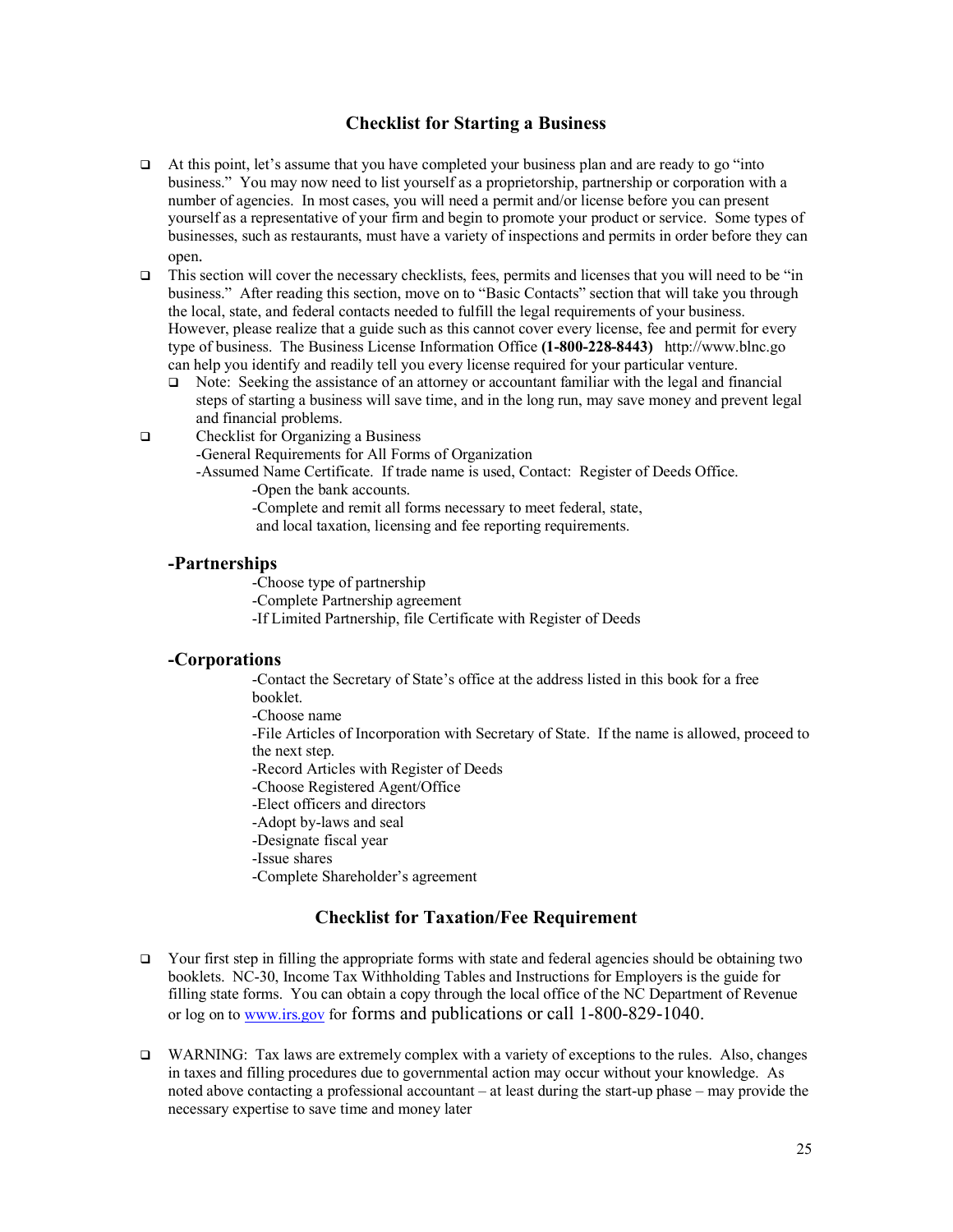# *Basic Contacts*

# **Knowing Where to Go**

- $\Box$  A variety of local, state and federal legal responsibilities must be fulfilled before, during and after you start a business. Take the time to contact the appropriate authorities before you begin in order to avoid delays and possible penalties.
- $\Box$  Here are the basic contacts you must make:
- $\Box$  Register the name of your company with your local Register of Deeds office located in or near the courthouse.

-License of some type are required for almost all businesses. Contact the NC Business License Information Office for state licenses. Then, contact the local authorities about local licenses. -Contact the local Tax Supervisor to list property for taxes.

-Inspections of your place of business by building inspectors, fire marshals and the local health department may be required if you are starting a restaurant, opening a day care center, building a new facility or adding an addition or renovating a current structure. Contact appropriate authorities before starting work. If work is not "up to code," you may be required to demolish the work you have done and start over.

-Zoning and sign ordinances have become increasingly important as the Harnett County area has grown. Contact the local planning and zoning offices if you will be erecting a sign, building or changing an existing structure.

-If you will be hiring three or more employees full time or part time, you must have workers compensation. Contact the NC Department of Insurance or local insurance agent for details.

 $\Box$  On the following pages are the contacts you will need to make if you are starting a business in the Harnett County area.

#### **Local**

q City and County Contacts -Restaurant Inspections County: Environmental Health Department County Manager's Office 102 Cornelius Harnett Boulevard 102 East Front Street Lillington, NC 27546 P.O. Box 759 (910) 893-7547 Lillington, NC 27546 (910) 893-7555 www.harnett.org **City:**  $\qquad \qquad$ -Fire Prevention Check with city or Town Hall Check with local fire Marshall

 $\Box$  Inspections and Zoning County: County: Building Inspector -City and Townships Planning Department -Coats 102 East Front Street Town Hall P.O. Box 65 P.O. Box 675 Lillington, NC 27546 Coats, NC 27521 (910) 893-7525 (910) 897-5183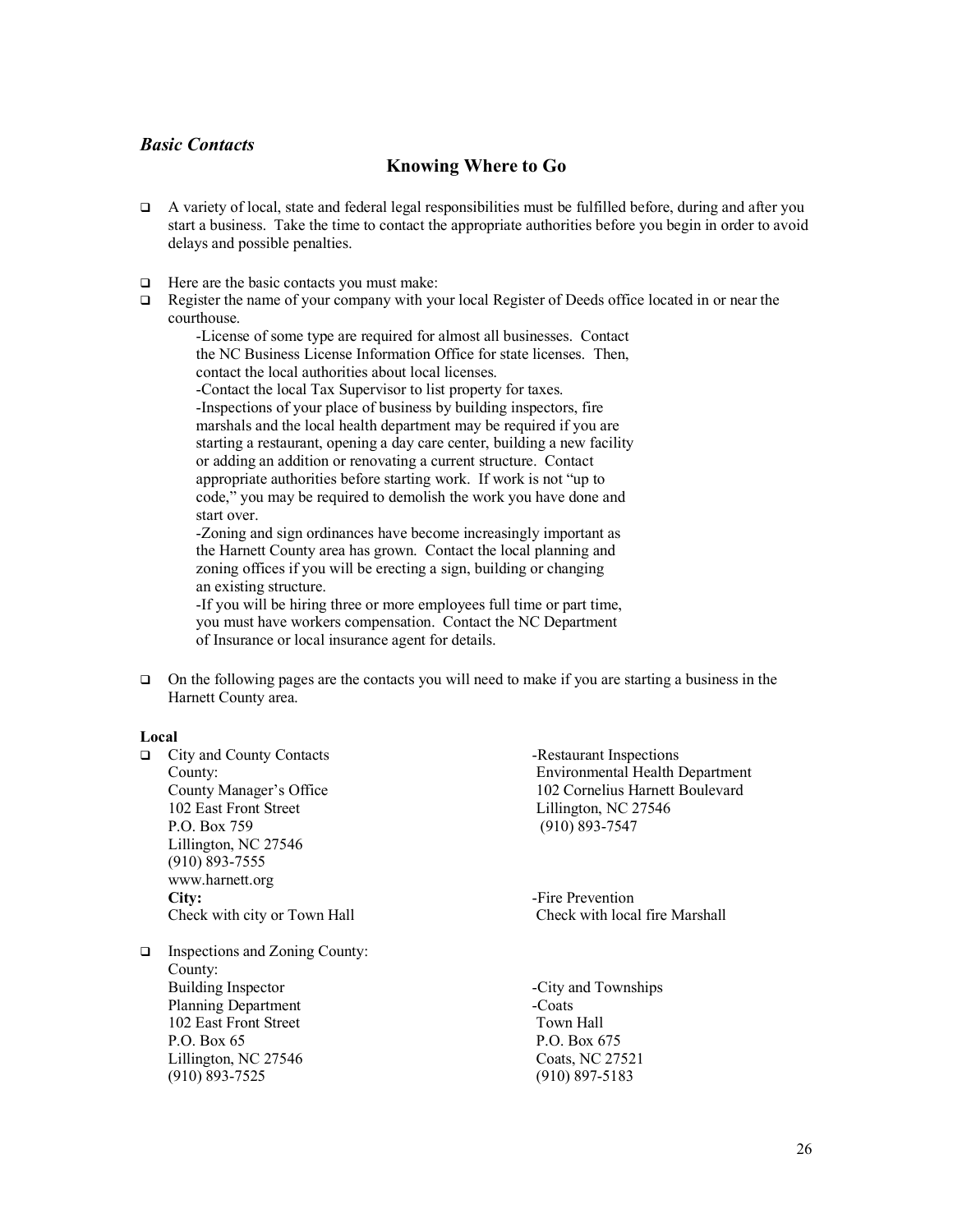Dunn, NC City Hall 401 East Broad Street *P*.O. Box 1065 *Dunn, NC 28335* (910) 230-3500

- **Q** Registration of Business Name Register of Deeds Courthouse 305 W. Cornelius Harnett Blvd. - Lillington, NC 27546 (910) 893-7542 http://rod.harnett.org/
- q Licenses and Business Taxes Erwin, NC 28339 County: (910) 897-5140 Tax Office Courthouse City Manager's Office 305 West Cornelius Harnett Boulevard Lillington, NC 27546 Lillington, NC 27546 (910) 893-2654 (910) 893-7520

Angier Clerk's Office 55 North Broad West Street Angier, NC 27501

 Erwin City Manager 100 West F. Street P.O. Box 459

### **State Requirements**

q State Taxes and Licenses Be sure to contact the Local Department of Revenue office by telephone before you visit. The days and hours of operation may vary. -Information on North Carolina Tax Law -Application for North Carolina Withholding Identification Number -Filing and deposit of North Carolina Payroll Taxes -Filing of Information Returns -Filing of Applications for Sales and Use Tax Registration -Filing of Annual Wholesale License -Filing of Initial Franchise Tax Return -Annual Franchise Tax -Filing of North Carolina Income Tax -Licenses -Payment of Intangible Tax State Office North Carolina Department of Revenue P.O. Box 25000 Raleigh, NC 27640 (919) 733-7211 www.ncdor.state.nc.us/DOR/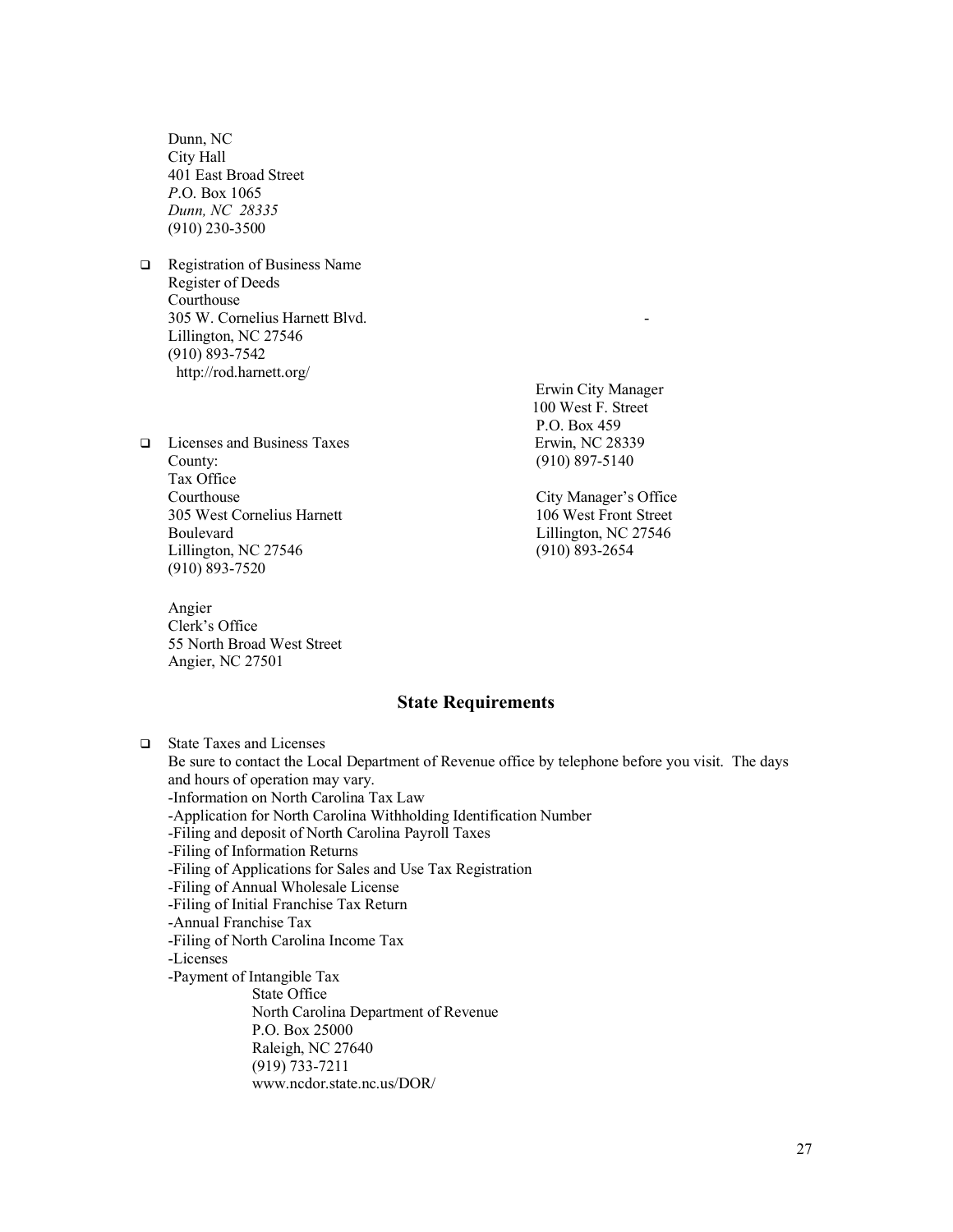- □ Incorporation/Trademarks/Copyrights -North Carolina Secretary of State -Filing of Articles of Incorporation -Filing of Application for Certificate of Authority to transact business -Notary Public -Trademarks and Copyrights North Carolina Secretary of State Corporation Division 300 North Salisbury St. Raleigh, NC 27611 (919) 807-2000 www.secstate.state.nc.us/ q Unemployment Account Number/North Carolina Employment Information -North Carolina Employment Security Commission
	- -Filing Application for Unemployment Account Number -Filing and Deposit of Payroll Taxes

#### **State Office**

North Carolina Employment Security Commission 700 Wade Ave. **Local Office**  P.O. Box 27227 101 Hunt Valley Drive Raleigh, NC 27611 Dunn, NC 28334 www.ncesc.com (910) 891-2915 1-888-737-0259

□ Employee Health and Safety/Wage and Hour -North Carolina Department of Labor -Administration of Occupational Health and Safety Act -Wage and Hour Regulations

North Carolina Department of Labor 4 West Eden St. Raleigh, NC 27601 1-800-NC-LABOR www.nclabor.com

**□** Business Use of Vehicle -North Carolina Department of Motor Vehicles -Motor Vehicles dealer's license -Restricted use vehicles -Special permits

North Carolina Division of Motor Vehicles 3148 Mail Serv. Center Raleigh, NC 27699-3148 (919) 715-7000 www.ncdot.org/DMV

□ Day Care Licensing Law -North Carolina Division of Child Development

Child Day Care Licensing 2201 Mail Service Center Raleigh, NC 27626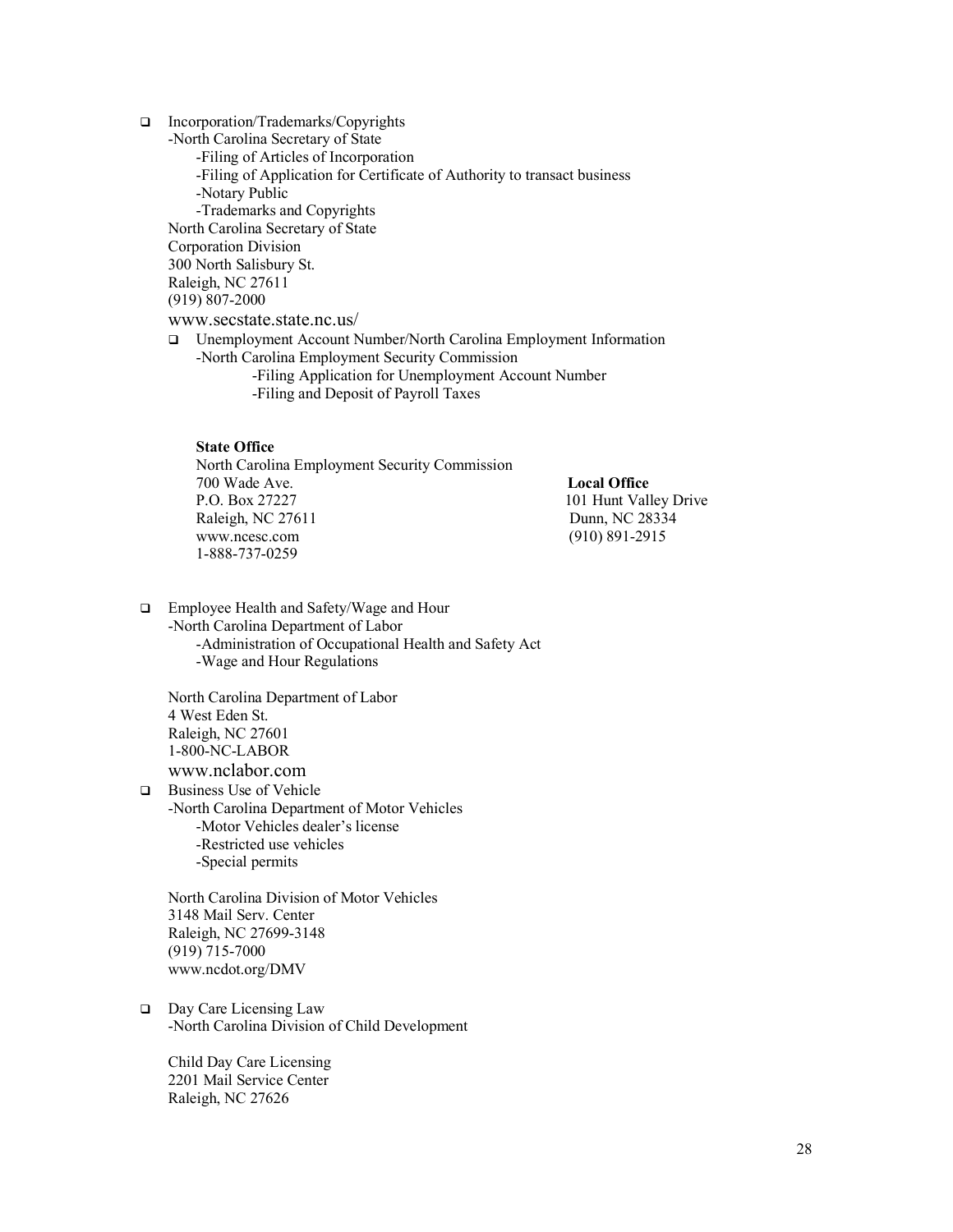1-800-859-0829 www.*dhhs.state.nc.us*

 $\Box$  Legal Assistance -Lawyers Referral List Refers clients to a local lawyer who will grant an initial half-hour consultation for a fee of \$20.

East Central Community Legal Services 5 West Hargett St., Suite 600 P.O. Box 1731 Raleigh, NC 27602 (919) 688-6396 www.legalaidnc.org/

 Lawyers for Entrepreneur Assistance ( NC LEAP) 8000 Weston Parkway Cary, NC 27513 (919) 677-0561 1-800-662-7407 http://ncleap.ncbar.org/

 $\Box$  State Food Drug Regulations State Food and Drug Protection Division NC Department of Agriculture 4000 Reedy Creek Road Raleigh, NC 27607 (919) 733-7366 *www.agr.state.nc.us/fooddrug*

Federal Government Requirements

□ Employees with One or More persons Must register With: -U.S. Internal Revenue Service Taxpayer Services Division 320 Federal Place

Greensboro, NC 27401 1-800-829-1040 www.irs.gov

-Filing of Form SS-4, Application for Employer Identification

Number by proprietorships, partnerships, and corporations

-Filing and Deposit of Federal Payroll Taxes

-Filing of Federal Information Returns

-Information on S Corporations

-Corporate Income Tax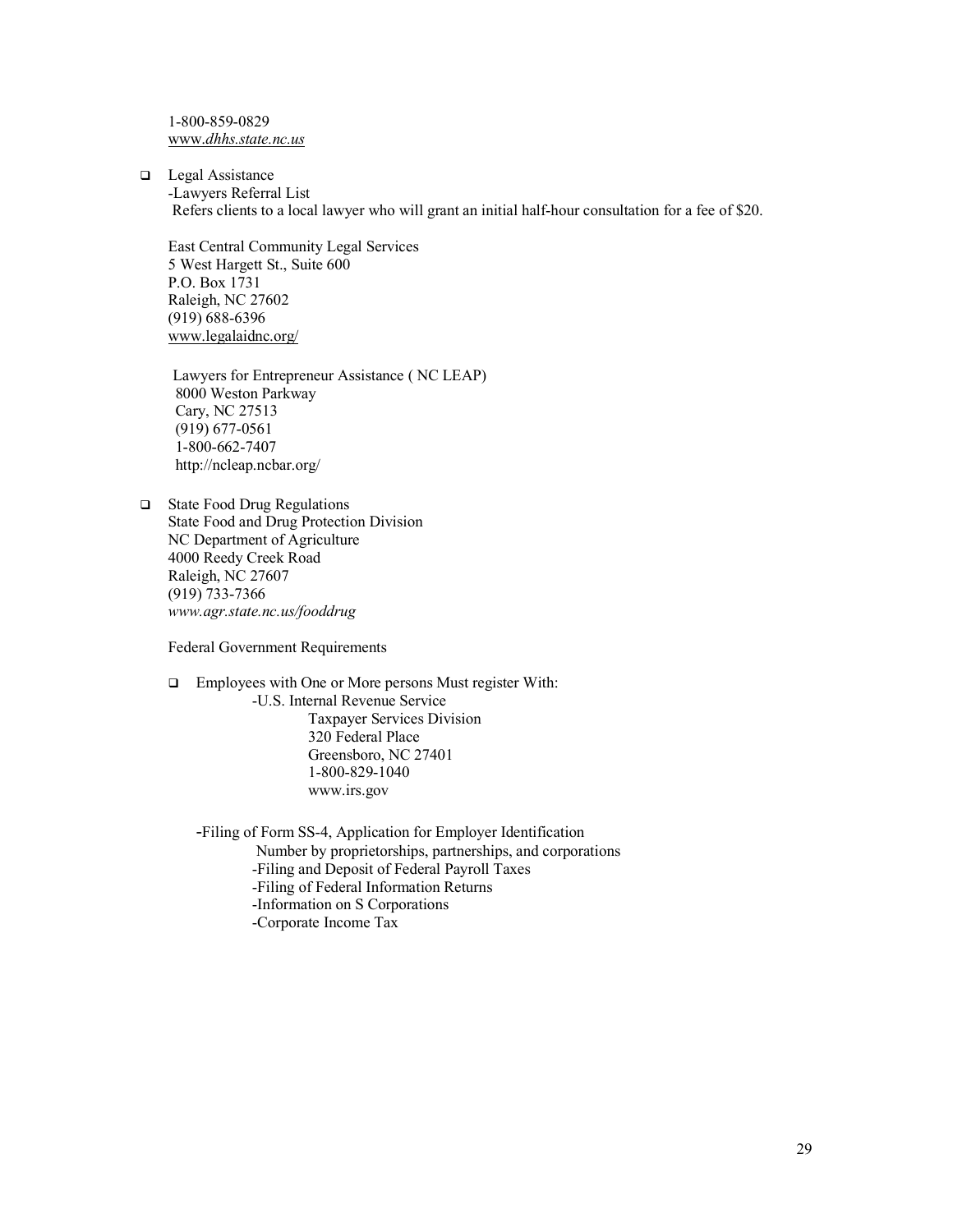**q** Employment Issues

-U.S. Department of Labor -Administration of Fair Labor Standard Act -Federal Wage and Hour Laws

Federal Wage and Hour Division U.S. Department of Labor 4407 Bland Road Suite 260 Raleigh, NC 27609 (919) 790-2741 www.wagehour.dol.gov

 $\Box$  Compliance with Civil Rights Act

U.S. Equal Employment Opportunity Commission 129 Trade Street Suite 400 Charlotte, NC 28202 (704) 344-6682 www.eeoc.gov

Local Business Assistance

□ There are a variety of local resources available to the new and established entrepreneur.

-Small Business Center Terri Brown Central Carolina Community College 5910 Clyde Rhyne Drive Sanford, NC 27330 (919) 718-7558 www.leesbc.com

Harnett Office Mari-inetta Pavlic Triangle South Enterprise Center 600 South Magnolia Avenue Dunn, NC 28334 (910) 892-2884 E-Mail: Mpavlic@cccc.edu www.trianglesouth.com

- $\Box$  The Small Business Center provides a focal point for education, counseling, advising and referral in the Harnett County area. The objective of the center is to assist small businesses starting and operating in the region. The center also strives to increase the survival rate, the number of people employed, and the overall financial strength of small businesses in the county.
- q The Small Business Assistance Center network involves a variety of business and civic leaders as well as organizations in the community. The center can link you with bankers, accountants, attorneys, trade associations, state and federal agencies and local industrial groups.
- $\Box$  The SBC cooperates with local chambers of commerce, economic development groups, city and county governments.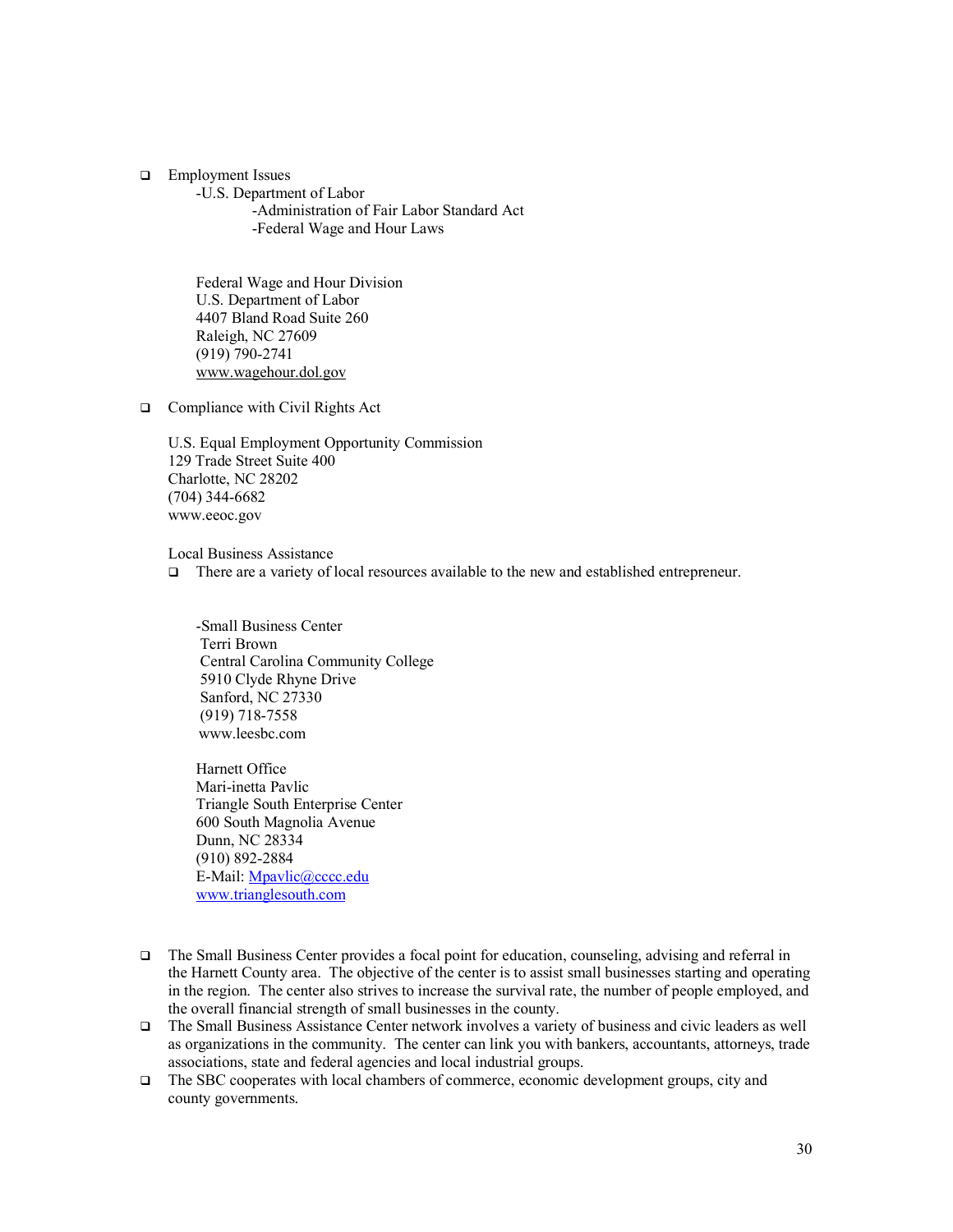- $\Box$  The SBC Advisory Committee is drawn from local small business owners and community people interested in the growth and success of small businesses. The SBC also works cooperatively with federal and state governments, universities and colleges, and private enterprise in promoting assistance to small businesses.
	- -One-to-one counseling -Initial Consultation -Referral, if necessary -Seminars -Basics of Starting a Business -Developing a Business Plan -Marketing -Financial Planning -Hiring and Firing -Planning for Growth -Resource and Information Center -Variety of reference and audiovisual resource materials -Small Business Administration materials -Computer Network linkages -Network of Community Contacts -Upgrading and Training for Employee

□ Small Business Center Range of Services

- **Q** Chamber of Commerce
- $\Box$  The Harnett County Chambers of Commerce have information concerning statistical data about the county, manufacturers' directories, maps, current county economic indicators, and lists of area professionals and businesses that can be of assistance to you and your business.

24 E. Depot Street 24 W. Front Street P.O. Box 47 P.O. Box 967 Angier, NC 27501 Lillington, NC 27546 910-639-2500 (910) 893-3751

-Angier Chamber of Commerce -Lillington Chamber of Commerce

-Erwin Chamber of Commerce 100 West F Street P.O. Box 548 P.O. Box 655 Dunn, NC 28335 Erwin, NC 28339 (910) 892-4113 (910) 897-7300

-Coats Chamber of Commerce 127 South McKinley Street P.O. Box 667 Coats, NC 27521 (910) 897-6213

-Dunn Chamber of Commerce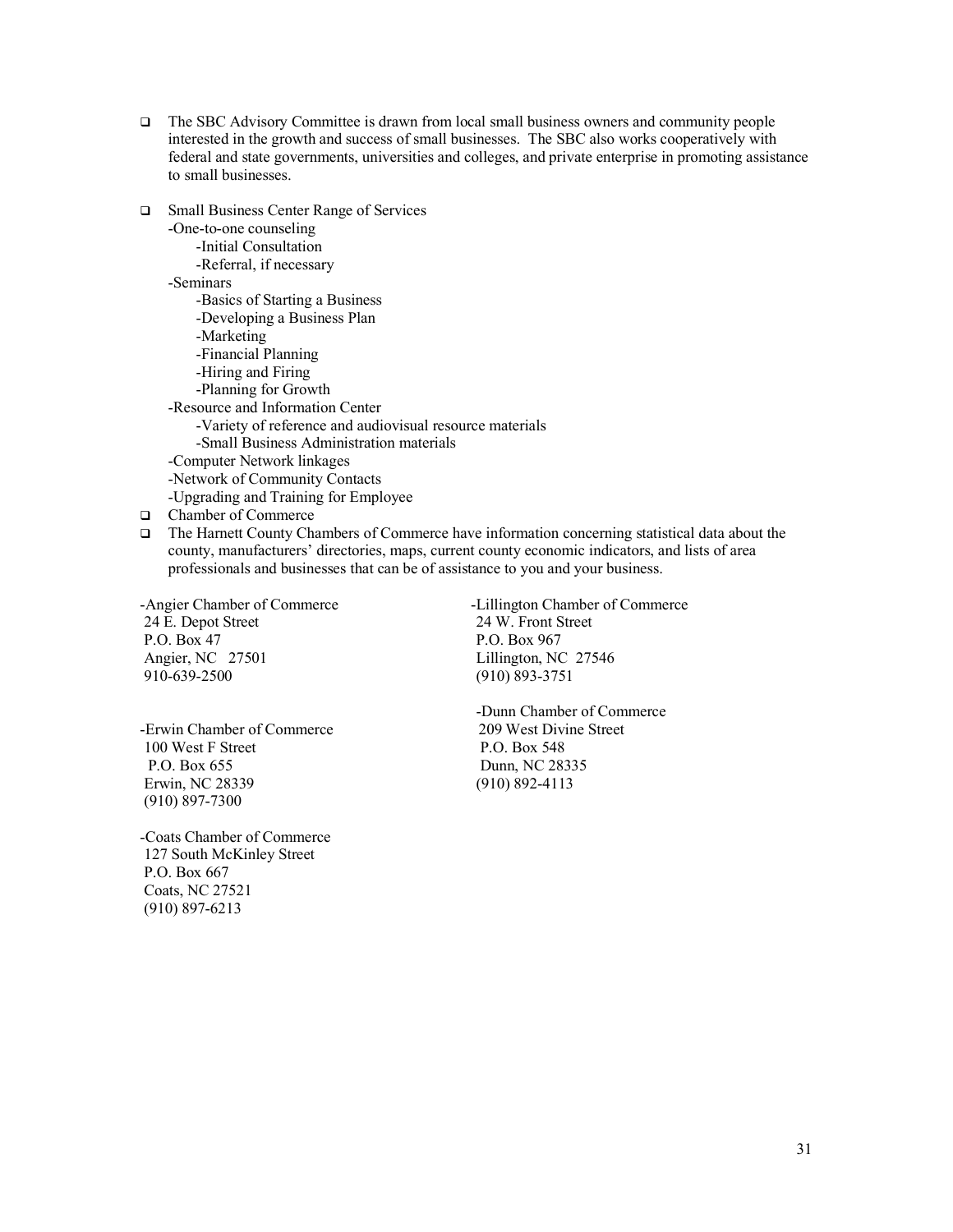#### **Economic Development Organizations**

 $\Box$  Economic development organizations have current data on population, business, economic development and industry recruitment in the area. They also have information about traffic counts, buying power, family sizes and other specific data that will help in planning and decision-making.

-Economic & Industrial Development -Triangle South Enterprise Center Harnett County Economic Development Commission & Dunn Area Committee of 100, Inc.

Lillington, NC 27546 Dunn, NC 28334 910-893-7524 910-892-2884

-North Carolina Rural Economic Development, Inc. 4021 Carya Drive Raleigh, NC 27610 (919) 250-4314 http://www.ncruralcenter.org

Nick Dula Mari-inetta Pavlic 907 S. Main Street 600 S. Magnolia Avenue WWW.harnettedc.org www.trianglesouth.com

# **Cooperative Extension Service**

q This is an extension of North Carolina State University charged with Outreach Education in four areas:

-Agriculture Production and Marketing -Home Economics -4-H and Youth -Community and Rural Development

> Cooperative Extension Service 126 Alexander Drive P.O. Box 1089 Lillington, NC 27546 (910) 893-7530 http://harnett.ces.ncsu.edu/

# <sup>q</sup> **Child Resource and Referral**

Harnett County Child Care Resource & Referral is an early childhood program, operating under the umbrella of the North Carolina Cooperative Extension, Harnett County Center and Harnett County Government. Offering a unique blend of direct services, Harnett County Child Care Resource & Referral helps families and communities in the area of childcare and children's issues

Harnett County Agriculture Center 126 Alexander Drive, Lillington, 27564 910-893-7530

q SCORE is a Small Business Administration sponsored non-profit organization that provide free business counseling. Retired and active business executives volunteer their time to share experiences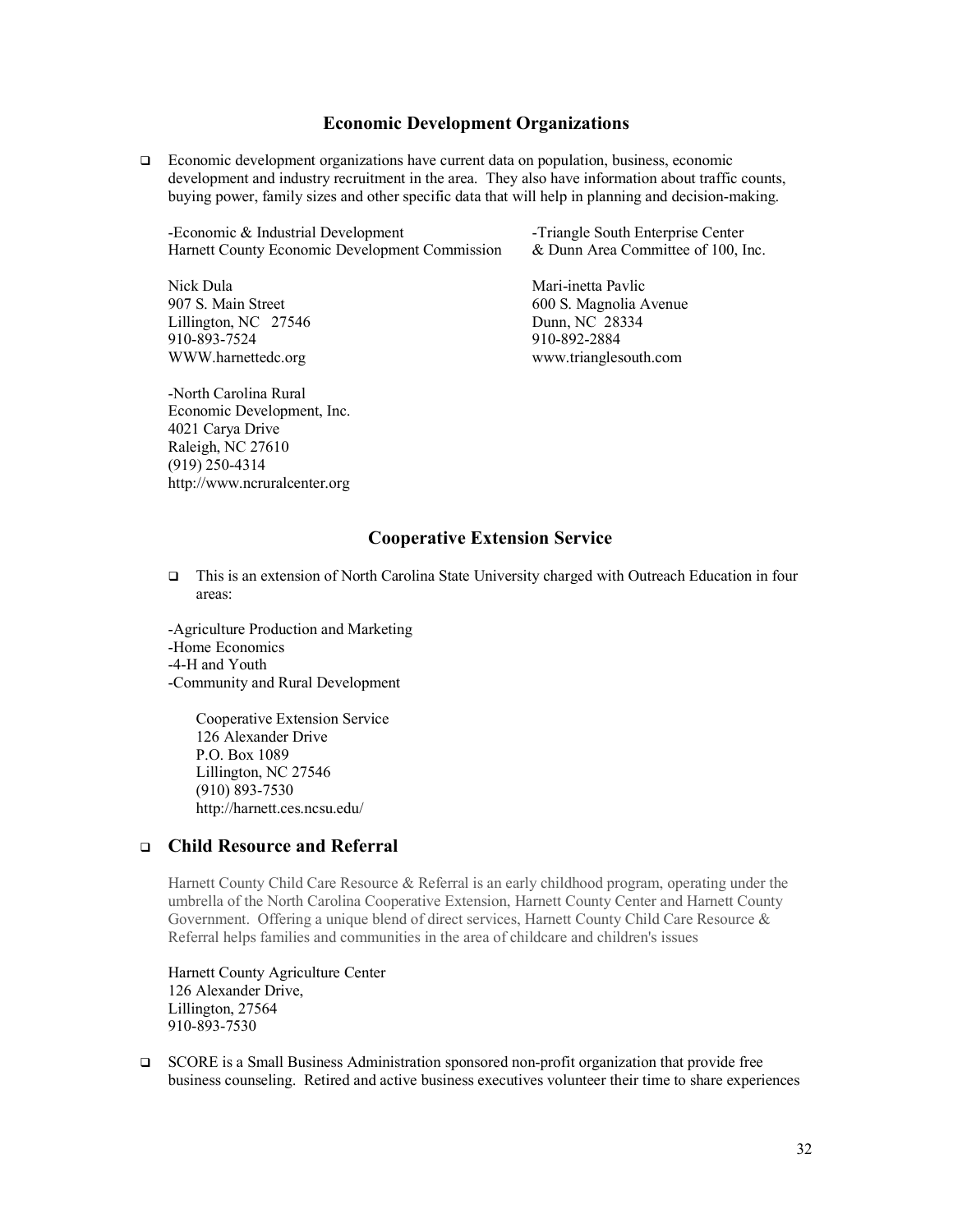and knowledge with small business owners. Areas of expertise include manufacturing, planning, accounting, production, finance and marketing.

300 N. Fayetteville Avenue Raleigh, NC 27602 919-856-4739 www.score.org

# **Public Libraries**

 $\Box$  Area libraries have many useful information sources for small business owners. Books such as *Thomas Register, Growing a Business, The Small Business Sourcebook, Starting and Operating a Business in North Carolina, Beacham's Marketing Reference,* and *The North Carolina Automated Purchase Directory* are just some of the resources that are available. Don't overlook the outstanding library at Central Carolina Community College. If local libraries do not have the resources you seek, you may want to visit CCCC library. Be sure to ask local librarians about inter-library loan programs and free Internet access.

29 E. Main Street 110 West F Street Coats, NC 27521 Erwin, NC 28339 (910) 230-1944 (910) 897-5780

110 East Divine Street Dunn, NC 28334 P.O. Box 1149 (910) 892-2899 Lillington, NC 27546

-Coats Public Library -Erwin City Public Library

-Dunn City Library<br>110 East Divine Street 601 North Main Street 601 North Main Street (910) 893-3446

# **Staffing**

□ The Employment Security Commission (ESC) can serve as a resource for finding potential employees. The ESC can help determine salary ranges for specific positions (useful when developing your business plan) screen job applicants and advise business owners about state and federal job assistance programs that will pay for employee training.

Employment Security Commission 101 Hunt Valley Drive Dunn, NC 28334 (910) 891-2915

Additional Sources of Assistance: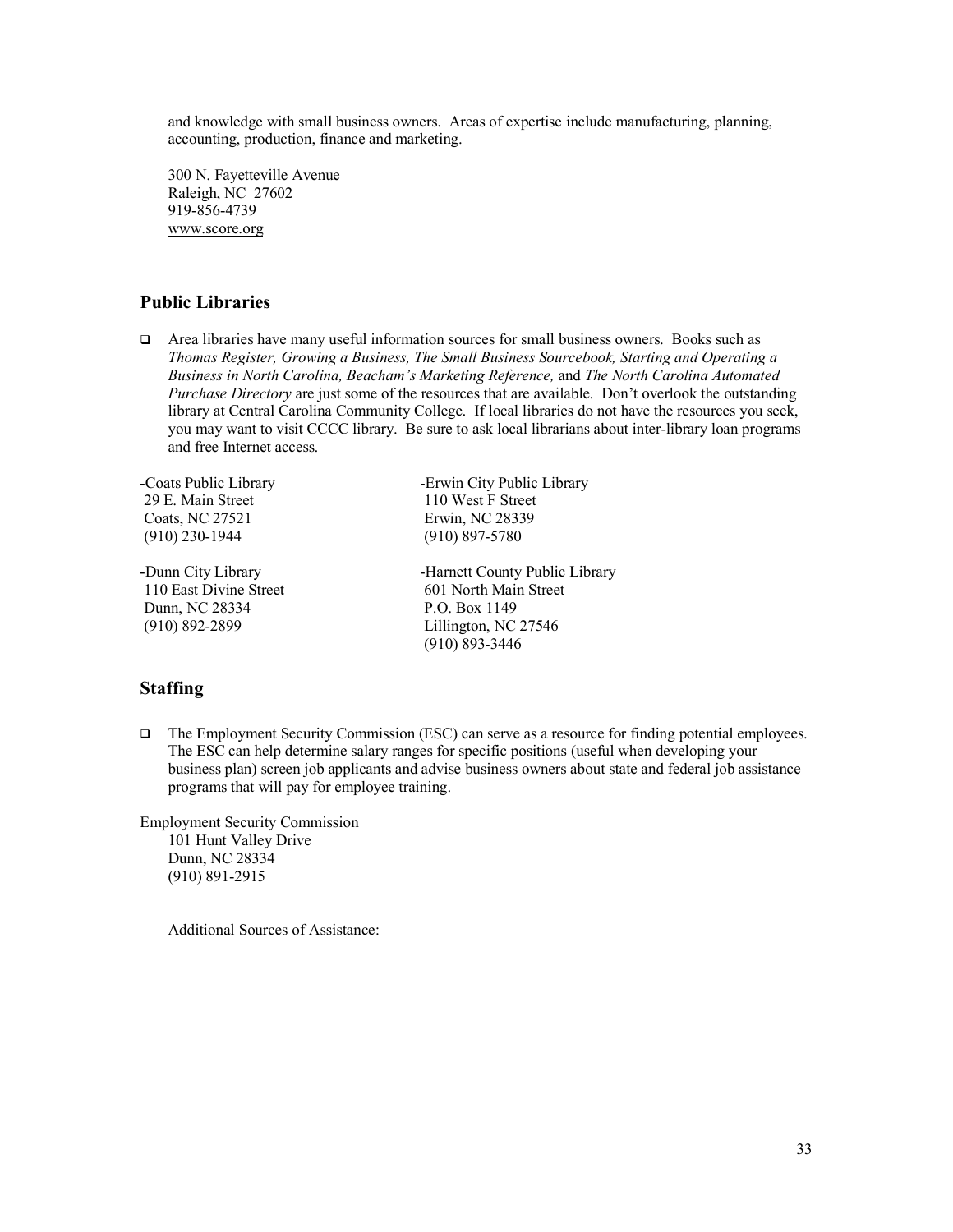Vocational Réhabilitation 214 W. Edgerton St. Dunn, NC 28335 (910) 892-7040

Central Carolina Community College-Placement Office 1105 Kelly Dr. Sanford, NC 27330 (919) 775-5401

### **Additional Sources of Information**

- $\Box$  The Harnett County area has a large and diversified group of professionals who can provide valuable information during the initial stages of business start up. Early consultation with the proper advisors could save you a lot of time and money.
- $\Box$  Do not assume that you have to pay for professional advice. Bankers, insurance agents and brokers, and government sources will provide advice and counsel free of charge. Attorneys and accountants may provide initial consultations at no charge or charge only a small fee for a half-hour to one-hour initial meeting. The best way to find out if a professional charges for consultations is to call and ask.
- $\Box$  Note: Starting out right is critical to the future success of your business. Consulting with area professionals can increase your chances of success dramatically.

# **Professionals and the Type of Advice They Offer**

#### □ Certified Public Accountants (CPAs) and Accountants

-Financial professionals can set up a system of record keeping that is appropriate for your business and easy for you to follow on a daily basis, as well as at tax time. An accountant can develop essential record keeping systems for controlling assets and handling receivables.

-You may wish to consult a financial professional when choosing a form of business organization. They can be especially helpful in areas of future tax planning as it relates to the structure of your

business.

-Bankers and attorneys often know CPAs and accountants who are willing to work with small businesses. Accountants are listed in the Yellow Pages. You should contact several accountants and discuss your business needs before choosing one. Fees are often based on daily and/or monthly rates and vary with the complexity and extent of service desired. Fees should be negotiated in advance.

*-Note: A bookkeeper will keep your books but usually will not analyze them at year's end or supply tax guidance. This is where an accountant can help.*

#### <sup>q</sup> **Attorneys**

-An attorney can help with choosing a form of business organization that is most suitable for your business. Attorneys can also help with drawing up partnership or incorporation agreements, making sure papers are properly filed with city, county and state governments, interpreting contracts and leases, arbitrating disputes within the business and for the business against others, and offering consultation when the business owner is unsure of legal rights and obligations.

-Attorneys may be located through friends, other business owners, bankers, suppliers, and consultants, trade associations or in the Yellow Pages. The North Carolina Bar Association sponsors the NC Lawyer Referral Service (1-800-662-7660).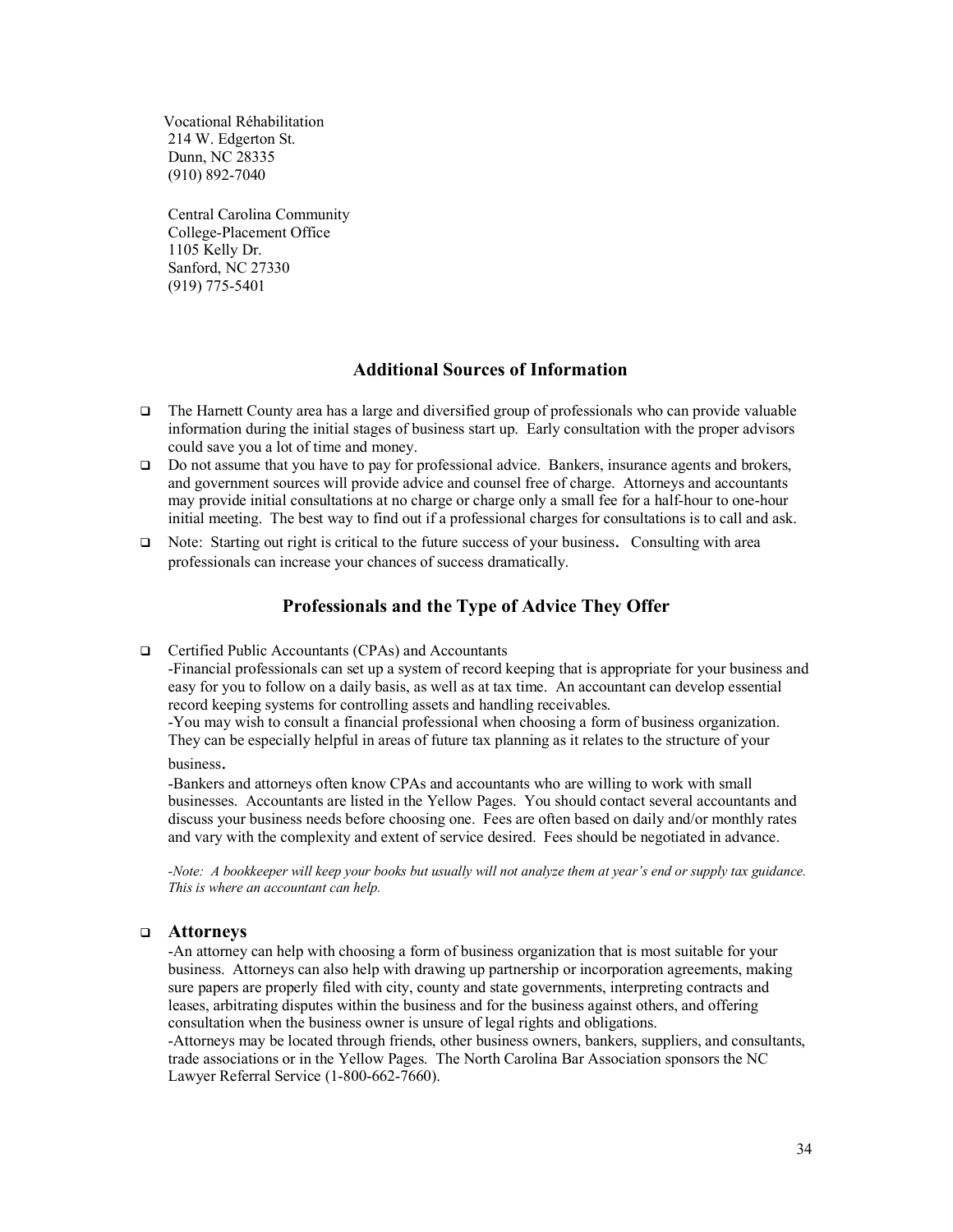#### <sup>q</sup> **Bankers**

-Bankers are another source of financial information. They also provide loans, checking accounts, credit and other bank services for the business.

-Also, shop for a bank and bankers as you would for any product or service. Some banks offer special checking, loan packages and other services to small business.

*-Note: Business accounts must be kept separate from personal accounts. A general rule is always keep business and personal records separate*.

#### <sup>q</sup> **Insurance Agents or Brokers**

-These professionals can evaluate insurance needs and set up packages for specific type of businesses. They should also be consulted about employee benefit programs.

-Talk with several agents, compare coverage and costs of the insurance they offer, and select the program best suited to the company's needs – comprehensively and economically. Agents require complete data on business operations and must be kept continuously apprised of changes that might affect insurance coverage. Agents and brokers are listed in the Yellow Pages.

#### <sup>q</sup> **Management Consultants**

-The most effective consultant for a small business is one who has successfully worked in the industry and, ideally, in the same type and size business the owner is starting or operating. Beware of consultants who claim to "do it all." Insist on references and check them. -Consultants may be discovered through counselors at the Small Business Center, the SCORE

CHAPTER, trade associations, owners of your type of business in markets similar to the Harnett County area, and through professional publications.

# **10 TACTICS FOR WINNING THE GAME**

- 1. Learn as much about your proposed business as you can.
- 2. To the best of your ability project sales and potential profits for the first year or preferably three years.
- 3. Accept the fact that starting a business always takes more money than you anticipate.
- 4. Study successful competitors carefully.
- 5. Remember the Realtor's motto: LOCATION, LOCATION, and LOCATION.
- 6. Decide what kind of image you want to create with your service, product, packaging, pricing, ads, personnel, décor, vehicles, etc.
- 7. Keep complete and accurate records for tax purposes, for your bank, and most important, for your own guidance.
- 8. Hire good, experienced help, find a competent lawyer, accountant, banker, insurer, and promoter.
- 9. Learn WHAT, WHERE, and WHEN to buy and how to gauge inventory.
- 10. Allow for all expenses including your living costs, possible losses, "shrinkage" cost such as fringe benefits and taxes – before figuring your potential profit.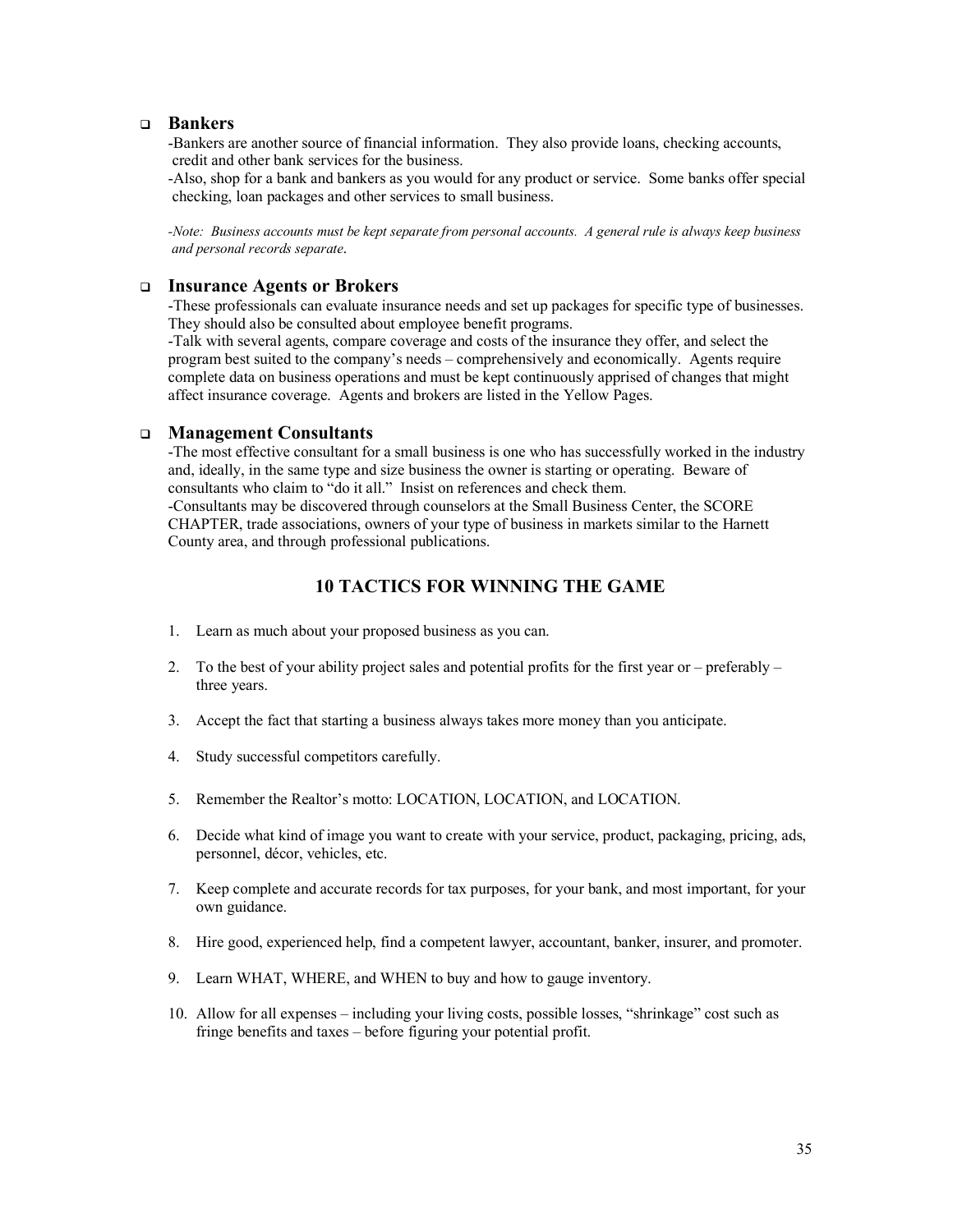# *What's Next?*

# You Can Get There From Here

- $\Box$  The process of building a successful business is like trying to find your way through a maze. Anywhere along the way, you can make a wrong turn and confront a dead end. Fortunately, there are many resources and people who can help you find your way. The keys to success are asking the right questions, at the right time, and knowing how and where to find the right answers.
- $\Box$  Owners and managers tend to be very knowledgeable about the technical areas of their business skill. However, they are woefully uninformed in the areas that actually turn their idea or skill into a business. Acquiring management skills in marketing, finance, human relations, production, and other areas are critical if you hope to build your business into a stable, growing enterprise.
- $\Box$  The first step in expanding your business skills is accepting the fact that running a business is an ongoing learning experience. You should target areas of business management in which your skills are not as strong as you would like and seek ways to strengthen your skills.
- q The Small Business Center should be your first contact for building business skills. Seminars, audio and video tapes, books, magazines, and of course, one-to-one counseling are available. Also, join professional associations in your industry to make valuable contacts and meet people who are confronting the same challenges and concerns. Don't be afraid to talk to other small business owners. Remember, the only dumb question is the one you don't ask.
- $\Box$  Finally, you must realize that as a small business entrepreneur, the maze does not end. Changing market forces, government regulations, fluctuating manpower needs, financial pressures, and personal difficulties all will combine to change the maze of running your business on a daily basis.
- □ Good Luck! And contact us at the Small Business Center if we can be of service.
- $\Box$  Note: Ask questions, more questions and more questions. The only dumb question is the one you don't ask.

### **Appendices**

- $\Box$  Appendix A -Glossary
- $\Box$  Appendix B -Directory of Business Assistance Agencies
- $\Box$  Appendix C -Sources of Financial Assistance
- $\Box$  Appendix D -Personal Financial Statement -Sources and Uses of Cash -Projected Profit & Loss Statement -Cash Flow Projections

# **Appendix A**

#### Glossary

- Assets: The valuable resources, or properties and property rights owned by an individual or business enterprise.
- $\Box$  Balance Sheet: An itemized statement that lists the total assets, liabilities, and net worth of a given business to reflect its financial condition at a given moment in time.
- $\Box$  Business Plan: A written description of a new-venture idea that projects marketing, operational, and financial aspects of the proposed business.
- $\Box$  Budget: A device for expressing future plans in monetary terms.
- $\Box$  Business Incubator: Facility that provides shared space, services, and management assistance to several new businesses.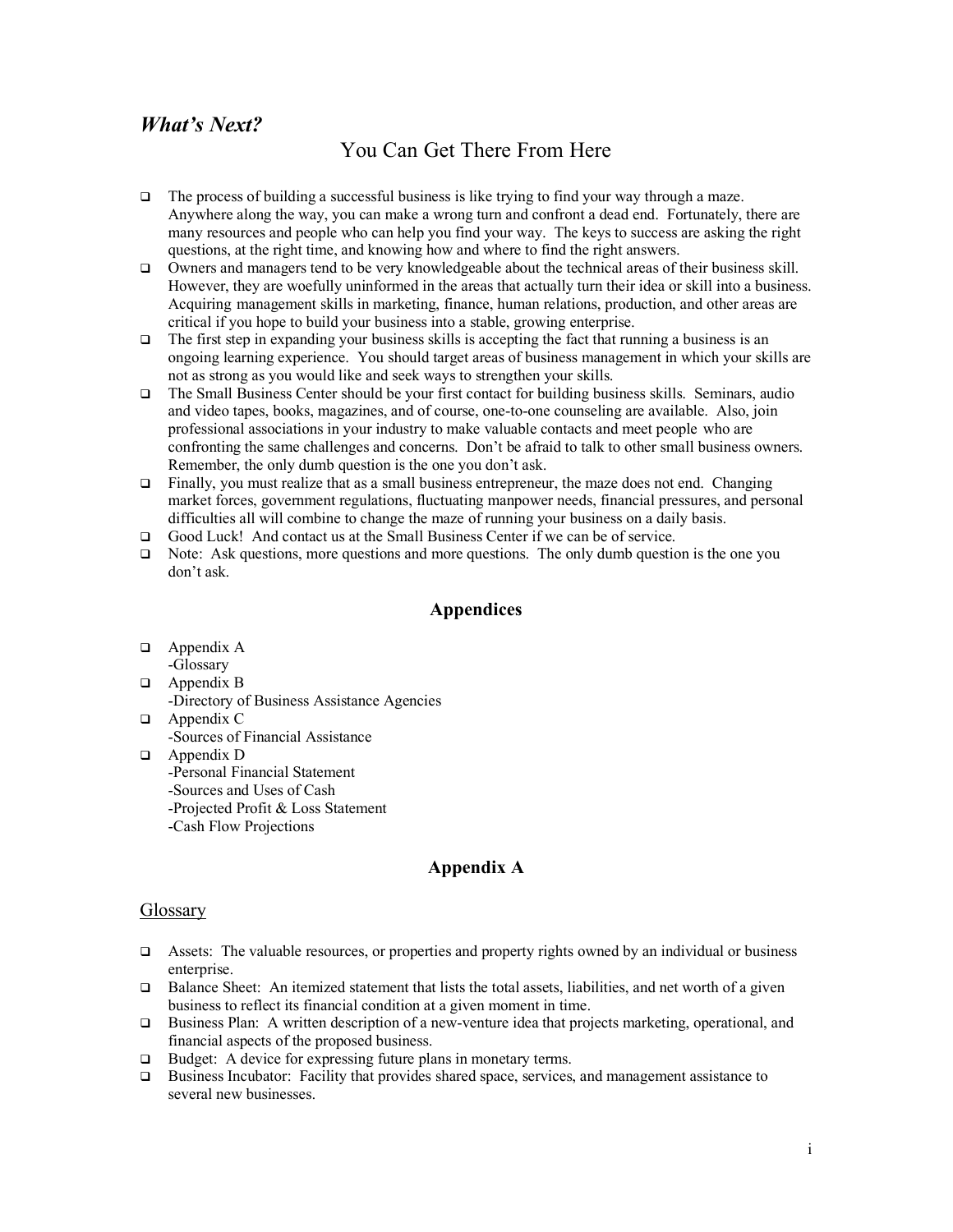- Gapital: The amount of money the owners of a business have committed to that business.
- Cash Flow: The constant flow of funds into the business as receipts and out of the business as expenditures.
- $\Box$  Cash Flow Statement: A financial statement that uses the unique cash flow patterns of your business to project when you might need to borrow. How much you will need and when you will, and when you can pay it back. A picture of the probable future.
- □ Collateral: An asset pledged to a lender in order to support the loan.
- $\Box$  Entrepreneur: A risk taker. An individual who takes the risk in starting and/or operating a business.
- $\Box$  Equity: The owner's investment in the business.
- $\Box$  Income Statement: A statement of income and expenses for a given period of time. Indicates what has already happened or how the business has performed over a period of time.
- $\Box$  Liabilities: Money you have to pay others. Debts that you owe, but have not paid.
- □ Net Worth: Total assets minus total liabilities. Another term for capital.
- q Pro Forma Statements: Tools consisting of an income statement, balance sheet, and a cash flow budget to help communicate financial plans.
- **Target Market:** The specific individuals who are likely potential customers for the goods and/or services of a business.

# **Appendix B**

#### **Directory of Business Assistance Agencies**

- q Central Carolina Community College The Small Business Center helps Small Business Center clients develop business ideas, 600 South Magnolia Ave. conducts seminars and provides Dunn, NC 28334 counseling services. Serves as a (910) 892-2884 clearinghouse for resource Contact: Mari-inetta Pavlic information related to small www.trianglesouth.com businesses
- q Dunn Area Chamber of Commerce The Dunn Area Chamber of 209 W. Divine Street Commerce provides general Dunn, NC 28334 demographic information on (910) 892-4113 local areas. www.dunnchamber.com
- q Alcohol Beverage Control Commission Issues permits for all alcohol 400 E. Tryon Road sales in NC. Approves all Raleigh, NC 27610 alcoholic beverages that may be (919) 779-0700 sold in the state of NC and set www.ncabc.com prices.
- $\Box$  National Federation of Independent They have lobbyists who try to Businesses<br>
Wells Fargo Capitol Center<br>
Businesses, and they try to b<br>
businesses, and they try to b 150 Fayetteville St. bills that would hurt small Raleigh, NC 27501 businesses. (919) 833-9480 www.nfib.com

businesses, and they try to block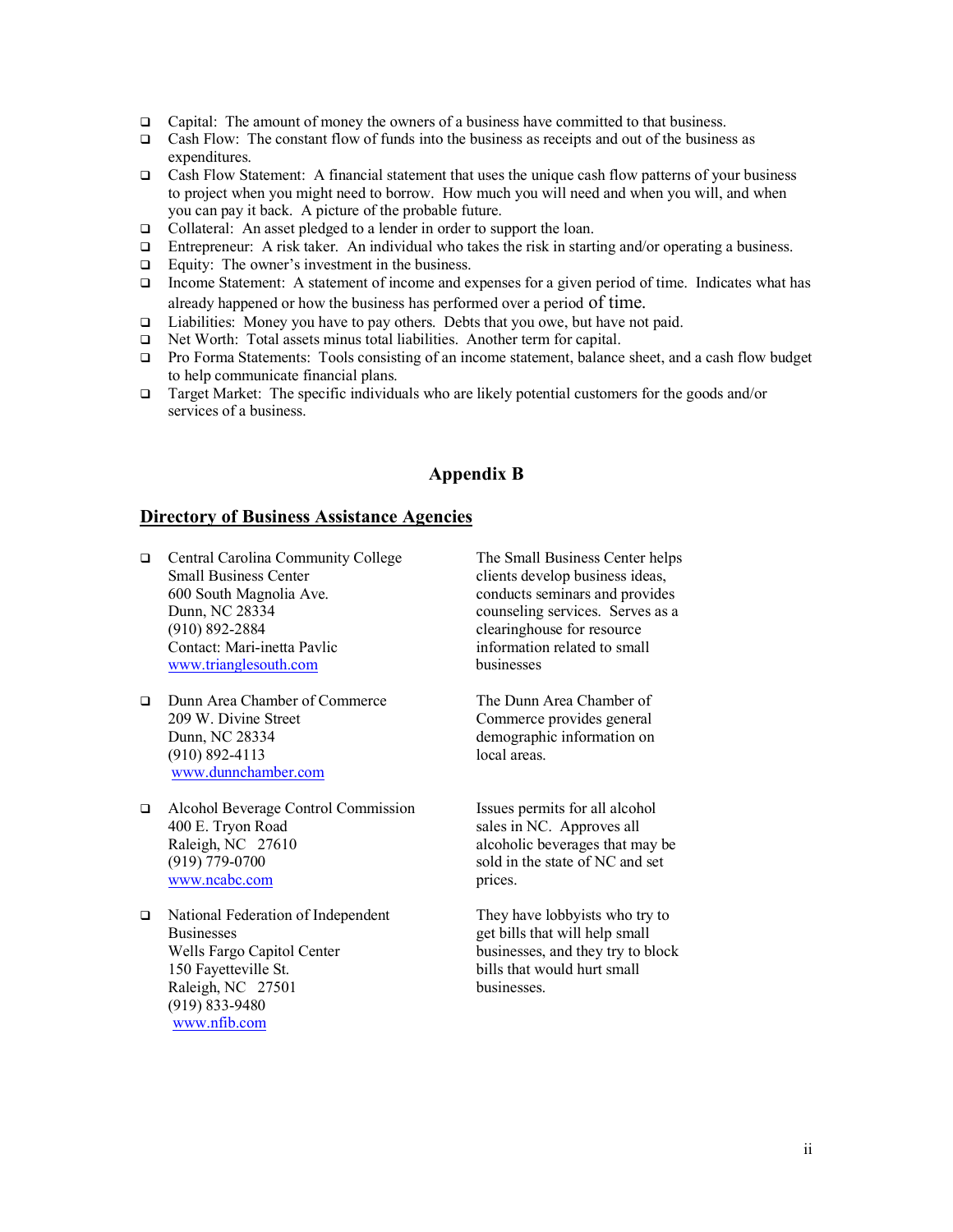- 209 Fayetteville St. They provide a manual for www.ncrma.org
- □ State Food and Drug Regulations Provides food and drug protection. Food and Drug Protection Division<br>
NC Dept. of Agriculture<br>
notice and inspect foods, sprays, feeds, 4000 Ready Creek Road homes, etc. Raleigh, NC 27607 (919) 733-7366 www.agr.com/fooddrug
- Self-Employed for the self-employed. PO Box 241 Annapolis Junction, MD 20701 www.nase.org
- q North Carolina Council for Women Provides sexual assault and violence 116 W. Jones Street workshops, banquets for women, Raleigh, NC 27603 statistical and technical information. (919) 733-2455 www.doa.statenc.us/doa/cfw/cfw
- □ Council for Entrepreneurial Development A nonprofit group that offers members 334 Blackwell St. B012 educational programs, seminars, and P.O. Box 13353 on starting a business and networking. RTP, NC 27709 (919) 549-7500 www.cednc.org
- q MCNC (formerly Microelectronics Center A resource center for high-tech business of Research Triangle Park, NC 27709 chips, operates a data network and has a (919) 248-1900 microelectronics center that helps people www.mcnc.org design and make computer chips.
- www.ncacdc.org

q NC Retail Merchants Association Serves as Legislature protection. Raleigh, NC 27601 Merchant Retailers, which contains<br>
(919) 832-0811 all of the laws in North Carolina. all of the laws in North Carolina.

and inspect foods, sprays, feeds,

q National Association for the Provides Health and Travel Benefits

Durham, NC 27713 conferences. Programs include information

Of North Carolina) all sizes. Has shared facilities for businesses P.O. Box 12889 that need assistance in integrating computer

q NC Association of Community Provides business planning assistance in the Development Corporations fields of both market analysis and finance. Some 110 Fountain Park Drive of their member CDCs around the state also Battleboro, NC 27809 provide microloans through the NC Micro Enterprise (919) 831-9710 Program of the Rural Economic Development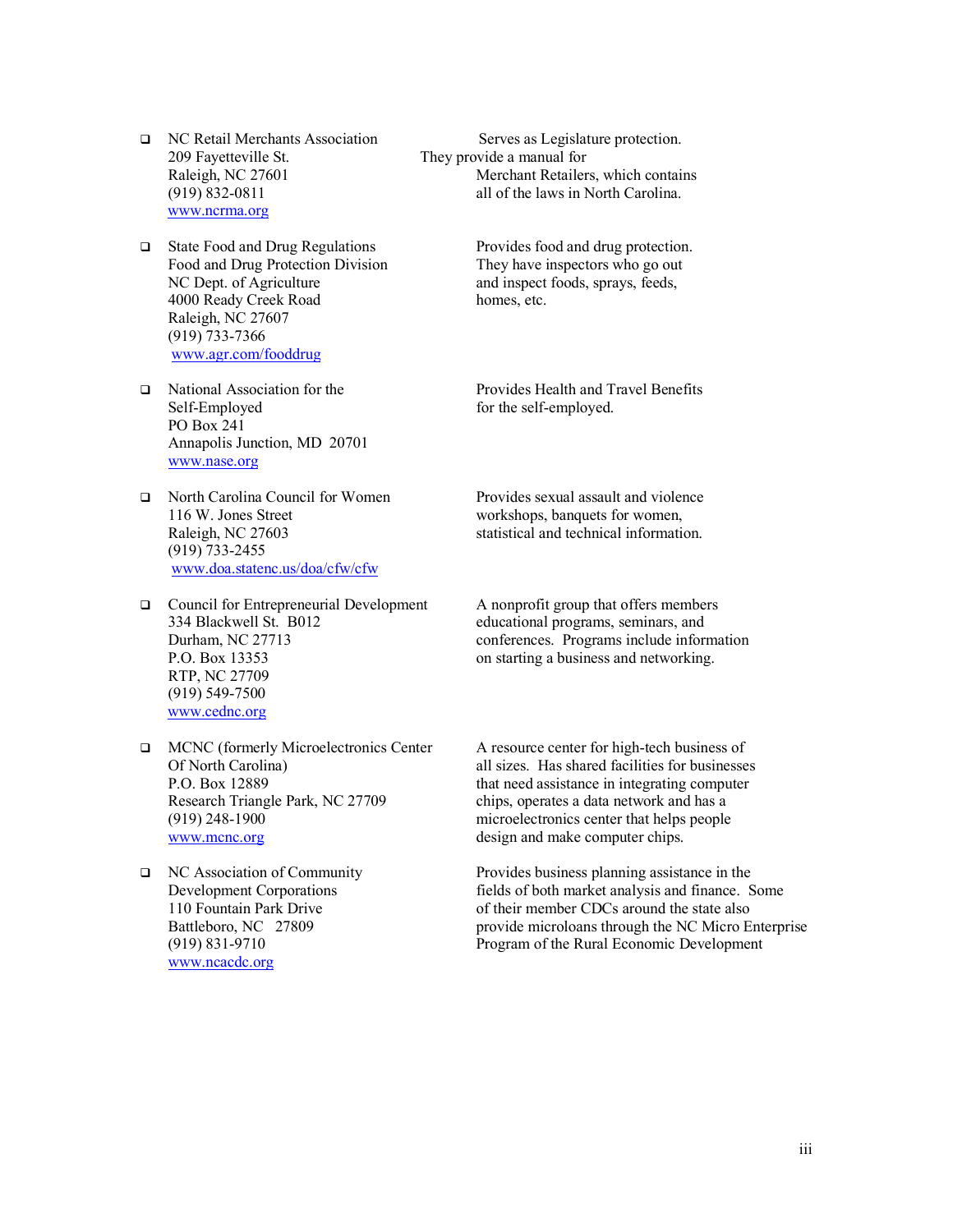- Durham, NC 27701 (919) 956-8889 www.ncimed.com
- info@ncruralcenter.org
- Raleigh, NC 27699-4301 for businesses. (919) 733-4151 www.nccommerce.com
- www.sbtdc.org
- (919) 872-7626
- Suite 300 Charlotte, NC 28210 (704) 344-6563 www.sba.org

**D** NC Institute of Minority Economic Researches federal, state and local policies<br>Development that may affect small and minority business Development<br>114 West Parrish Street 14 West Parrish Street 14 West Parrish Street 14 West Parrish Street 14 West Parrish Street Also, can provide information on contracts available 5<sup>th</sup> Floor through state and local governments

q NC Rural Economic Development Promotes small business development and does Center, Inc. Small business test programs in rural communities. 4021 Carya Drive also operates the microenterprise loan program for<br>Raleigh, NC 27610 people starting businesses in most rural communities people starting businesses in most rural communities (919)-250-4314 in the state. Loan ceiling is \$20,000.

q NC Department of Commerce Provides information on license and permit Business License Information Office requirements in the state. Can customize 301 North Wilmington Street information packages with license applications

q NC Small Business and Technology Helps businesses get started, operate and expand. Development Center Provides one-on-one counseling and technical<br>
5 West Hargett Street Suite 600 assistance to small business owners and people assistance to small business owners and people Raleigh, NC 27601 **planning to go into business.** Services range from (919) 715-7272 basic counseling to extensive assistance in 1-800-258-0862 preparation of business and financing plans.

q Research Triangle World Provides information for small businesses interested Trade Center in exporting. Affiliated with 250 World Trade 10900 West Trade Boulevard Suite 200 Centers in 65 countries. Helps businesses tailor Raleigh, NC 27617 **products** for the overseas markets, find overseas

www.wtcnc.org markets, and find buyers and distributors. Has an international buyer-seller computer bulletin board and conducts seminars.

q U.S. Small Business Administration Provides loan assistance, counseling and information 6302 Fairview Road on services available to small business people.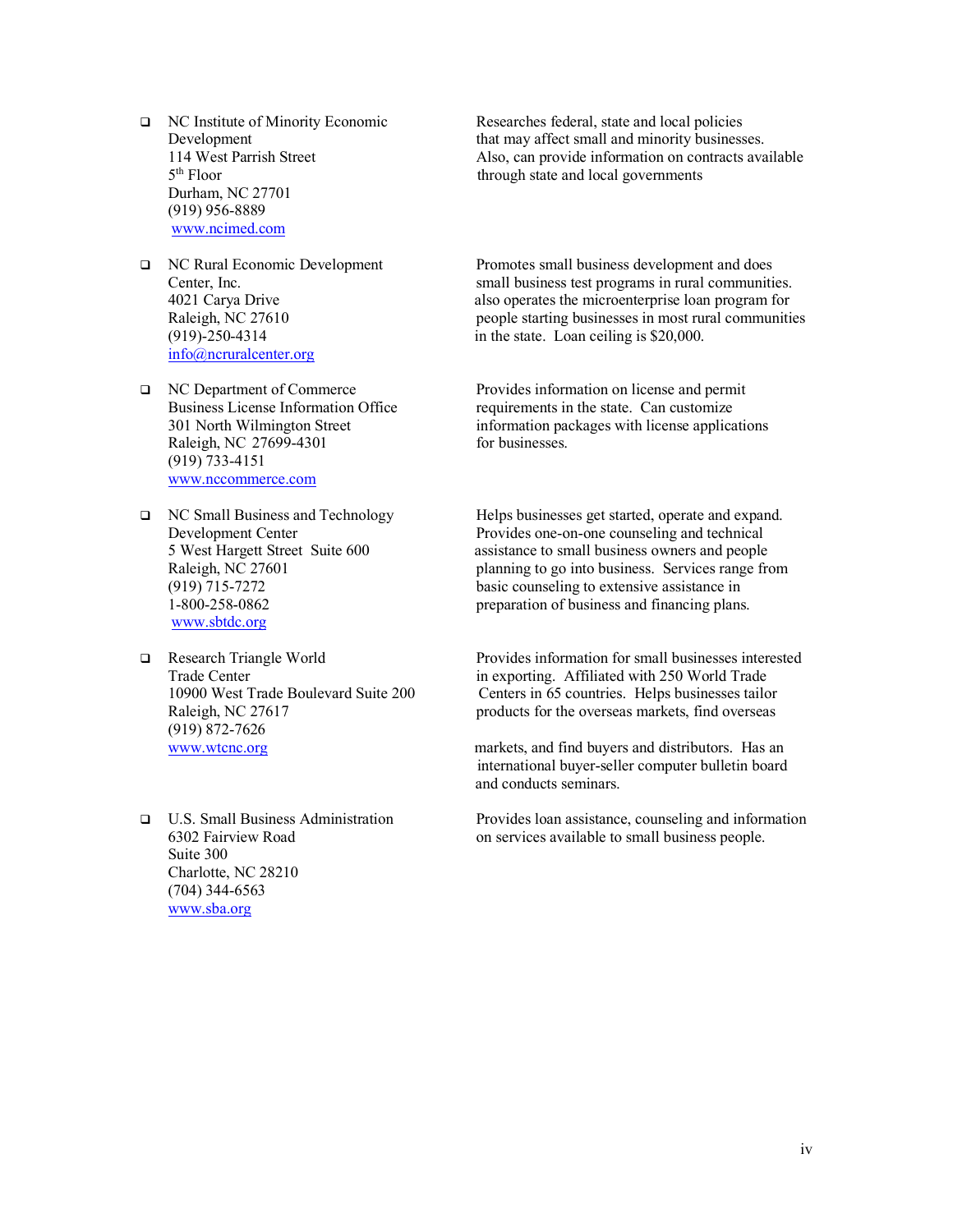# **Appendix C**

# **Sources of Financial Assistance**

#### **Angier**

| <b>First Citizens Bank</b> | First Bank            | BB&T              |
|----------------------------|-----------------------|-------------------|
| 46 W. Depot Street         | 415 N. Raleigh Street | 91 E Depot Street |
| Angier, NC 27501           | Angier, NC 27501      | Angier, NC 27501  |
| $(919)$ 639-2277           | 919) 639-5813         | $(919)$ 639-2243  |

First Federal Bank 110 W. Dupree St. Angier, NC 27501 (919) 639-6144

#### **Buies Creek Coats**

First Citizens Bank BB&T<br>222 Main Street 140 N. Buies Creek, NC 27506 Coats, NC 27521 (910) 893-5748 (910) 897-7726

#### **Dunn**

Sun Trust Bank First Federal PNC 2100 West Cumberland St. 200 East Cumberland St. 1100 West Broad St. Dunn, NC 28334 Dunn, NC 28334 Dunn, NC 28334 (910)-591-5160 (910)-892-7188 (910)-891-2150

First Citizens Bank BB&T 115 S. Wilson Avenue 107 W. Broad St. P.O. Box 1127 Dunn, NC 27334 Dunn, NC 28335 (910) 891-2200 (910) 891-2100

Fidelity Bank Four Oaks Bank & Trust Select Bank & Trust 1000 E. Cumberland Street 115 Four Oaks Place 700 West Cumberland St.<br>
Dunn, NC 28334 Dunn, NC 28334 Dunn, NC 28334 (910)-892-8700 910-230-3775 (910)-892-7080

#### **Erwin**

First Federal Bank 540 E. Jackson Blvd Erwin, NC 28339 (910)-892-2029 (

140 N. McKinley St.

Dunn, NC 28334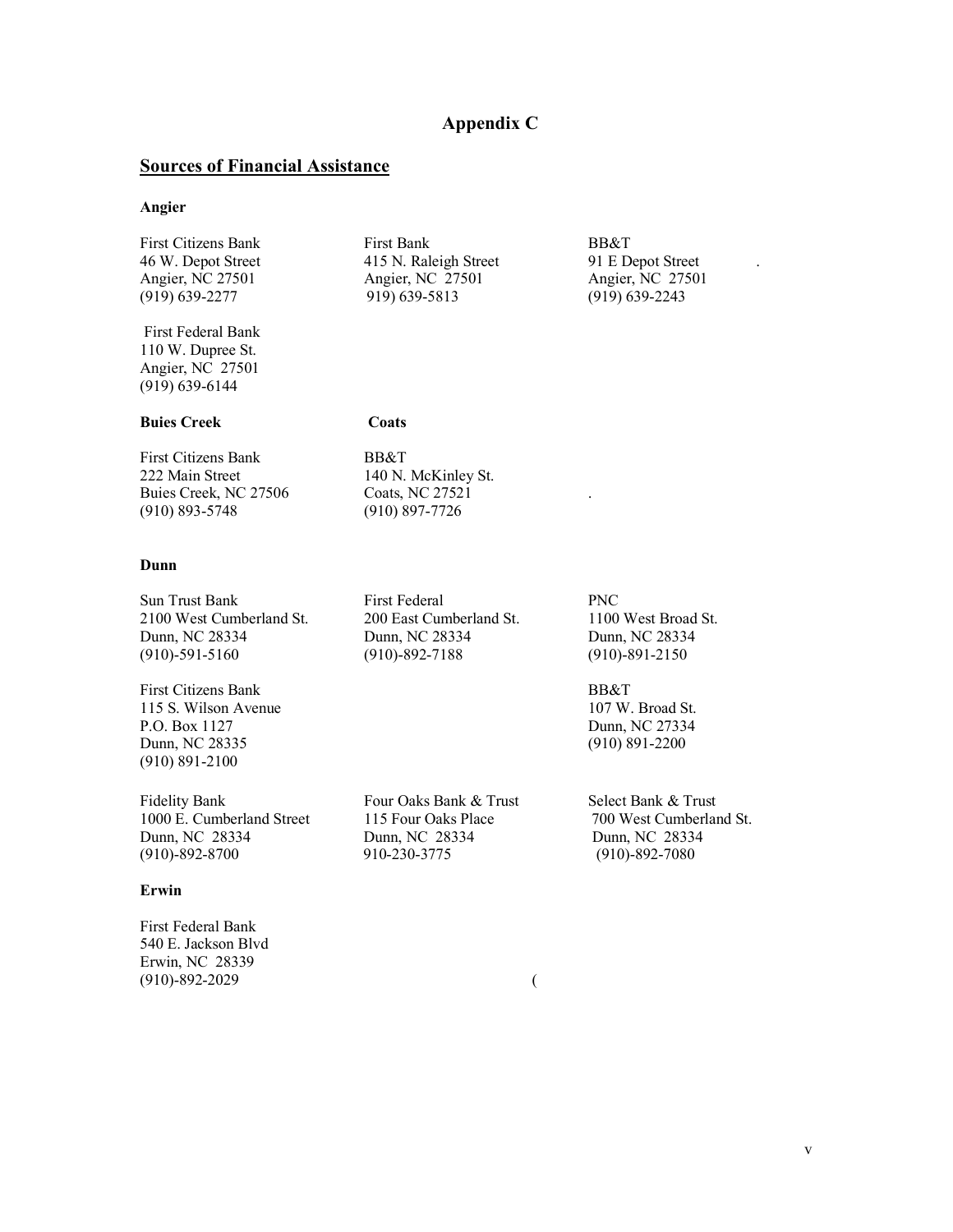#### **Lillington**

(910)-893-4151 (910)-814-1164 (910)-814-3600

#### PNC 30 W. Front Street Lillington, NC 27546 (910)-814-3420

BB & T Fidelity Bank First Bank 111 W. Front Street 20 Pine Street W 1000 S. Main Street Lillington, NC 27546 Lillington, NC 27546 Lillington, NC 27546

# **State Government and Non-Profit Sources**

www.ncruralcenter.org/loans/micro succeed.

q Microenterprise Loan Program Assists small businesses start up or expand North Carolina Rural Economic by providing loans from \$500 to \$25,000. 4021 Carya Drive Typical MLP borrower is rural, low income, Raleigh, NC 27610 minority or female with a good business (919) 250-4314 idea, production skills and the drive to

q Center for Community Self Help Makes loans of all sizes, from very small up

301 West Main Street to \$750,000. Center specializes in loans to Durham, NC 27701 financially sound borrowers that cannot be (919) 956-4400 made by a bank for some reason. Most www.self-help.org loans are made to existing businesses, but center will make loans for start-up businesses

- q U.S. Small Business Administration Programs Federal Government Sources
- q U.S. Small Business Administration 6302 Fairview Road Suite 300 Charlotte, NC 28210 (704) 344-6563 www.sba.com
- q Low Doc Program
- This is a new initiative by the SBA that will allow borrowers to use a simple, one page application for loans of \$150,000 of less (for loans up to &50,000, you must also provide a copy of U.S. income Tax Schedule C or the front page of the corporate or partnership returns for the past three years). The SBA will guarantee up to 85 percent of the loan.
- $\Box$  The program is available to: --entrepreneurs who are starting their own businesses; --businesses whose average annual sales for the preceding three years do not exceed \$5 million and employ 100 or less; or --businesses that satisfy other statutory criteria.
- The maturity of the loan cannot exceed 25 years for fixed assets or 10 years for all other uses.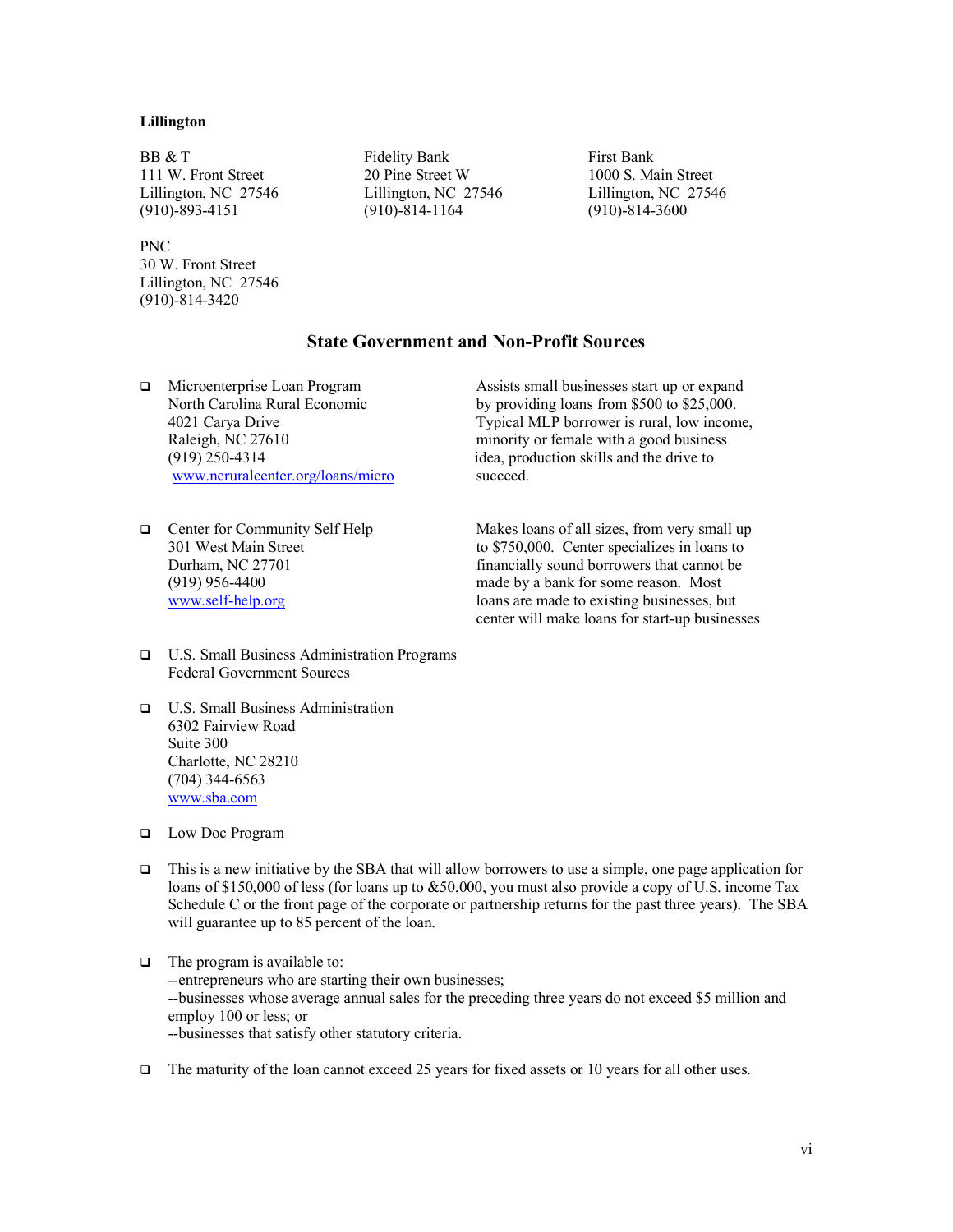**Q** Greenline Revolving Line of Credit

The Greenline is a revolving line of credit that assures small businesses access to cyclical and short term credit for up to five years. Advances can be made at any time prior to maturity, provided the business is not in default. Funds disbursed through the Greenline Program are intended to finance short term operating needs such as operating capital, inventory, or the consolidation of short term debt, as opposed to the ongoing requirements of a business.

□ Pre-Qualified Women's Loan Program

This program is aimed at women who own at least 51 percent of their own business. It allows them to be pre-qualified for an SBA Guaranteed Loan of up to \$250,000 before they approach a bank.

**Q** Guaranteed Loan Program

Under this program, the SBA guarantees up to 80 percent of a private bank loan if the loan is \$100,000 or less, and up to 75% if loan is over \$100,000 with a maximum guarantee amount of \$750,000. Loans have a maximum repayment period of 25 years, but average eight to nine years with a typical loan amount of \$185,000. Loan guarantees are available for many business purposes, including real estate expansion, equipment purchases, working capital, and inventory. SBA loans offer a longer amortization rate than most commercial loans:

- q Small Business Innovation Research Provides funds to research and Grants development performed by a NC Biotechnology Center small business to meet the needs 15 T. W. Alexander Drive of various agencies of the federal Durham, NC 27703 government. NC 27709 www.ncbiotech.org
- q Harnett Economic Development Commission Loan funds for small businesses located 102 E. Front Street employees and annual revenue of \$1 PO Box 1270 million or less. Funds can be used for<br>Lillington, NC 27546 operating capital, capital acquisition (893) 893-7524 and improvement and land acquisition. www.harnettedc.org Loans range from \$25,000 - \$75,000.00
- q Triangle South Enterprise Center Provides funds for establishing a Intermediary Relending Program new business or expanding an Dunn Area Committee of 100, Inc. existing business. Minimum loan www.trianglesouth.com eligibility requirements exist.
- □ Small Business Technological Development Center (SBTDC) 5 W. Hargett Street Suite 600 Raleigh, NC 27601 (919) 424-4450 www.info@sbtdc.org

in Harnett County. Must have 50 or less operating capital, capital acquisition

600 South Magnolia Avenue amount is \$10,000. Funds may only Dunn, NC 28334 by used for projects in towns with a<br>
(910) 892-2884 population of 25,000 or less. Other population of 25,000 or less. Other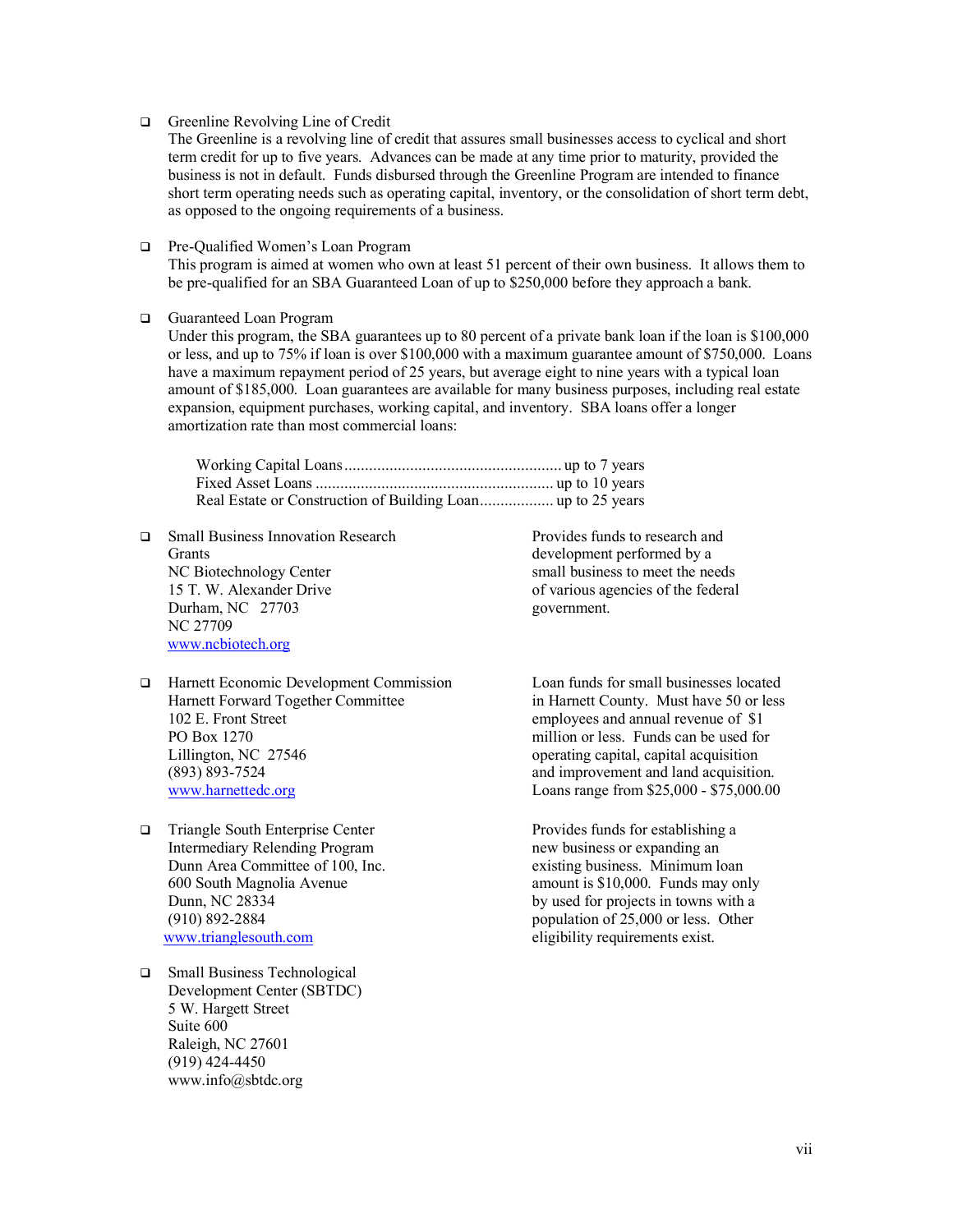# **Appendix D**

#### PERSONAL FINANCIAL STATEMENT

Lenders, and most equity investors, want to know not only about your business's financial position, but also about the personal financial profile of the business's owners. The attached file is a personal financial statement form used by a Midwest regional bank. It outlines all the information that conventional lenders will want to know about your personal finances, from a description of your assets and liabilities to identification of your sources of income. You can get a good idea of what lenders are looking for, how your financial profile will appear to them, and the importance of carefully completing such a form before submitting it to a lender

#### **PERSONAL FINANCIAL STATEMENT**

| 1.                                                                  | Applicant Name:                                                                                                                                                                                                                                                                                                                 |              |  |
|---------------------------------------------------------------------|---------------------------------------------------------------------------------------------------------------------------------------------------------------------------------------------------------------------------------------------------------------------------------------------------------------------------------|--------------|--|
| 2.                                                                  | Date prepared:                                                                                                                                                                                                                                                                                                                  |              |  |
| 3.                                                                  | Is this Financial Statement prepared as a joint (inclusive of spouse interests) statement? (Note: If you answer yes, your spouse<br>must complete a separate Verification/Confirmation form and provide his/her own social security number to be used to verify<br>financial information provided below.)<br>$( )$ No $(x)$ Yes |              |  |
| 4.                                                                  | Have you ever filed for bankruptcy?<br>$(x) No($ $) Yes, on$                                                                                                                                                                                                                                                                    |              |  |
| <b>ASSETS</b>                                                       |                                                                                                                                                                                                                                                                                                                                 | (Date)       |  |
|                                                                     | Cash on hand                                                                                                                                                                                                                                                                                                                    | - \$         |  |
|                                                                     | Government securities (US/state/municipal)                                                                                                                                                                                                                                                                                      | - \$         |  |
|                                                                     | Other traded securities                                                                                                                                                                                                                                                                                                         | - \$         |  |
| Real estate                                                         |                                                                                                                                                                                                                                                                                                                                 | $\mathbf s$  |  |
| Other investments (attach schedule, including a basis of valuation) |                                                                                                                                                                                                                                                                                                                                 | $\mathbf s$  |  |
| Automobiles<br><b>S</b>                                             |                                                                                                                                                                                                                                                                                                                                 |              |  |
|                                                                     | Other personal property (attach schedule if value exceeds 10% of net worth or \$25,000)                                                                                                                                                                                                                                         | \$           |  |
|                                                                     | <b>Total Assets</b>                                                                                                                                                                                                                                                                                                             | $\mathbf{s}$ |  |
|                                                                     | <b>LIABILITIES</b>                                                                                                                                                                                                                                                                                                              |              |  |
|                                                                     | Unsecured notes and obligations                                                                                                                                                                                                                                                                                                 | - \$         |  |
| Real estate secured obligations                                     |                                                                                                                                                                                                                                                                                                                                 | \$           |  |
| Other secured obligations                                           |                                                                                                                                                                                                                                                                                                                                 | - \$         |  |
|                                                                     | Contingent liabilities                                                                                                                                                                                                                                                                                                          | \$           |  |
|                                                                     | <b>Total Liabilities</b>                                                                                                                                                                                                                                                                                                        | \$           |  |
|                                                                     | <b>NET WORTH (Total assets minus total liabilities)</b>                                                                                                                                                                                                                                                                         | \$           |  |

*Instructions: You may use a variety of methods for assigning value if the assets so valued are itemized on an attached schedule accompanied by a detailed explanation of the method used. Items valued according to methods not consistent with Generally Accepted Accounting Principles and Generally Accepted Auditing Standards will be assigned a value of "0".*

**Under penalty of perjury**, I have prepared this Personal Financial Statement and submitted it to the Texas Savings and Loan Commissioner in connection with an application for licensing under the Texas Mortgage Broker License Act of 1999. To the best of my knowledge it is complete and accurate and does not materially misstate my true financial condition. I understand that a financial credit check will be processed to validate the information provided above.

 $\mathcal{L}_\text{max}$ 

Applicant Signature Date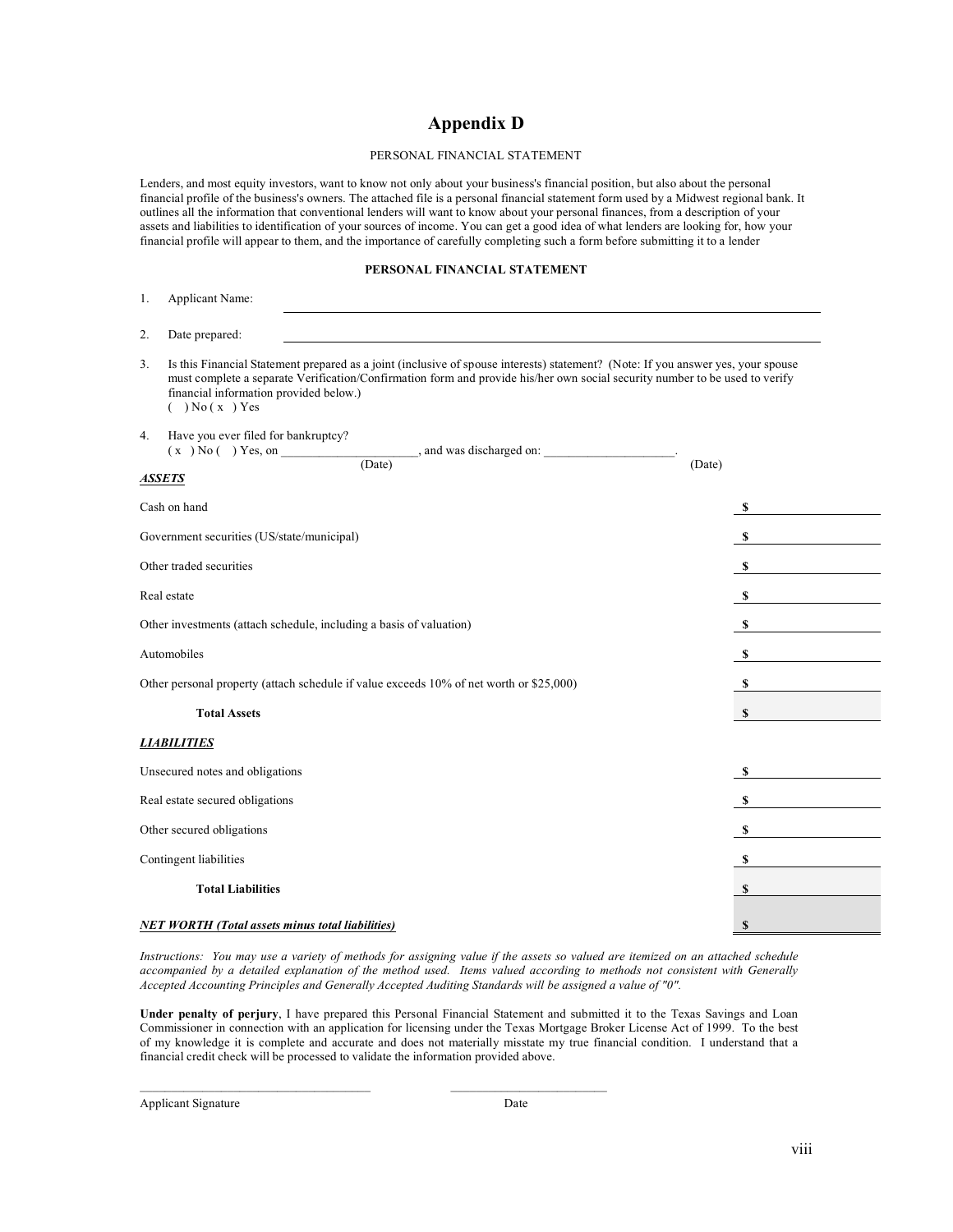# **Sources and Uses Statement**

| Sources of Financing                                                     |                                                                                                                                                                                                                                                                                                                                                                                                                          |
|--------------------------------------------------------------------------|--------------------------------------------------------------------------------------------------------------------------------------------------------------------------------------------------------------------------------------------------------------------------------------------------------------------------------------------------------------------------------------------------------------------------|
| Investment of cash by owner #1                                           | \$                                                                                                                                                                                                                                                                                                                                                                                                                       |
| Investment of cash by owner #2                                           | $\frac{1}{2}$                                                                                                                                                                                                                                                                                                                                                                                                            |
| Investment of non-cash assets by owner #1                                | $\frac{1}{2}$                                                                                                                                                                                                                                                                                                                                                                                                            |
| Investment of non-cash assets by owner #2                                | $\frac{1}{2}$                                                                                                                                                                                                                                                                                                                                                                                                            |
| Bank loans to business (short term)                                      | $\frac{1}{2}$                                                                                                                                                                                                                                                                                                                                                                                                            |
| Bank loans to business (long term)                                       | $\frac{1}{2}$                                                                                                                                                                                                                                                                                                                                                                                                            |
| Bank loans (personal)                                                    | $\begin{picture}(20,10) \put(0,0){\vector(1,0){100}} \put(15,0){\vector(1,0){100}} \put(15,0){\vector(1,0){100}} \put(15,0){\vector(1,0){100}} \put(15,0){\vector(1,0){100}} \put(15,0){\vector(1,0){100}} \put(15,0){\vector(1,0){100}} \put(15,0){\vector(1,0){100}} \put(15,0){\vector(1,0){100}} \put(15,0){\vector(1,0){100}} \put(15,0){\vector(1,0){100}} \$                                                      |
| <b>Small Business Administration loans</b>                               | $\frac{1}{2}$                                                                                                                                                                                                                                                                                                                                                                                                            |
|                                                                          | $\frac{1}{2}$                                                                                                                                                                                                                                                                                                                                                                                                            |
|                                                                          |                                                                                                                                                                                                                                                                                                                                                                                                                          |
| <b>Total Sources of Financing</b>                                        | \$                                                                                                                                                                                                                                                                                                                                                                                                                       |
|                                                                          |                                                                                                                                                                                                                                                                                                                                                                                                                          |
| Uses of Financing                                                        |                                                                                                                                                                                                                                                                                                                                                                                                                          |
| Land                                                                     | $\sim$                                                                                                                                                                                                                                                                                                                                                                                                                   |
| <b>Buildings</b>                                                         | $\frac{1}{2}$                                                                                                                                                                                                                                                                                                                                                                                                            |
| Equipment                                                                | $\begin{picture}(20,10) \put(0,0){\vector(1,0){100}} \put(15,0){\vector(1,0){100}} \put(15,0){\vector(1,0){100}} \put(15,0){\vector(1,0){100}} \put(15,0){\vector(1,0){100}} \put(15,0){\vector(1,0){100}} \put(15,0){\vector(1,0){100}} \put(15,0){\vector(1,0){100}} \put(15,0){\vector(1,0){100}} \put(15,0){\vector(1,0){100}} \put(15,0){\vector(1,0){100}} \$                                                      |
| Remodeling                                                               | $\frac{1}{2}$                                                                                                                                                                                                                                                                                                                                                                                                            |
| Initial Inventory                                                        | $\begin{picture}(20,10) \put(0,0){\vector(1,0){100}} \put(15,0){\vector(1,0){100}} \put(15,0){\vector(1,0){100}} \put(15,0){\vector(1,0){100}} \put(15,0){\vector(1,0){100}} \put(15,0){\vector(1,0){100}} \put(15,0){\vector(1,0){100}} \put(15,0){\vector(1,0){100}} \put(15,0){\vector(1,0){100}} \put(15,0){\vector(1,0){100}} \put(15,0){\vector(1,0){100}} \$                                                      |
| Working capital to pay operating expenses                                | $\begin{array}{c c c c c} \hline \texttt{S} & \texttt{S} & \texttt{S} & \texttt{S} & \texttt{S} & \texttt{S} & \texttt{S} & \texttt{S} & \texttt{S} & \texttt{S} & \texttt{S} & \texttt{S} & \texttt{S} & \texttt{S} & \texttt{S} & \texttt{S} & \texttt{S} & \texttt{S} & \texttt{S} & \texttt{S} & \texttt{S} & \texttt{S} & \texttt{S} & \texttt{S} & \texttt{S} & \texttt{S} & \texttt{S} & \texttt{S} & \texttt{S}$ |
| Non-cash assets contributed by owners<br>(Use same amount as in Sources) | $\frac{1}{2}$                                                                                                                                                                                                                                                                                                                                                                                                            |
|                                                                          | $\mathbb{S}^-$                                                                                                                                                                                                                                                                                                                                                                                                           |
|                                                                          |                                                                                                                                                                                                                                                                                                                                                                                                                          |
| <b>Total Uses of Financing</b>                                           | \$                                                                                                                                                                                                                                                                                                                                                                                                                       |
|                                                                          |                                                                                                                                                                                                                                                                                                                                                                                                                          |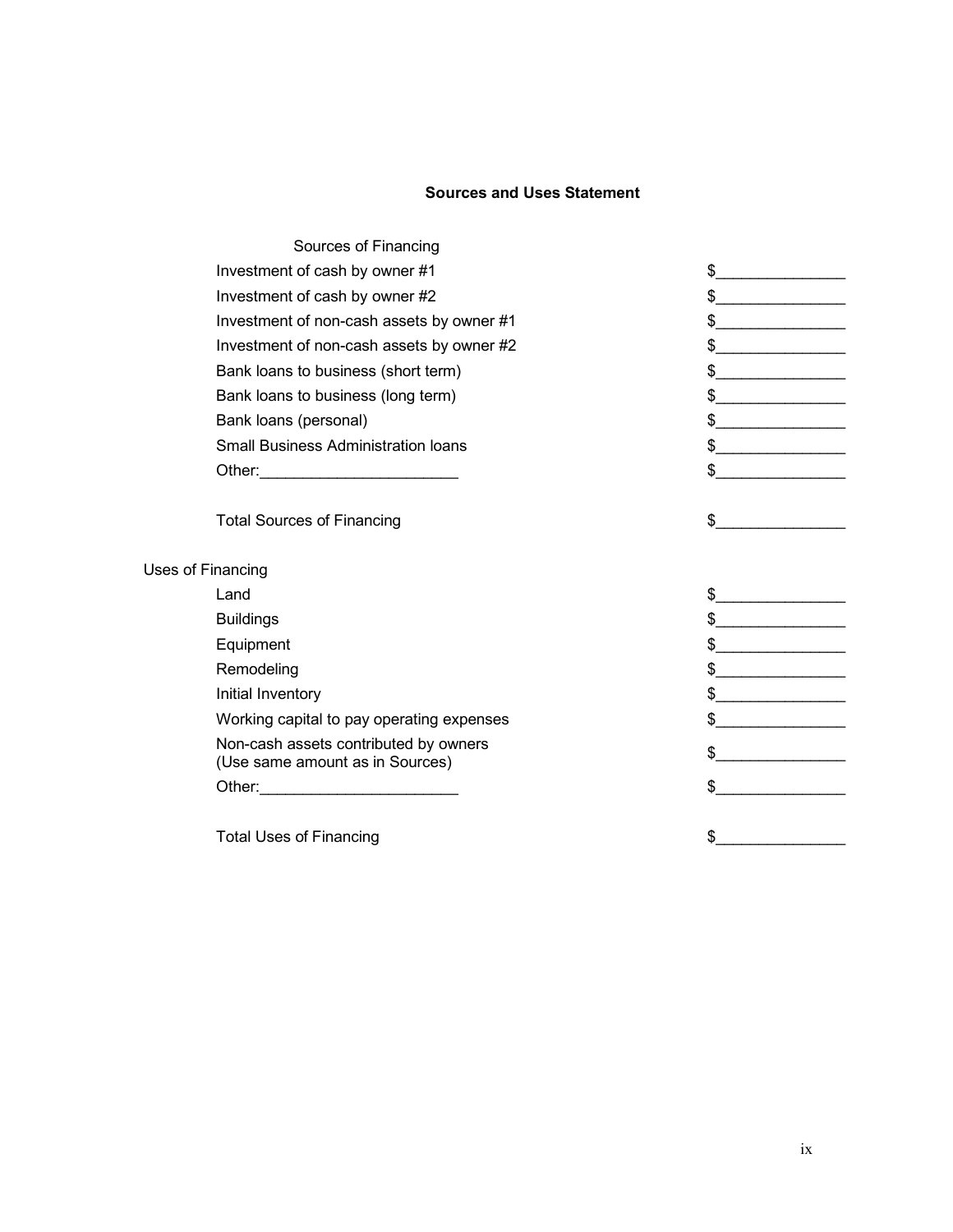# **Profit and Loss Statement**

A projected profit and loss statement is a financial document that reflects the amount of profit or loss you expect your business to generate in future periods. This is an essential document that either you or your accountant should put together. It will be a useful tracking tool for objectively determining whether your business is likely to make a profit and be successful or generate losses and eventually fail.

Your projected profit and loss statement will list revenues (from sales or services provided), your cost for goods or services provided, operating expenses (such as wages, rent, advertising), and net income or loss.

Depending on whether you are preparing a projected profit and loss statement for an existing business or a startup enterprise, you may have some difficulty coming up with reliable estimates. For instance, if you have an existing business, you'll have a lot easier time coming up with projections because your historical financial information will give you a pretty good idea of what your business can do in the future. On the other hand, if you're just starting up your business, you're going to have to do some outside research.

We recommend that you hit your local library, chamber of commerce, and any industry associations for information on demographics such as population, average age, and median income of the target market you're hoping to attract. This will help you to determine whether there is a market for your product or service and also give you an idea of any future growth trends.

You'll also want to check out your local competition and the services they offer in order to realistically determine the share of new customers you can expect to gain with your new business. Finally, and probably most importantly, you'll want to talk to your prospective vendors and suppliers. These businesses are not only a good source of market information, but they also can provide you with accurate estimates of what your startup expenses may include.

# **WHAT IS A CASH FLOW PROJECTION?**

A cash flow projection is a forecast of the difference between cash coming "in" the business and cash going "out" of the business.

For a new or growing business, the cash flow projection can make the difference between success and failure. For an ongoing business, it can make the difference between growth and stagnation.

The cash flow projection shows how cash will flow in and out of the business and enables you to budget the cash needs of the business over a period of time. The ability to predict and plan cash outlays means that you won't be forced to resort to unexpected borrowing to meet your cash needs. At a minimum, this can be more costly (as an example, using your credit card to pay unexpected bills generally costs you more in interest than say a working capital line of credit).

**Cash flow projections should be prepared for short-term (weekly, monthly), and long-term (annual, 3-5 years) planning purposes. They are used for different purposes and thus are generally prepared differently**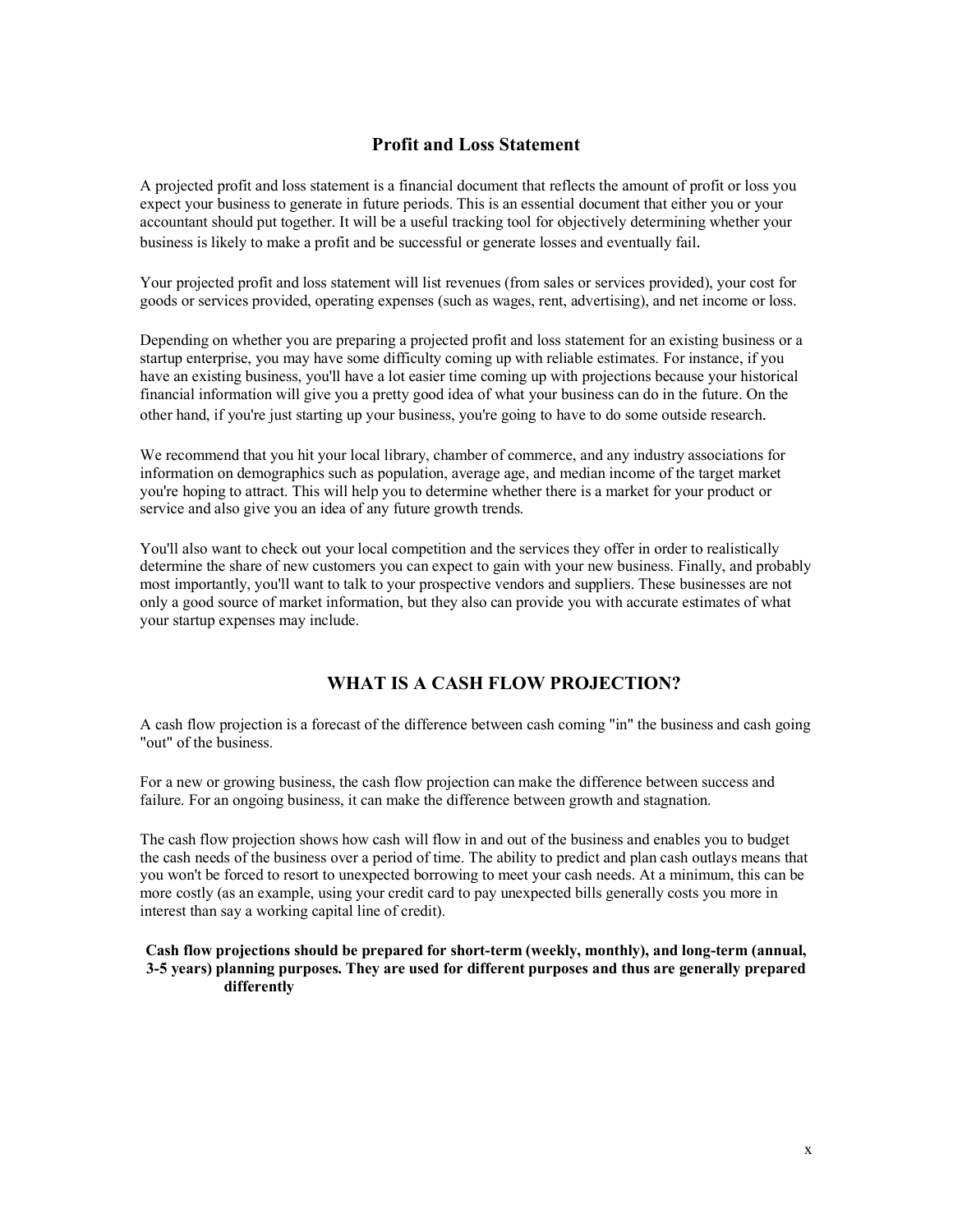# **Projected Profit and Loss Statement (Example)**

|                                    | 1 <sup>st</sup> Year | 2 <sup>nd</sup> Year | 3rd Year    |
|------------------------------------|----------------------|----------------------|-------------|
| <b>Revenue:</b><br>Salary:         | \$50,000             | \$56,000             | \$62,000    |
| <b>Expenses:</b><br>House payment  | \$7,000              | \$7,000              | \$7,000     |
| Utilities Gas/Electric             | \$1,500              | \$1,700              | \$2,000     |
| Water/Trash                        | \$100                | \$150                | \$150       |
| Cell Phone                         | \$360                | \$360                | \$360       |
| Câble                              | \$250                | \$250                | \$250       |
| Phone                              | \$300                | \$300                | \$300       |
| Car Insurance                      | \$900                | \$900                | \$900       |
| Loan                               | \$6,000              | \$6,000              | \$6,000     |
| Gas                                | \$2,000              | \$2,000              | \$2,000     |
| Maintenance                        | \$300                | \$300                | \$300       |
| Food                               | \$2,200              | \$3,000              | \$3,500     |
| Clothing<br><b>Business attire</b> | \$1,200              | \$2,000              | \$2,500     |
| Casual attire                      | \$400                | \$600                | \$1,000     |
| Entertainment/Vacation             | \$2,000              | \$2,500              | \$4,000     |
| Doctor                             | \$300                | \$400                | \$600       |
| <b>Total Expenses</b>              | \$24,810             | \$27,460             | \$30,860    |
| <b>Net Loss/Gain</b>               | $+$ \$25,190         | $+ $28,540$          | $+ $31,140$ |